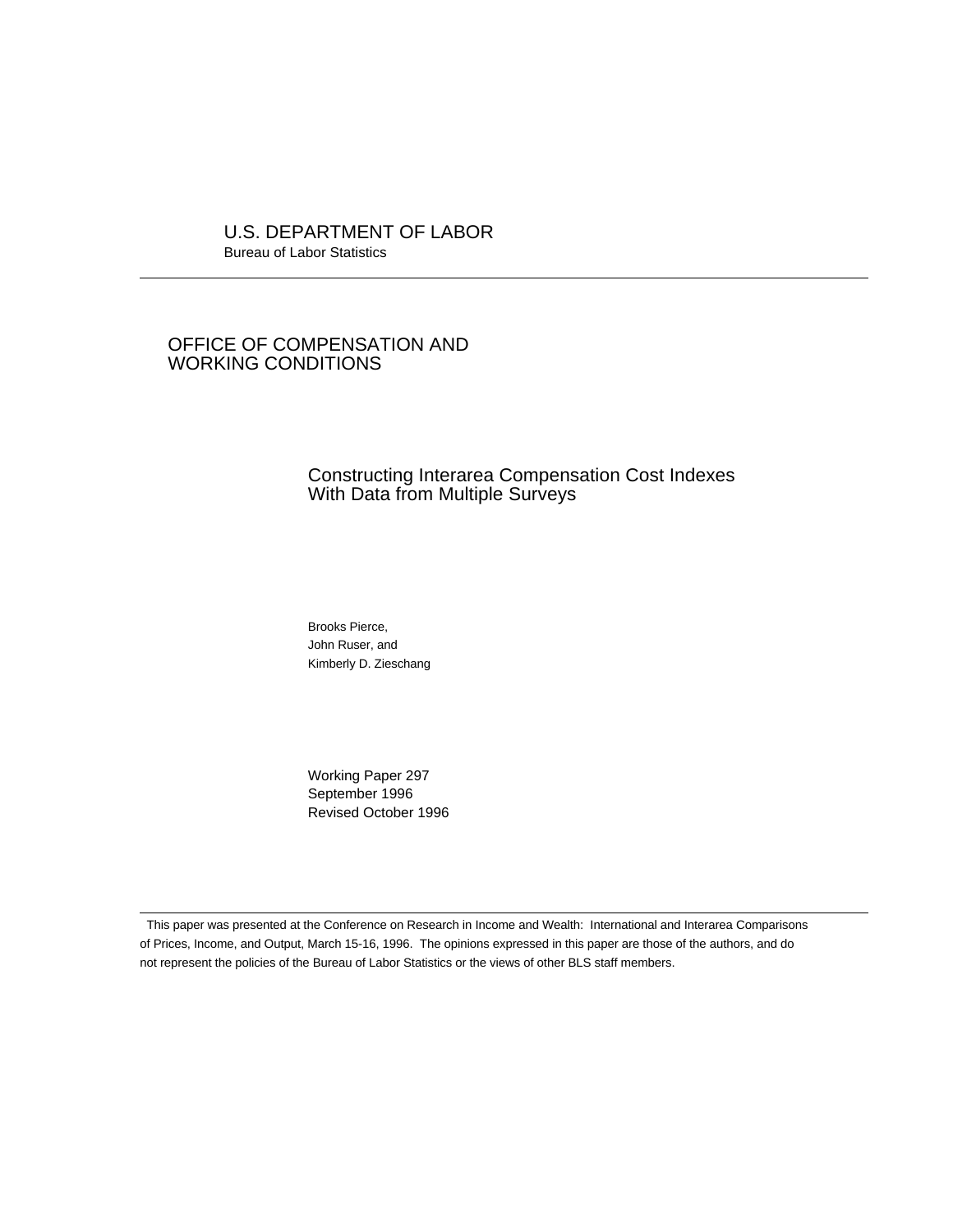# **Constructing Interarea Compensation Cost Indexes with Data from Multiple Surveys**

*Abstract.* We compare the cost of labor input for 39 areas of the United States using Törnqvist multilateral (transitive) place to place index numbers incorporating characteristics-based, hedonic labor characteristics adjustment as an integral feature. Our characteristics adjustments are based on establishment data at the level of the approximately 18,000 jobs priced in the Employment Cost Index (ECI) survey, and worker data at the level of the 39 areas in the ECI sample from the Current Population Survey. We find that the compensation parities prior to labor characteristics adjustment are generally more variable from place to place than after adjustment, and that the primary determinants of geographical compensation variations after controlling for industry and occupation are firm size and unionization from the establishment data, and education/experience from the worker data.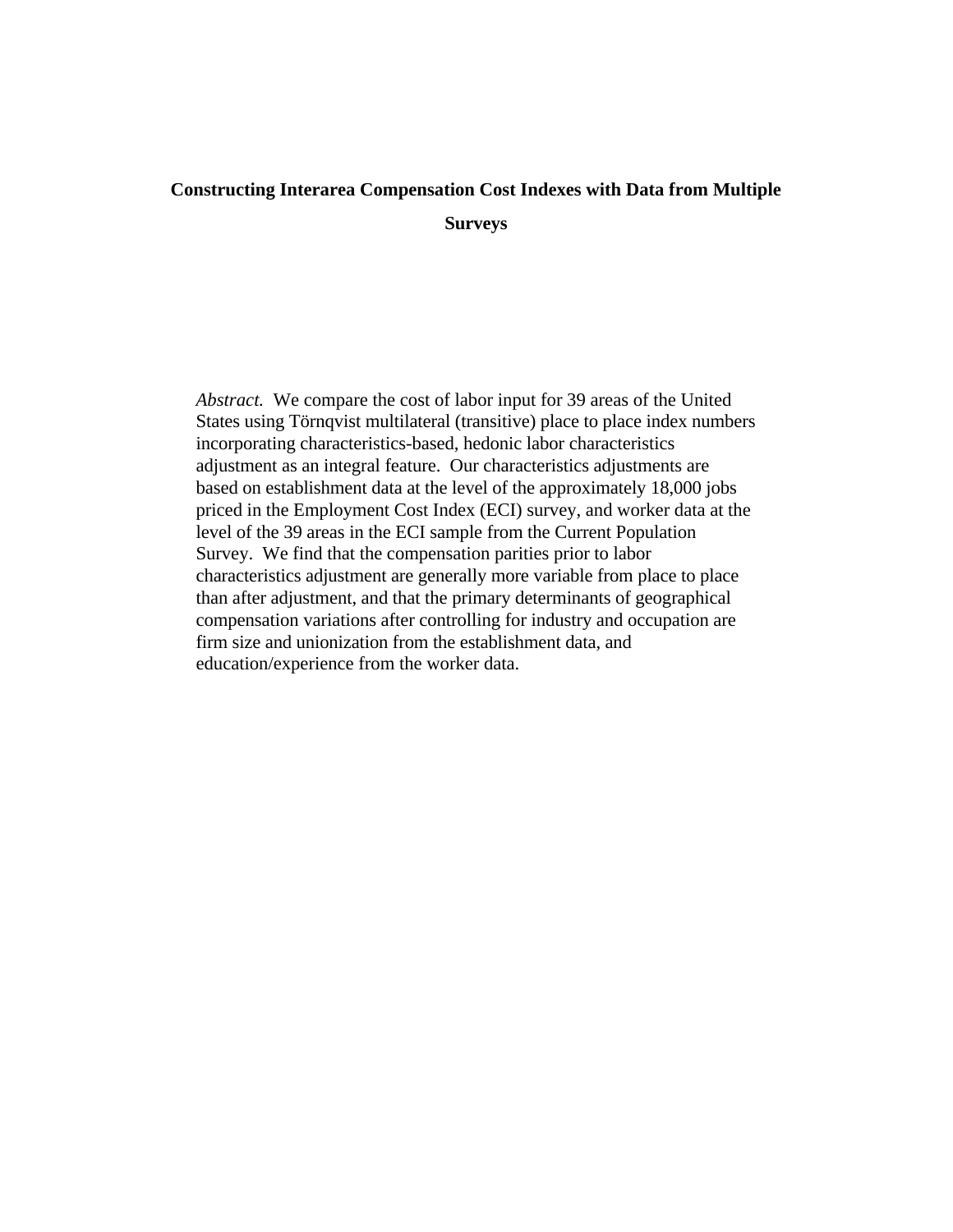| II. ECONOMIC INDEX NUMBER CONCEPTS INCORPORATING INFORMATION ON THE |
|---------------------------------------------------------------------|
|                                                                     |
| III. TÖRNQVIST MULTILATERAL (TRANSITIVE) SYSTEMS OF BILATERAL       |
|                                                                     |
| IV. ESTIMATION OF THE REFERENCE VALUES FOR SHARES, PRICES, AND      |
|                                                                     |
|                                                                     |
|                                                                     |
|                                                                     |
| VIII. APPENDIX B: HEDONIC, COUNTRY-PRODUCT DUMMY REGRESSIONS40      |
|                                                                     |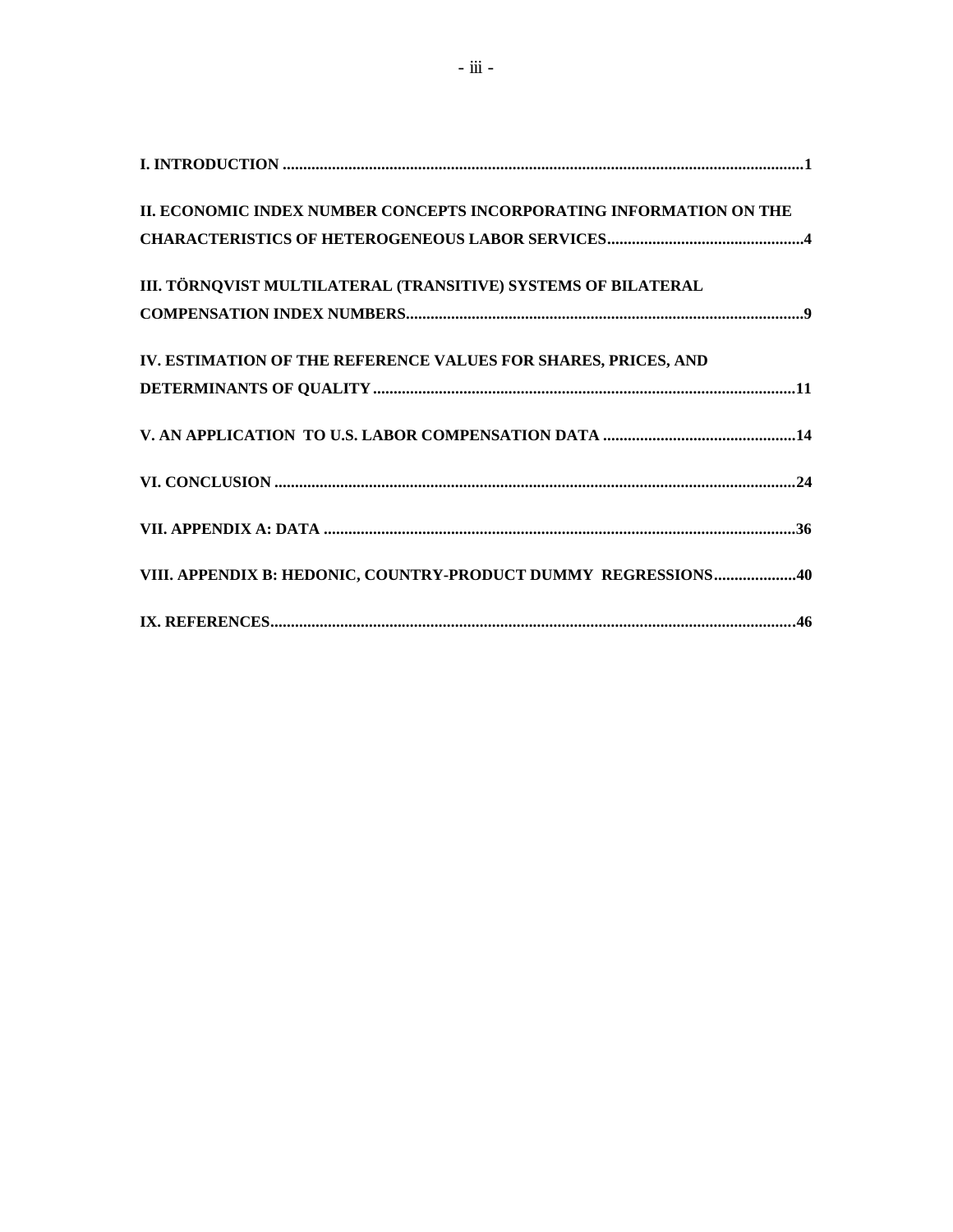## **I. Introduction**

Place to place compensation cost comparisons for areas within the United States are very much in demand to inform facility location decisions and locality salary administration policy in both the private and public sectors. The Bureau of Labor Statistics (BLS) has operated geographically comprehensive surveys measuring locality wage levels since 1991, primarily to support the Federal Employee Pay Comparability Act (FEPCA). This law was enacted to align the locality compensation for Federal employees with the comparable non-Federal workforce. Similar studies oriented more toward place to place comparisons of compensation are undertaken in the private sector by several companies, often with specialties in certain industry and/or occupational groups.

Labor services differ in type and quality from area to area. The central problem this paper considers is how indexes comparing employee compensation costs across geographic areas that account for the heterogeneity of jobs and workers may be formulated and calculated. A long-standing approach to the heterogeneity problem, taken for example by the BLS in the above mentioned Occupational Compensation Survey program, is to make interarea comparisons only between the same narrowly defined jobs that exist in every area for which comparisons are to be made. The limitation of this approach is that the comparisons apply only to the population of jobs that are found in all areas, while jobs that are specific to only certain areas are excluded from the comparisons.

Another approach, which we follow in this paper, is to define jobs more broadly by industry and occupation, and to utilize data for all jobs to make interarea comparisons. Within these broader groups, the compensation rates received by specific jobs are then related to specific quantitative information on the characteristics of the jobs using a statistical model, known in the economics and economic statistics literature as a hedonic model. Heterogeneity is controlled for by employing the parameters estimated in these hedonic models, fitted using regression analysis, to adjust for observable characteristics of workers and jobs. This approach has the advantage of covering all jobs in each labor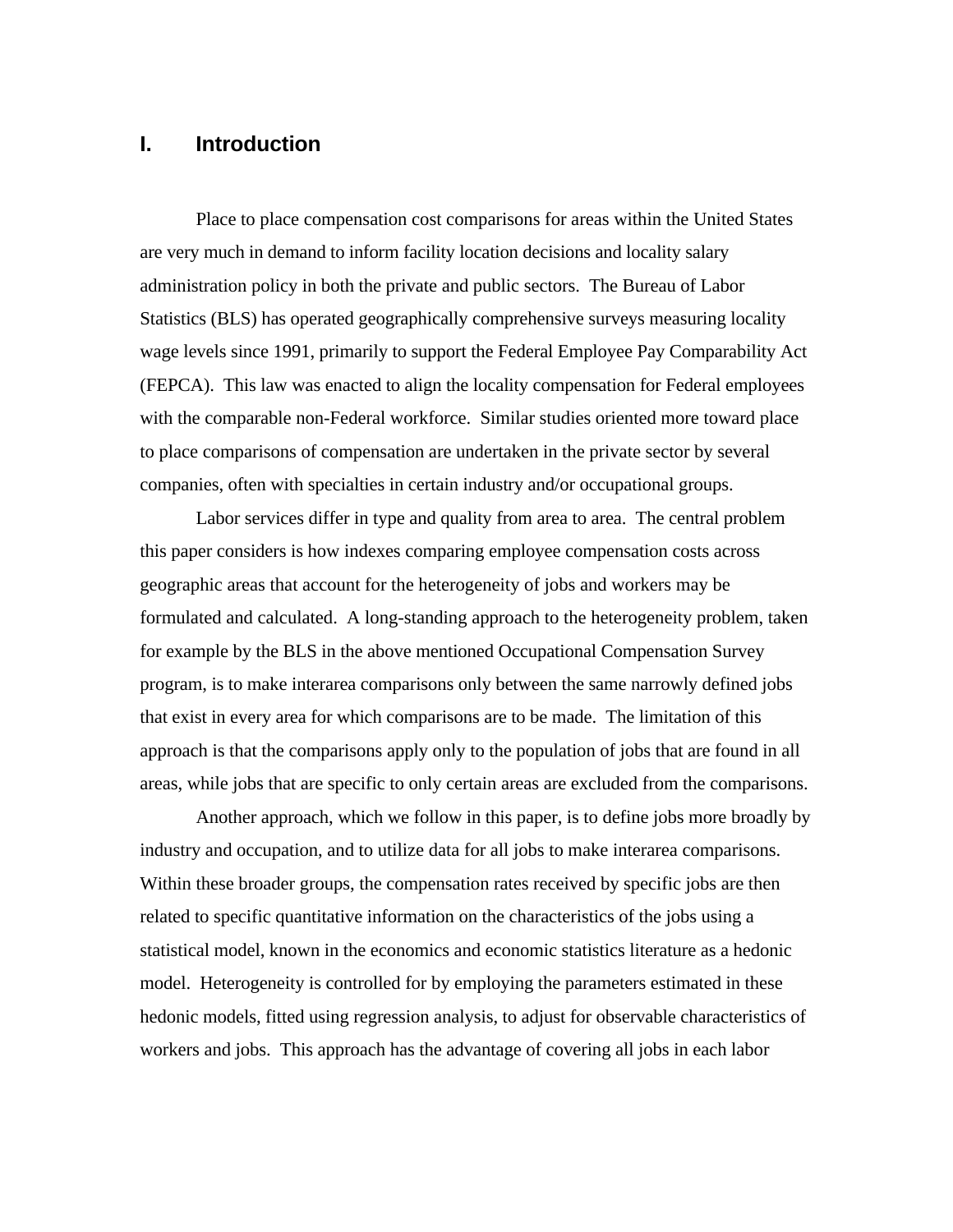market. However, it requires additional information about jobs or workers that can be used as covariates in the hedonic regressions.

To provide a context and rigorous interpretation for our indexes, we begin with a standard microeconomic framework for input price indexes developed in a long economic index number literature, positing a model of producer input cost minimization conditioning on output and exogenously determined input prices. A good statement of this basic economic input price index framework applied to labor input cost measurement is given in Triplett (1983). Triplett also discusses the application of hedonic regression methods to adjust for labor quality.

We take these index number concepts and hedonic labor quality measurement methods and incorporate them into an integrated, computable index number system. To construct place to place compensation comparisons, we use a Törnqvist index formula. We adopt the Törnqvist formula, rather than alternatives also used in geographical price comparisons such as the Geary (1958)-Khamis (1970) "international prices" system, or an adjusted Fisher ideal approach, because the Törnqvist framework simultaneously displays five important features:

- First, the Törnqvist formulas we use for bilateral comparisons have been shown by Diewert (1976) to be exact for the Translog flexible functional form. By implication, they accurately accommodate producer's substitution decisions among types of labor services as their relative prices differ from place to place.
- Second, Caves, Christensen, and Diewert (1982b) have shown that the Törnqvist index number is exact even when there are significant differences in the underlying technology between situations compared. These indexes therefore accommodate variations in the technology producers select as they consider various site locations.
- Third, Kokoski, Moulton, and Zieschang (KMZ) (1996) provide a closed form for the class of all systems Törnqvist bilateral index numbers that are transitive, generalizing a result along these lines introduced by Caves, Christensen, and Diewert (1982a), and provide a feasible algorithm for computing such systems of index numbers. Clearly, use of our compensation indexes to inform a salary administration policy for geographically dispersed organizations would require the transitivity property to

- 2 -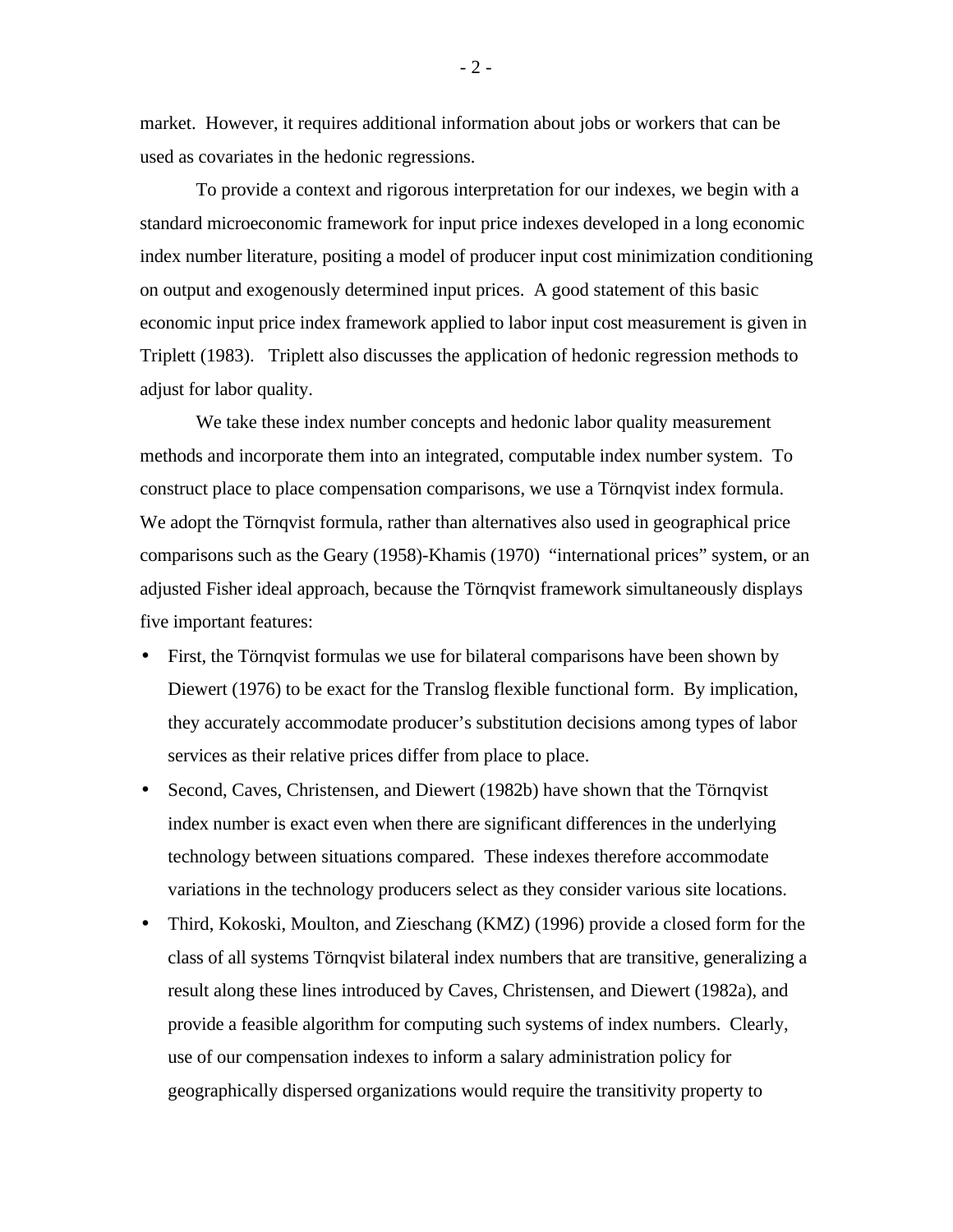eliminate the possibility of gains and losses accruing to reassigned staff as a sole result of a series of relocations.

- Fourth, KMZ demonstrate that the Törnqvist multilateral system of parities will aggregate in a natural way with respect to a given classification hierarchy for types of labor. This facilitates explaining variations in aggregate compensation in terms of variations in the component occupations making up the aggregate, an important property for a system of public compensation statistics.
- Fifth, KMZ have adapted earlier exact index number results from Zieschang (1985, 1988) and Fixler and Zieschang (1992) to incorporate information on variation in the characteristics of detailed items when making Törnqvist index number comparisons. In this index number framework, coefficients from hedonic compensation regressions are used in constructing labor quality adjustment factors for place to place indexes of compensation rates. Because of the heterogeneity in the measured characteristics of labor employed within industry/occupation groups across areas, these exact quality adjustments are important for making accurate compensation comparisons from place to place.

In Section II we briefly state the microeconomic foundations of our approach using standard production theory, and show how the aggregate conceptual bilateral area indexes of this framework can be operationalized using Törnqvist exact and superlative index numbers. We then show how the differing measured labor services characteristics that are encountered in various areas can be accounted for in the index framework. In Section III, we establish the implications of transitivity in our Törnqvist interarea index system, and in Section IV, we show how transitivity can be imposed with minimal adjustment of the data. In Section V, we apply this methodology to establishment microdata on jobs from the U.S. Employment Cost Index (ECI), and area/occupation/industry data on workers from the Current Population Survey (CPS), and present labor services characteristics-adjusted interarea wage and compensation indexes for 39 major urban centers and rest-of-regional-division geographical areas. We conclude in Section VI.

- 3 -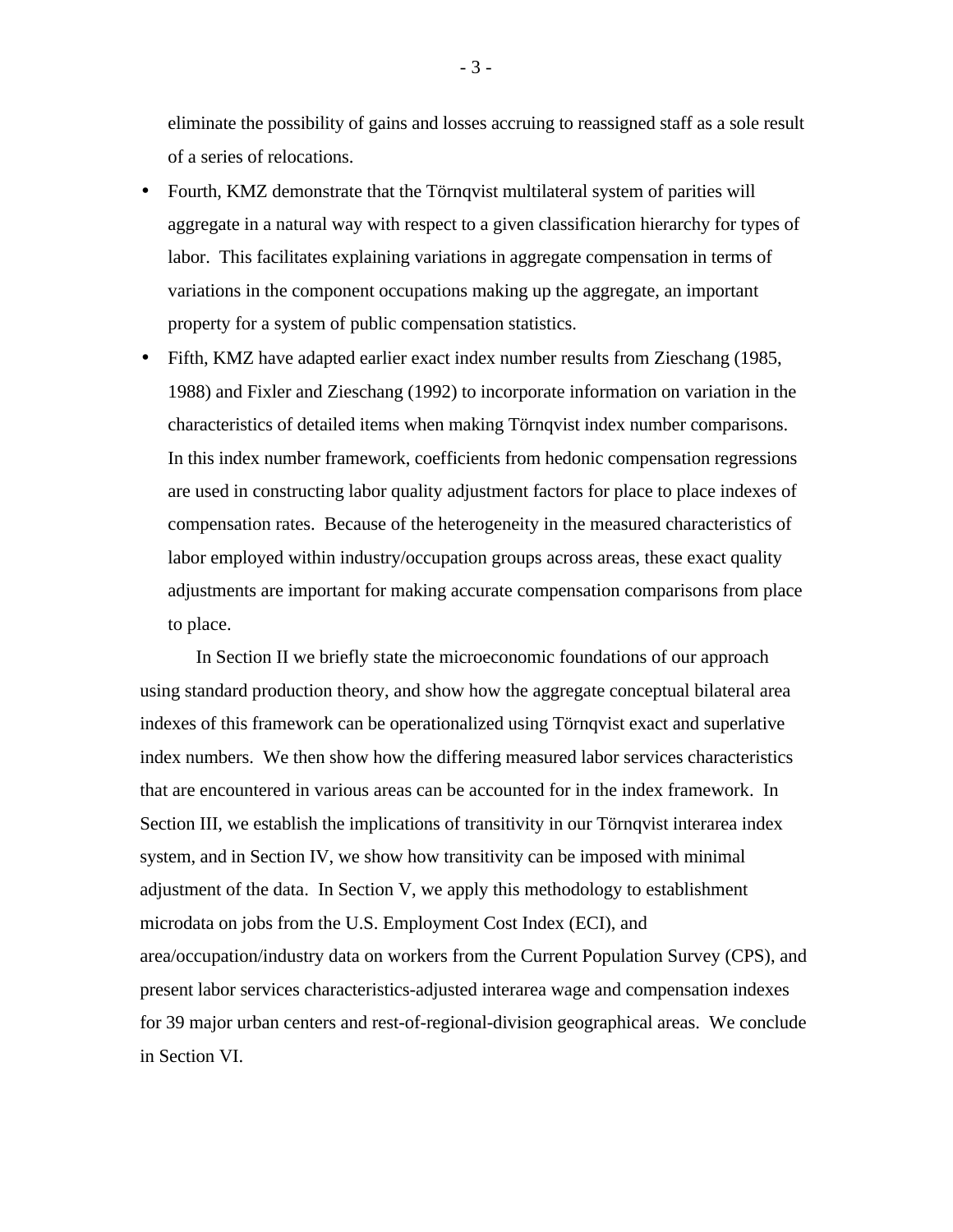# **II. Economic index number concepts incorporating information on the characteristics of heterogeneous labor services**

Let  $p_i^a$  be the price or compensation rate in area *a*, of which there are *A* areas in total, of labor services of occupation *i*. Let  $q_i^a$  be the corresponding quantity purchased and let  $x_i^a$  be the vector of characteristics of the *ith* job specification for labor services transacted in area *a*. Let  $e_h^a$  represent the total labor services expense of establishment *h* in area *a*, and let  $q_h^a$  denote the vector of labor services consumed by establishment *h* in area *a* with vector of characteristics  $x_h^a$  and prices  $p_h^a$ .

We suppose that each establishment in area *a* minimizes the cost of achieving a given level of output  $u_h^a$  at expenditure level  $e_h^a$  so that the establishment expense incurred for a given quality of labor services as determined by the vector  $x<sub>n</sub><sup>a</sup>$  would be

$$
e_h^a = E_h^a(u_h^a, x_h^a, p_h^a) = \min_{q_h^a} \left\{ p_h^{a'} q_h^{a} : d_h^a(u_h^a, x_h^a, q_h^a) \ge 1 \right\}.
$$

where  $d_h^a(u_h^a, x_h^a, q_h^a)$ *a h a*  $h, x_h^a, q_h^a$  is the joint production function of establishment  $h$ <sup>1</sup> To reduce clutter, we condition on and suppress the nonlabor inputs used by establishment *h.*

We suppose further that an establishment in area *a* faces a hedonic locus of market equilibrium prices across the labor services quality spectrum given by  $p_h^a = H^a(x_h^a)$ , and

$$
d_h^a\left(u_h^a, x_h^a, q_h^a\right) = \sup_{\theta} \left\{\theta: \left(u_h^a, x_h^a, \frac{1}{\theta} q_h^a\right) \text{is feasible}\right\}.
$$

 $\overline{a}$ 

<sup>1</sup> This particular joint production function is the *input distance function*, given by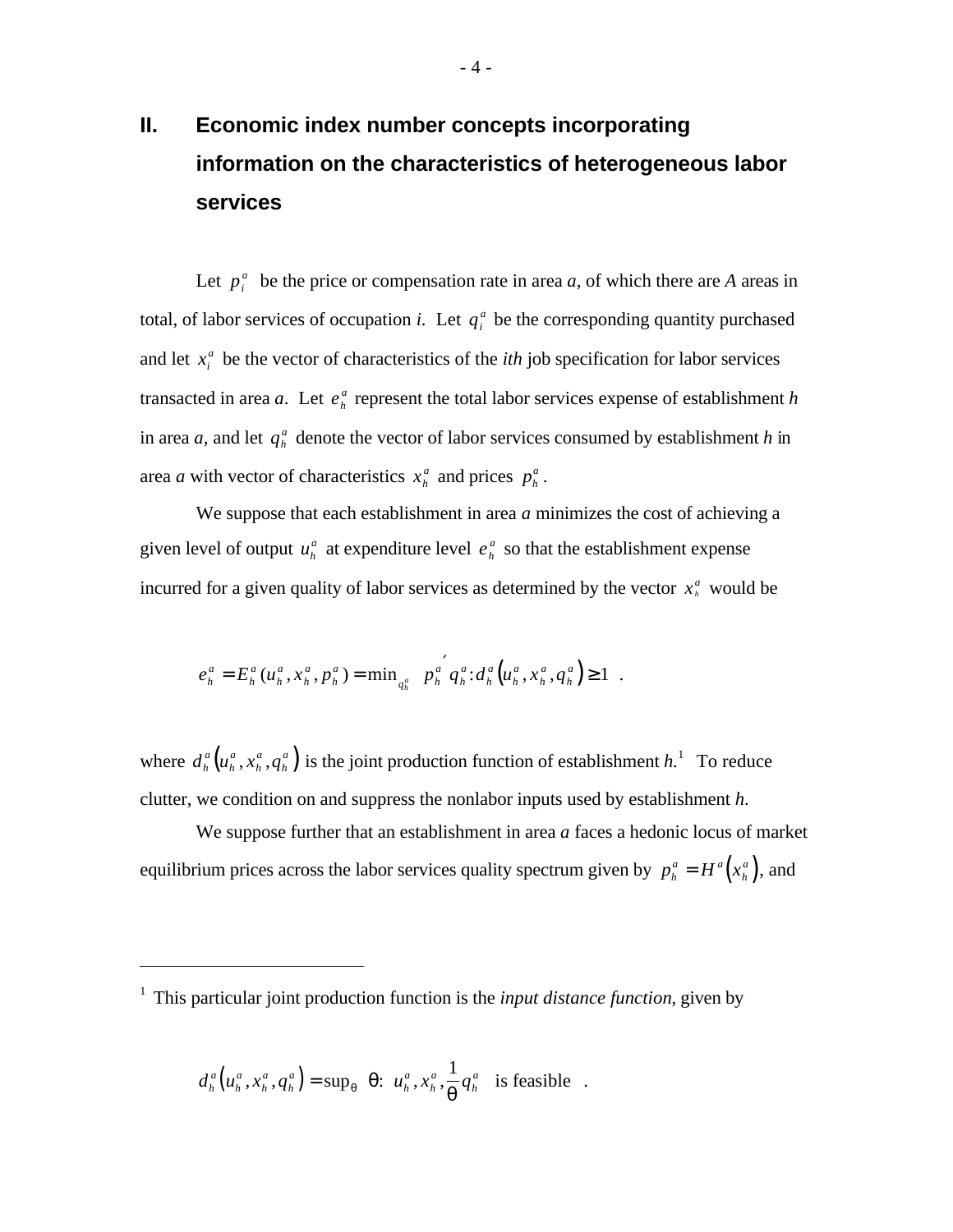that the establishment minimizes the cost of achieving outputs  $u_h^a$  over the characteristics of labor services, so that

$$
\nabla_{x_h^a} E_h^a \left( u_h^a, x_h^a, p_h^a \right) + \nabla_{x_h^a} p_h^{a'} \nabla_{p_h^a} E_h^a \left( u_h^a, x_h^a, p_h^a \right) = 0 \tag{1}
$$

Since  $\nabla_{x_h^a} p_h^a = \nabla$ *x a*  $\sum_{a}^{a} P_{h}^{a} = \nabla_{x_{h}^{a}} H^{a}$  and  $\nabla_{p_{h}^{a}} E_{h}^{a} (u_{h}^{a}, x_{h}^{a}, p_{h}^{a}) =$ *a h a h a h a*  $a_{\mu}^a E_h^a(u_{\mu}^a, x_{\mu}^a, p_{\mu}^a) = q_{\mu}^a$ , the latter by the Shephard/Hotelling lemma, we have

$$
\nabla_{x_h^a} E_h^a \Big( u_h^a, x_h^a, p_h^a \Big) = - \nabla_{x_h^a} H^{a'} q_h^a \tag{2}
$$

If  $H^a$  is semilog, as generally assumed in hedonic studies, so that

$$
\ln H_i^a = \alpha_i^a + \beta_i^a x_i^a \tag{3}
$$

then the characteristics gradient expression can be rewritten

$$
\nabla_{x_h^a} E_h^a \Big( u_h^a, x_h^a, p_h^a \Big) = -\beta^{a'} w_h^a e_h^a \tag{4}
$$

where 
$$
w_{i,h}^{a} = \frac{p_{i,h}^{a} q_{i,h}^{a}}{\sum_{i} p_{i,h}^{a} q_{i,h}^{a}}
$$

$$
w_{h}^{a} = \begin{bmatrix} w_{1,h}^{a} \\ \vdots \\ w_{N_q,h}^{a} \end{bmatrix}; N_q = \text{number of types (occupations) of labor}
$$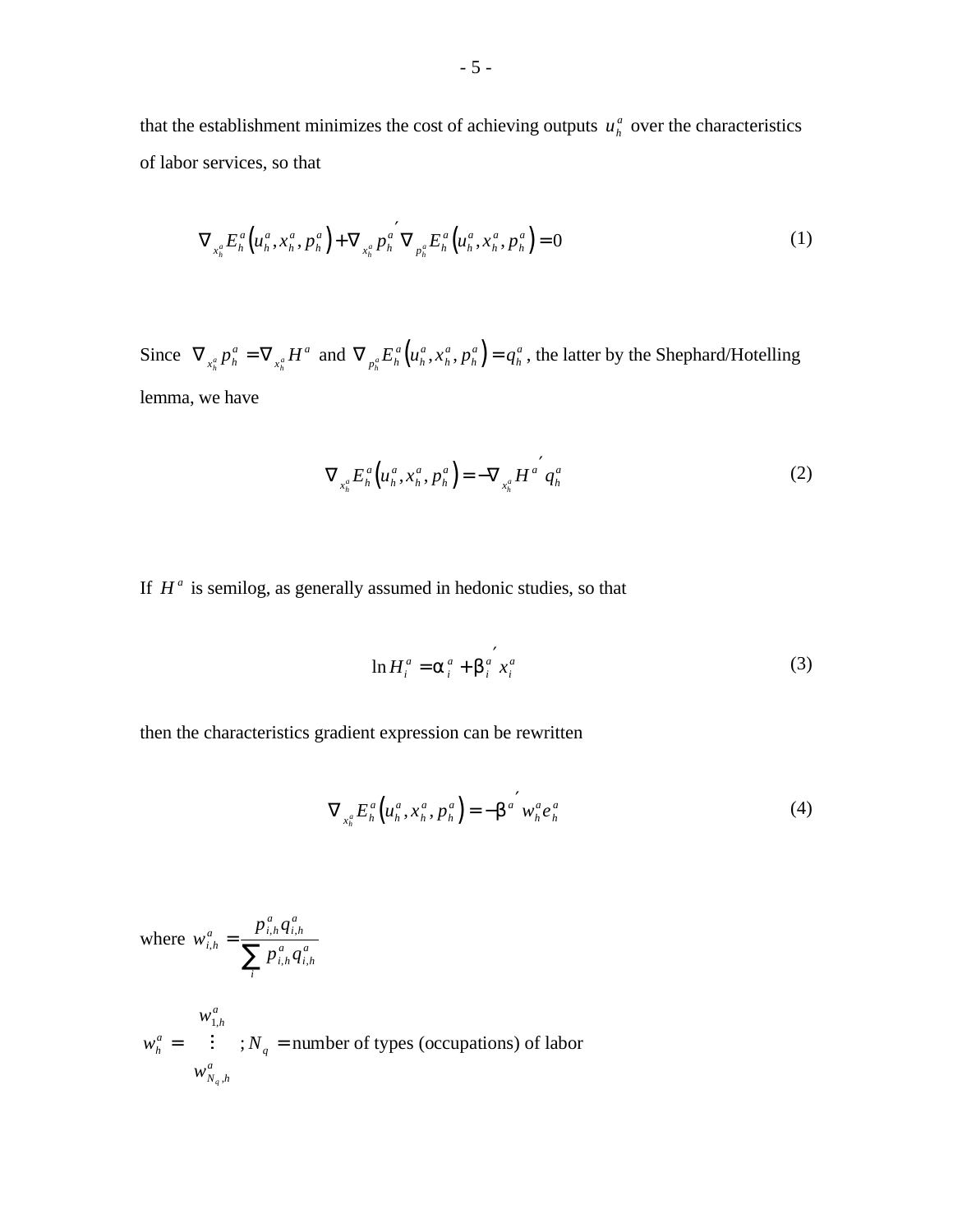$$
\beta^{a'} = \begin{bmatrix} \beta_1^{a'} \\ \vdots \\ \beta_{N_x}^{a'} \end{bmatrix}; N_x = \text{number of labor services characteristics.}
$$

Diewert (1987) considers the area aggregation of individual establishments in the context of an area production function. We follow this general notion but will require some modifications to handle the heterogeneity of labor service types and their prices within and between areas. Turning now to aggregate labor input expense over establishments in an area, we have

$$
E^a(\vec{u}^a,\vec{x}^a,\vec{p}^a)=\sum_h E^a_h(u^a_h,x^a_h,p^a_h)
$$

where the  $\rightarrow$  over an argument indicates the concatenation of vectors across establishments. We then consider the labor services expenditure or cost function in terms of log transformed price arguments as

$$
Q^{a}(\vec{u}^{a}, \vec{x}^{a}, \ln \vec{p}^{a}) = E^{a}(\vec{u}^{a}, \vec{x}^{a}, \vec{p}^{a}) = \sum_{h} E_{h}^{a}(u_{h}^{a}, x_{h}^{a}, p_{h}^{a}) = \sum_{h} Q_{h}^{a}(u_{h}^{a}, x_{h}^{a}, \ln p_{h}^{a}).
$$

We aggregate across establishments in area *a* such that the expenditure weighted average for characteristics and log-labor services prices represent the indicators determining area demand behavior, where area item demand for labor services is the sum of the establishment item demands for the area. We do not require strong aggregation conditions, but effectively hold the distribution of labor services characteristics and compensation rates fixed across establishments within area *a* as in

$$
\widetilde{Q}^{a}\left(\vec{u}^{a}, \overline{x}^{a}, \overline{\ln p}^{a}\right) = Q^{a}\left(\vec{u}^{a}, \mathfrak{t} \otimes \overline{x}^{a} + \mathfrak{v}_{x}^{a}, \mathfrak{t} \otimes \overline{\ln p}^{a} + \mathfrak{v}_{\ln p}^{a}\right)
$$
\n(5)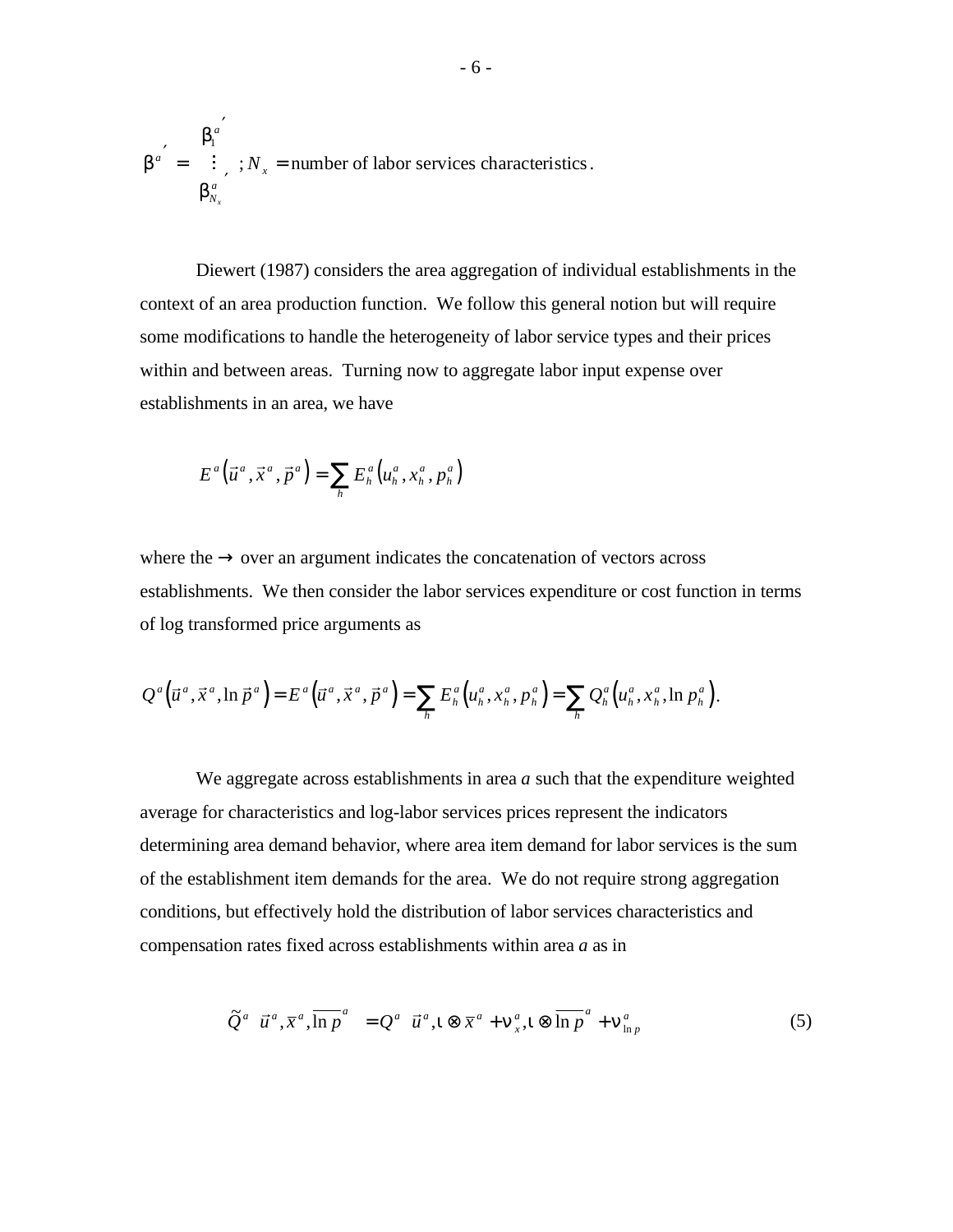where

$$
\mathbf{v}_x^a = \vec{x}^a - \mathbf{1} \otimes \vec{x}^a
$$

$$
\mathbf{v}_{\ln p}^a = \ln \vec{p}^a - \mathbf{1} \otimes \overline{\ln p}^a
$$

 $\overline{a}$ 

 $t = a$  vector of ones equal in dimension to the number of establishments in area  $a$ ⊗ = Kronecker product

give the deviations of the area means from the individual establishment values for labor services characteristics and log compensation rates paid.

Diewert (1976) and Caves, Christensen, and Diewert (1982b) have shown, using the derivatives of the expenditure function with respect to log prices expressed in terms of observable expenditure shares, that the Törnqvist index number is exact for the Translog flexible functional form, which differentially approximates any price aggregator function (i.e., cost of utility, input cost, revenue function) to the second order at a point, and it is exact even when some of the parameters (those on the first-order terms) of the underlying aggregator function are different in the two periods or localities compared. We take the derivative of the area expenditure function with respect to establishment labor cost weighted aggregate arguments to obtain

$$
\frac{\partial}{\partial \overline{x}_{iz}^{a}} \ln \widetilde{E}^{a} \left( \vec{u}^{a}, \overline{x}^{a}, \exp(\overline{\ln p}^{a}) \right) = \frac{\partial}{\partial \overline{x}_{iz}^{a}} \ln \widetilde{Q}^{a} \left( \vec{u}^{a}, \overline{x}^{a}, \overline{\ln p}^{a} \right) =
$$
\n
$$
= \sum_{h} \frac{\partial}{\partial x_{izh}^{a}} Q_{h}^{a} \left( u_{h}^{a}, x_{h}^{a}, \ln p_{h}^{a} \right) / \widetilde{Q}^{a} = -\beta_{izx}^{a} \sum_{h} w_{ih}^{a} s_{h}^{a} = -\beta_{izx}^{a} \overline{w}_{i}^{a}
$$
\n
$$
\frac{\partial}{\partial \overline{\ln p}_{i}^{a}} \ln \widetilde{E} \left( \vec{u}^{a}, \overline{x}^{a}, \exp(\overline{\ln p}^{a}) \right) = \frac{\partial}{\partial \overline{\ln p}_{i}^{a}} \ln \widetilde{Q} \left( \vec{u}^{a}, \overline{x}^{a}, \overline{\ln p}^{a} \right)
$$
\n(7)

$$
= \sum_{h} \frac{\partial}{\partial \ln p_{i\sigma h}^a} Q_h^a(u_h^a, x_h^a, \ln p_h^a) / \tilde{Q}^a = \sum_{h} w_{ih}^a s_h^a = \overline{w}_i^a
$$

where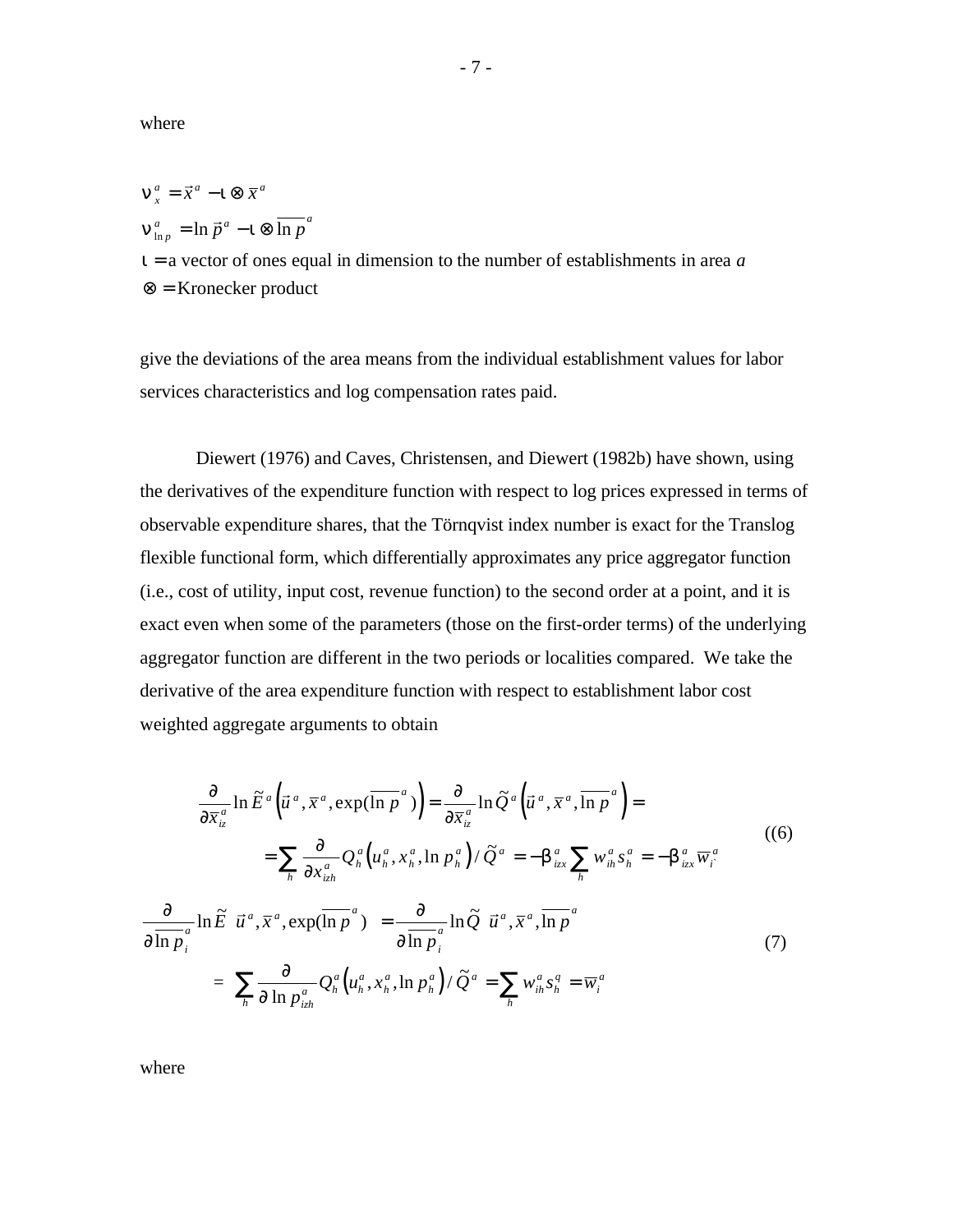$$
w_{ih}^{a} = \frac{p_{ih}^{a}q_{ih}^{a}}{\sum_{i} p_{ih}^{a}q_{ih}^{a}} = \frac{p_{ih}^{a}q_{ih}^{a}}{e_{h}^{a}}
$$

$$
s_{h}^{a} = \frac{e_{h}^{a}}{\sum_{h} e_{h}^{a}}
$$

are, respectively, the within firm labor cost shares of occupations and the between firm labor cost shares of establishments in area *a*.

Finally, we assume that the area aggregate labor services cost function  $\ln \tilde{Q}^a\left(u^a,\overline{x}^a,\overline{\ln p}^a\right)$  has a quadratic, "semi-translog" functional form in its arguments with coefficients of second-order terms independent of location, but with possibly locationspecific coefficients on linear terms. Following CCD (1982b), then, we can derive the following (logarithmic) index number result:

$$
\ln I^{ab} =
$$
\n
$$
\frac{1}{2} \Big[ \ln \widetilde{Q}^{a} \Big( \vec{u}^{a}, \vec{x}^{b}, \overline{\ln p}^{b} \Big) - \ln \widetilde{Q}^{a} \Big( \vec{u}^{a}, \vec{x}^{a}, \overline{\ln p}^{a} \Big) + \ln \widetilde{Q}^{b} \Big( \vec{u}^{b}, \vec{x}^{b}, \overline{\ln p}^{b} \Big) - \ln \widetilde{Q}^{b} \Big( \vec{u}^{b}, \vec{x}^{a}, \overline{\ln p}^{a} \Big) \Big]
$$
\n
$$
= \frac{1}{2} \Big[ \nabla_{\ln p} \ln \widetilde{Q}^{a} \Big( \vec{u}^{a}, \vec{x}^{a}, \overline{\ln p}^{a} \Big) + \nabla_{\ln p} \ln \widetilde{Q}^{b} \Big( \vec{u}^{b}, \vec{x}^{b}, \overline{\ln p}^{b} \Big) \Big] \Big( \overline{\ln p}^{b} - \overline{\ln p}^{a} \Big)
$$
\n
$$
+ \frac{1}{2} \Big[ \nabla_{x} \ln \widetilde{Q}^{a} \Big( \vec{u}^{a}, \vec{x}^{a}, \overline{\ln p}^{a} \Big) + \nabla_{x} \ln \widetilde{Q}^{b} \Big( \vec{u}^{b}, \vec{x}^{b}, \overline{\ln p}^{b} \Big) \Big] \Big( \overline{x}^{b} - \overline{x}^{a} \Big)
$$
\n(8)

Substituting  $(6)$  and  $(7)$  into  $(8)$ , we have

$$
\ln I^{ab} = \ln T^{ab} \equiv \frac{1}{2} \sum_{i} \left[ \left( \overline{w}_{i}^{a} + \overline{w}_{i}^{b} \right) \left( \overline{\ln p}_{i}^{b} - \overline{\ln p}_{i}^{a} \right) - \sum_{z} \left( \beta_{iz}^{a} \overline{w}_{i}^{a} + \beta_{iz}^{b} \overline{w}_{i}^{b} \right) \left( \overline{x}_{iz}^{b} - \overline{x}_{iz}^{a} \right) \right]. \tag{9}
$$

This is an extremely flexible result that permits all parameters of the semi-log "hedonic" labor services compensation equations to differ by area, and reflects establishments' optimizing behavior in considering location and the available characteristics of labor services.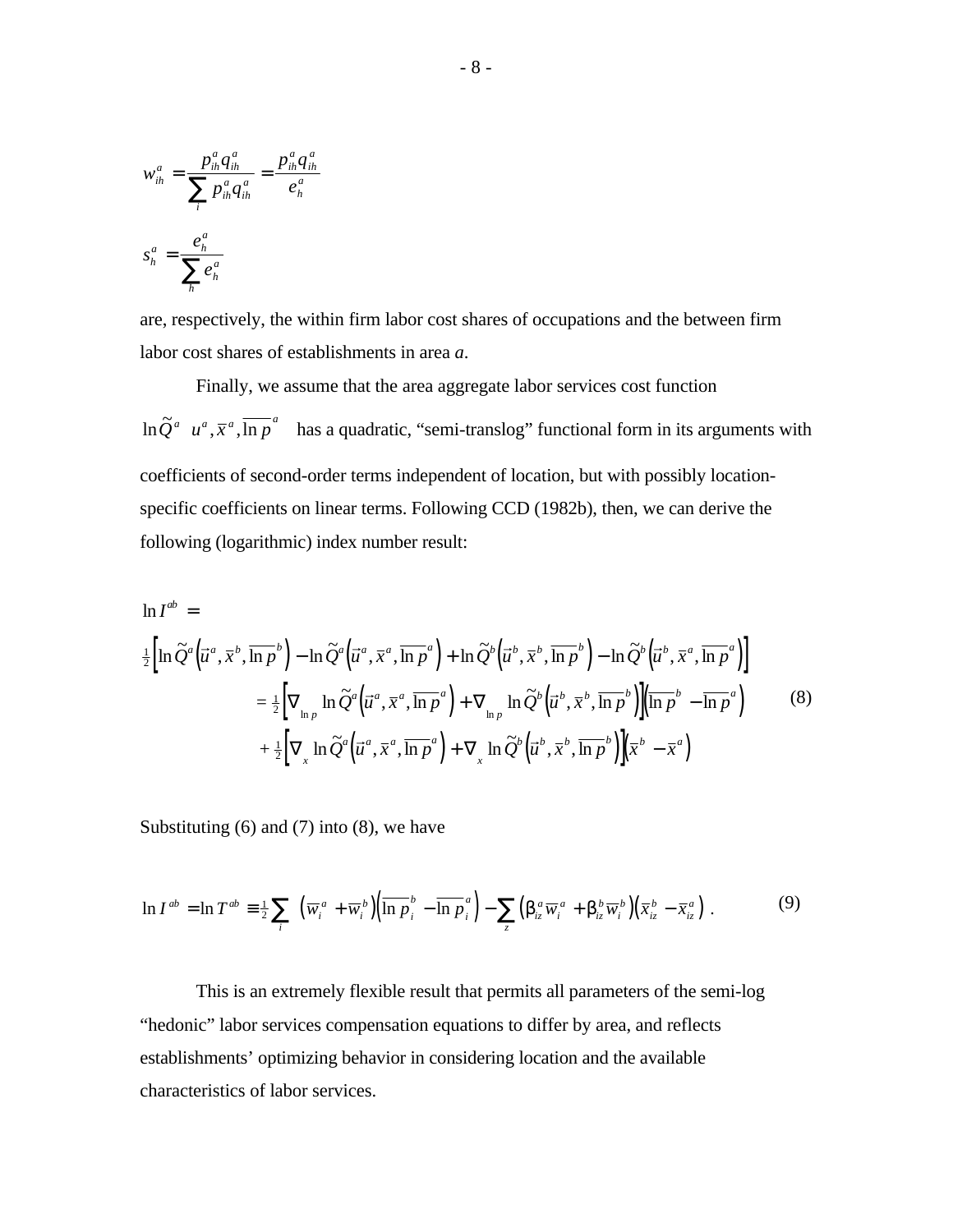# **III. Törnqvist Multilateral (Transitive) Systems of Bilateral Compensation Index Numbers**

In another paper, Caves, Christensen, and Diewert (CCD, 1982a) noted that the system of bilateral Törnqvist interarea indexes is not transitive, but developed a simply calculated multilateral variant satisfying the transitivity property. Following Kokoski, Moulton, and Zieschang (KMZ, 1996), we apply the following general implication of transitivity for this class of index number:

$$
\sum_{n} w_{i}^{a} \left( \ln p_{i}^{b} - \left( \sum_{z} \beta_{iz}^{a} x_{iz}^{b} \right) \right) - \left[ \sum_{i} w_{i}^{a} \left( \ln p_{i}^{a} - \left( \sum_{z} \beta_{iz}^{b} x_{iz}^{a} \right) \right) \right]
$$
\n
$$
= \sum_{i} \sum_{z} \left[ -\beta_{iz}^{0} w_{i}^{0} \right] \left( x_{iz}^{b} - x_{iz}^{a} \right) + \sum_{i} \sum_{z} x_{iz}^{0} \left( \beta_{iz}^{b} w_{i}^{b} - \beta_{iz}^{a} w_{i}^{a} \right)
$$
\n
$$
+ \sum_{i} w_{i}^{0} \left( \ln p_{i}^{b} - \ln p_{i}^{a} \right) + \sum_{i} \left[ -\ln p_{i}^{0} \right] \left( w_{i}^{b} - w_{i}^{a} \right)
$$
\n(10)

where

- $x_i^0$  $\equiv$  a reference characteristic *z* for index item *i* across the entire region
- $\beta_{iz}^{\,0}$  $=$  a reference coefficient for the characteristic *z* of item *i* in a semi-log hedonic equation explaining specification price across the entire region

$$
p_i^0
$$
 = a reference price for item *i* across the entire region  
\n $w_i^0$  = a reference share for item *i* for the entire region, where  $\sum_i w_i^0 = 1$ .

If this condition holds, the multilateral Törnqvist index has the form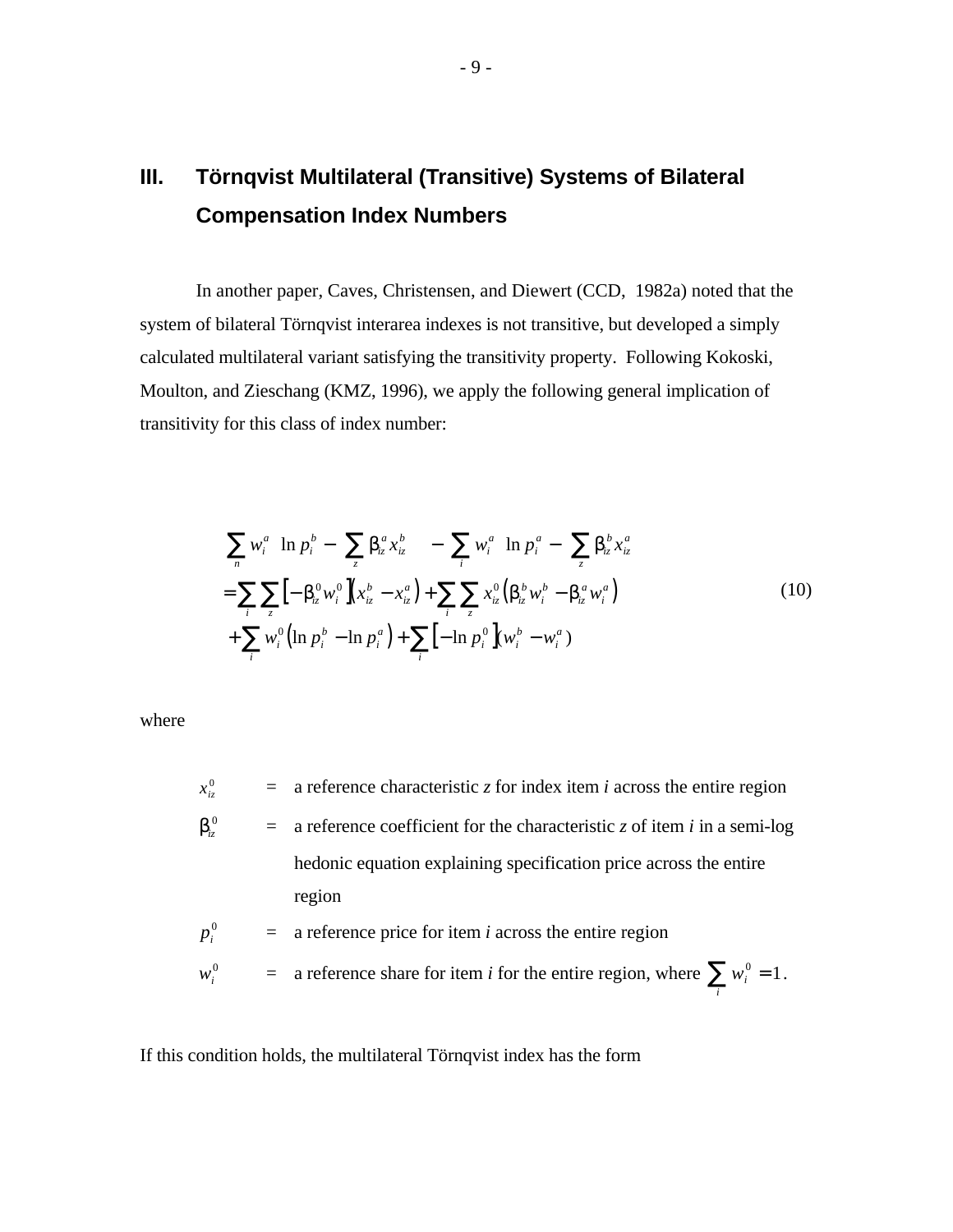$$
\ln T^{ab} = -\sum_{i} \sum_{z} \frac{1}{2} \left( \beta^{0}_{iz} w^{0}_{i} + \beta^{b}_{iz} w^{b}_{i} \right) \left( x^{b}_{iz} - x^{0}_{iz} \right) + \sum_{i} \frac{1}{2} \left( w^{0}_{i} + w^{b}_{i} \right) \left( \ln p^{b}_{i} - \ln p^{0}_{i} \right) -
$$
\n
$$
\left[ -\sum_{i} \sum_{z} \frac{1}{2} \left( \beta^{0}_{iz} w^{0}_{i} + \beta^{a}_{iz} w^{a}_{i} \right) \left( x^{a}_{iz} - x^{0}_{iz} \right) + \sum_{i} \frac{1}{2} \left( w^{0}_{i} + w^{a}_{i} \right) \left( \ln p^{a}_{i} - \ln p^{0}_{i} \right) \right]
$$
\n(11)

The proof is given in KMZ (1996). CCD(1982a) showed that application of the EKS principle to a system of bilateral Törnqvist indexes yields the price component of above formula with the reference shares and log prices set at their simple arithmetic averages across areas. Clearly, these simple averages could also be calculated as total compensation expenditure-weighted averages. Extension for the EKS/CCD approach to our labor quality-adjusted index given by equation (11) would simply require that the 0 superscripted terms comprising the product of the reference hedonic coefficients of each characteristic with the reference share weight of the index items be set to the regional averages for these terms. In this paper, however, we use the KMZ regression method for determining the reference parameters, as detailed in section IV below.

*Analysis of the contribution of labor quality indicators to levels of place to place indexes.* Because Törnqvist indexes are linear in the log differences of detailed, qualityadjusted specification prices, the contribution of each quality indicator, say, full time status, to the quality level ratio between two areas can be readily calculated by exponentiating the appropriate weighted sums of log price differences. These sums would be calculated from the transitive expression for the index given above, where it is expressed in terms of locality weights averaged with reference weights and price differentials from reference prices. The contribution to the level of  $\ln T^{ab}$  of labor characteristic *z* would simply be the subordinate sum

$$
\ln C_z^{ab} = -\sum_i \frac{1}{2} \Big( \beta_{iz}^0 w_i^0 + \beta_{iz}^b w_i^b \Big) \Big( x_{iz}^b - x_{iz}^0 \Big) - \Bigg[ -\sum_i \frac{1}{2} \Big( \beta_{iz}^0 w_i^0 + \beta_{iz}^a w_i^a \Big) \Big( x_{iz}^a - x_{iz}^0 \Big) \Bigg].
$$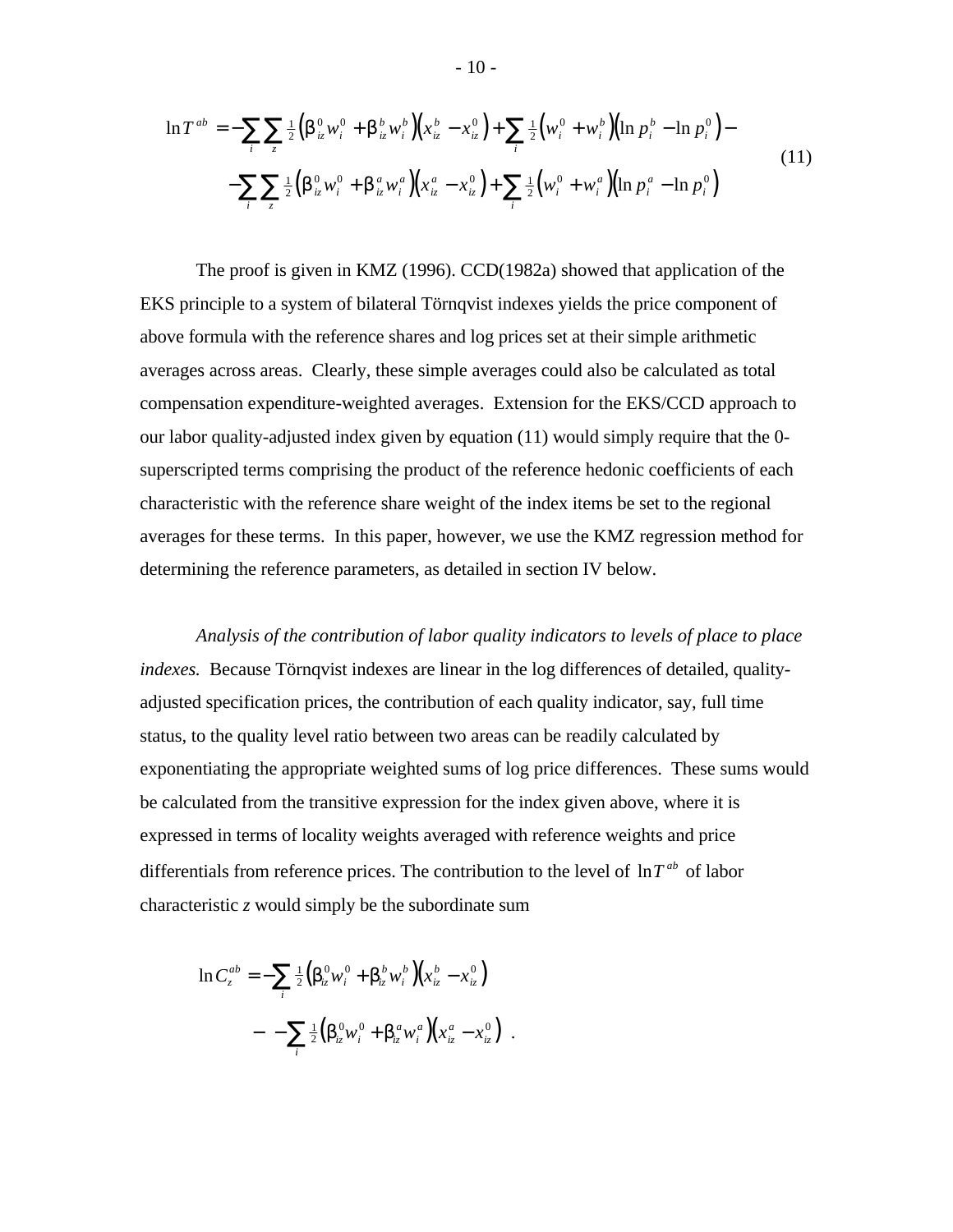# **IV. Estimation of the Reference Values for Shares, Prices, and Determinants of Quality**

*Adjusting for labor quality from place to place.* In the present study, we utilize wage and compensation cost data from the Employment Cost Index (ECI) survey. This survey contains a limited amount of information about each surveyed job. We augment the observed characteristics of jobs with additional data on worker characteristics from the Current Population Survey (CPS).

We follow the method of Kokoski et al. (1994), who construct interarea price indexes for consumer goods using country-product dummy regression (Summers (1973)). We first estimate wage and compensation costs regressions for each broadly defined job, where the covariates include worker and job attributes and local area dummies. Let  $p_{ij}^a$ represent the wage in the *j*th quote for job *i* in location *a*, where a job is defined to be in an industry/occupational group. The wage can be described by the following regression equation:

$$
\ln p_{ij}^a = X_{ij}^a \beta_i + L_i^a + \varepsilon_{ij}^a \tag{12}
$$

where  $X_{ij}^a$  represents data on the characteristics of the job and the worker and where  $L_i^a$ represents a local area effect for job *i* in area *a*. This regression equation allows the coefficients on  $X_{ij}^a$  and the local area effects to vary across jobs. Equation (12) is estimated by weighted least squares, where the weights are the sample weights from the ECI.

A standard practice is to utilize the estimation results from equation (12) to make interarea wage comparisons. The regression defines a decomposition of interarea wage differences into components due to interarea differences in attributes  $X_{ij}^a$  and residual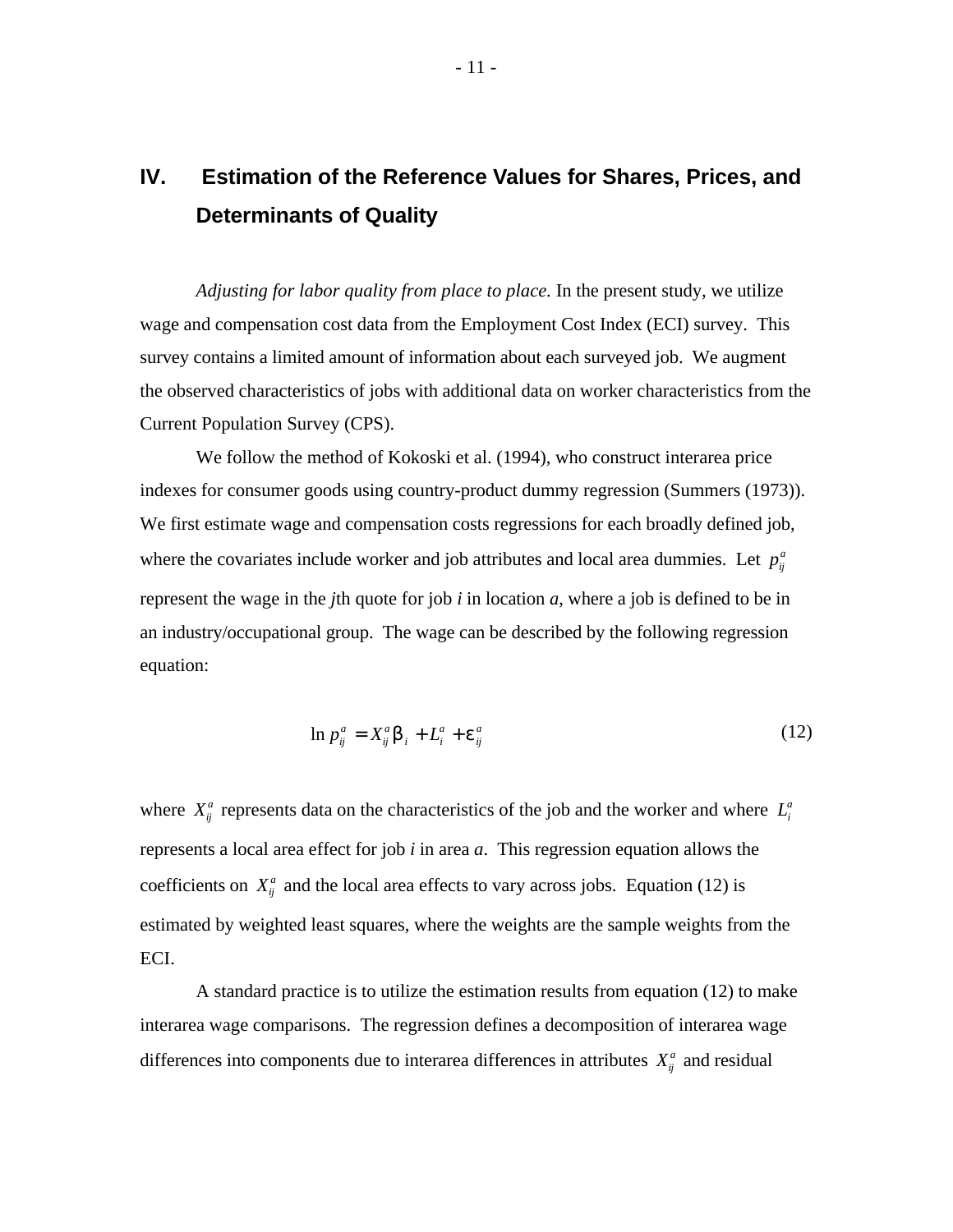terms  $L_i^a$ . Let  $\hat{\beta}_{i\bar{z}}$  be the *z*th element of the vector of weighted least squares estimates of β<sub>*i*</sub> from equation (12), and let  $x_{ijz}^a$  be the *z*th element of the vector  $X_{ij}^a$ . Also let  $\ln p_i^a$ and  $\bar{x}^a_{iz}$  be weighted (by ECI sample weights) averages over *j* of ln  $p^a_{ij}$  and  $x^a_{ijz}$ , respectively. Then, by the properties of the weighted least squares estimators,

$$
\overline{\ln p_i^a} = \sum_z \hat{\beta_{iz}} \overline{x}_{iz}^a + \hat{L}_i^a.
$$

A Tornqvist index comparing wages in local area *b* to those in area *a* is defined (in logs) as

$$
\ln T^{ab} = \frac{1}{2} \sum_{i} \left( w_i^a + w_i^b \right) \left( \ln p_i^b - \overline{\ln p_i^a} \right) \tag{13}
$$

where  $w_i^a$  is cell *i*'s share of the labor expenditure in locality *a*. This differential can in effect be decomposed into contributions of the various covariates in X and contributions of the local area dummies. The contribution of the local area dummies takes the same form as  $(13)$ ,

$$
\ln T_L^{ab} = \frac{1}{2} \sum_i \left( w_i^a + w_i^b \right) \left( \hat{L}_i^b - \hat{L}_i^a \right).
$$

Further, the contribution of the *z*th characteristic of the job or worker to the index in (13) is

$$
-\frac{1}{2}\sum_i \left(w_i^a + w_i^b\right) \hat{\beta_{iz}} \left(\overline{x}_{iz}^b - \overline{x}_{iz}^a\right).
$$

This contribution depends on interarea differences in average characteristics (the difference in the mean X's) in conjunction with the importance of the *z*th characteristic in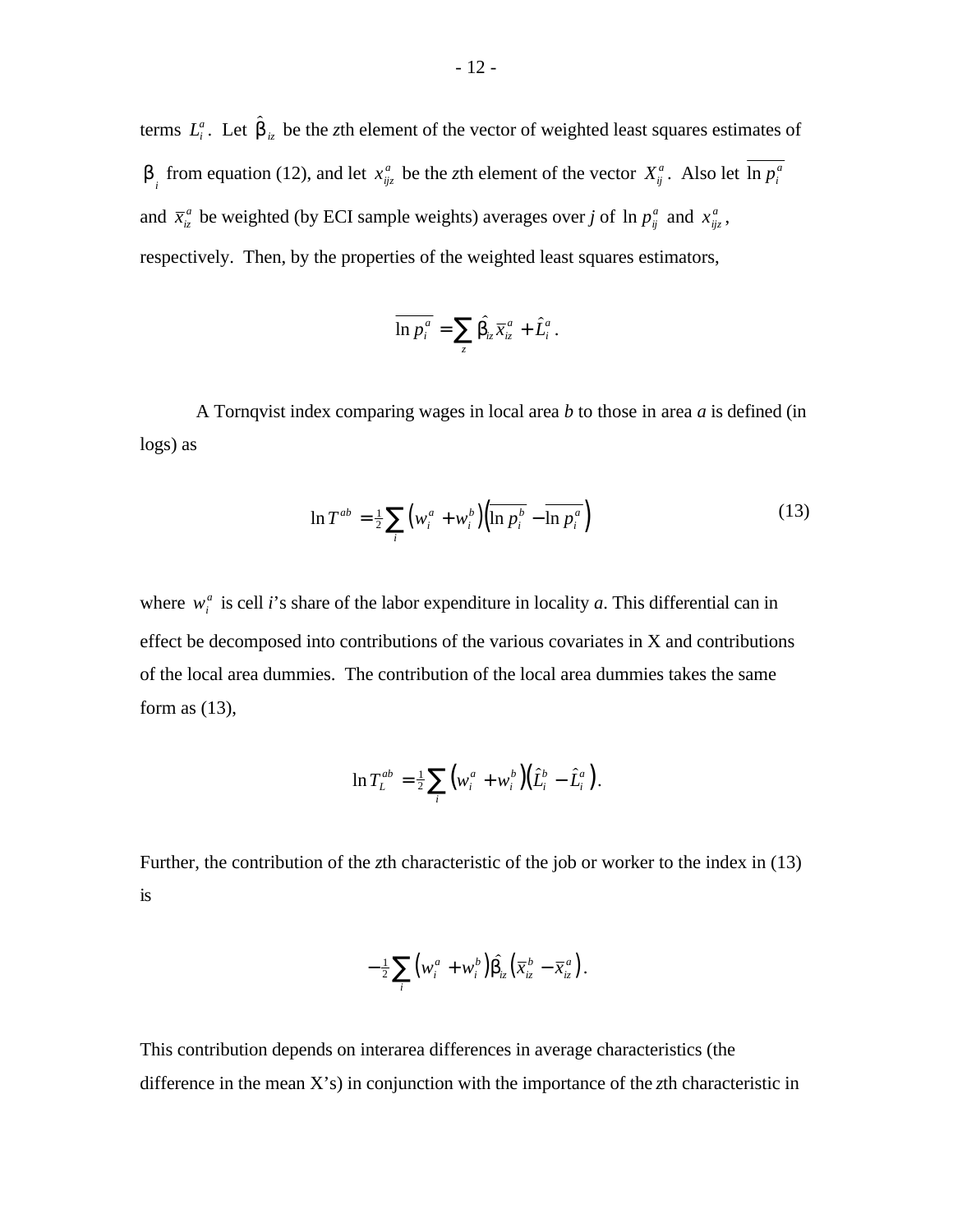determining the wages in each job *i* (the  $\hat{\beta}_k$ ). The sum of these *z* contributions, plus  $\ln T_L^{ab}$ , equals the Tornqvist index in (13). In the following sections we present this decomposition for a (transitive, multilateral) set of Tornqvist bilateral index numbers. *Multilateral compensation indexes: A regression approach for imposing transitivity with minimal adjustment of the data.* In this paper we employ an alternative to (or a likely superclass of) the EKS/CCD approach from KMZ (1996) for making the system of bilateral indexes transitive. When this condition on the cross-weighted differences of labor characteristics-adjusted log regional prices is not met, the data may be minimally adjusted to satisfy transitivity by fitting the equation

$$
w_i^a \left( \ln p_i^b - \left( \sum_z \hat{\beta_{iz}} x_{iz}^b \right) \right) - w_i^a \left( \ln p_i^a - \left( \sum_z \hat{\beta_{iz}} x_{iz}^a \right) \right)
$$
  
= 
$$
\left[ w_i^0 \left( \ln p_i^b - \sum_z \hat{\beta_{iz}} x_{iz}^b - \left( \ln p_i^a - \sum_z \hat{\beta_{iz}} x_{iz}^a \right) \right) + \left[ -\ln p_i^0 \right] \left( w_i^b - w_i^a \right) + \varepsilon_i^{ab}
$$

using least squares to obtain the estimates

$$
\left[\begin{matrix} -\ln \hat{p}_i^0 \\ \hat{w}_i^0 \end{matrix}\right].
$$

This is a simplification of equation (10) since if, as our CPD model assumes, the hedonic slope coefficients are the same across areas for each specification characteristic so that  $\beta_{iz}^a = \beta_{iz}^b = \beta_{iz}^b$  $= \beta_{iz}^b = \beta_{iz}^0$ , then the coefficient on the difference between the share vectors of the two areas is a *characteristics-adjusted reference price vector*, and no reference characteristics vector can be separately identified.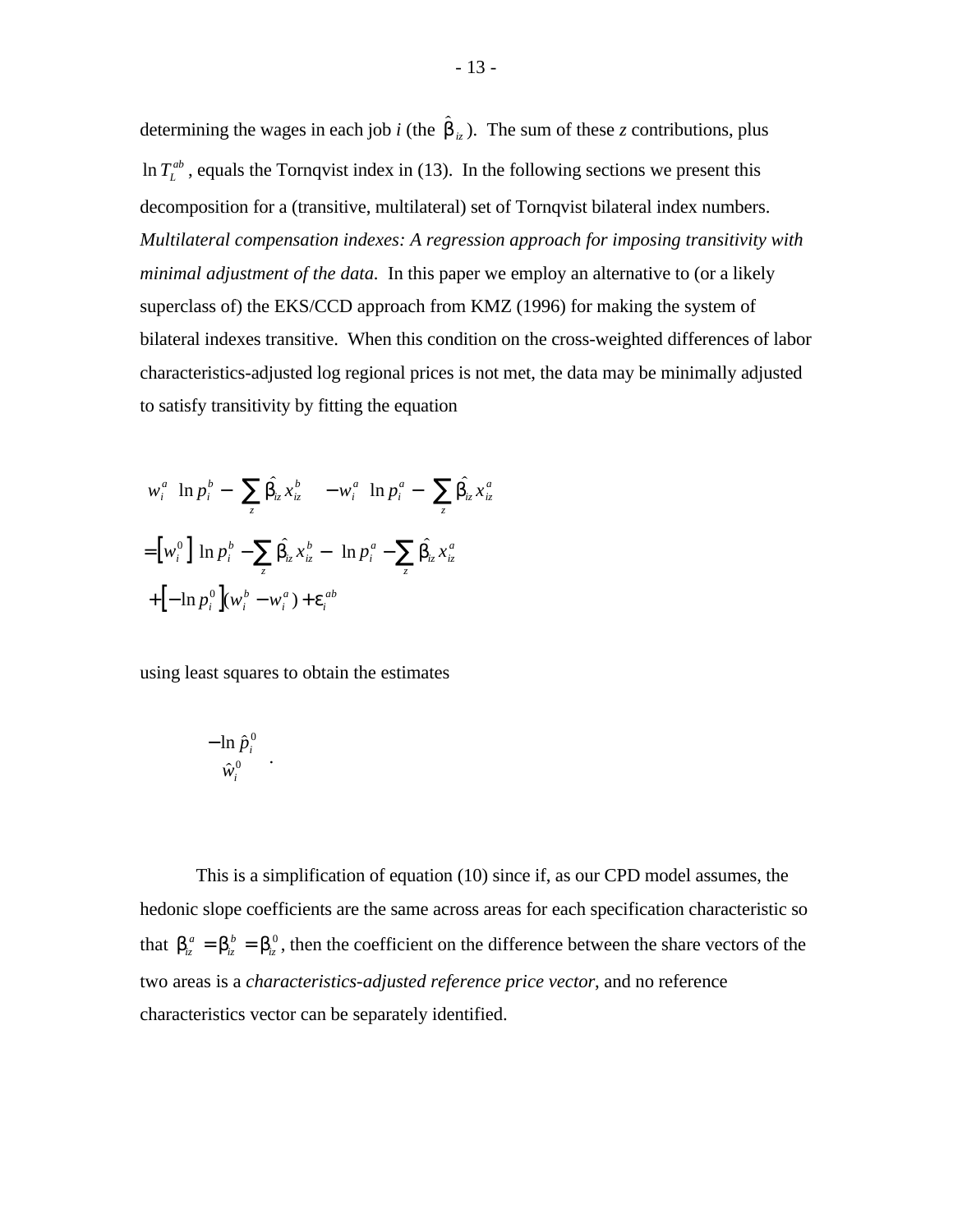# **V. An Application to U.S. Labor Compensation Data**

*Data.* The microdata used to construct the interarea indexes come from two sources: the Employment Cost Index (ECI) and the Current Population Survey (CPS). The ECI data program produces quarterly indexes that measure changes over time in wages and salaries and in the cost of total compensation. These indexes are calculated from micro data collected for sampled jobs in sampled establishments. All jobs in nonfarm private industry and in state and local governments are within scope for the survey, meaning that the occupational coverage of the survey is nearly complete. The micro data available include the mean hourly wage and mean hourly compensation costs for all incumbents in the sampled jobs. Other data elements describe job or establishment characteristics: the establishment's number of employees; whether the employment is fulltime or part-time; and whether the job is covered by a collective bargaining agreement. This study utilized the data for 18,486 sampled jobs for the fourth quarter of 1993 in nonagricultural private industry. Details of variable definitions, sample exclusion restrictions, and summary statistics for all data are in a statistical appendix.

A shortcoming of the ECI is that it does not collect key variables that are widely believed to measure human capital: education and labor market experience. To obtain these variables, data from the CPS were merged to the ECI micro data. The CPS is a monthly survey of households that contains information about the demographic characteristics and employment outcomes of individuals. For current purposes we used the 3 monthly surveys for the fourth quarter of 1993, and restricted our sample to employed individuals in non-agricultural private industry. We collected information on schooling, age, industry, occupation, and area of residence for a sample of almost 140,000 workers.

Merging the data from the CPS to the ECI presents a challenge, because the ECI micro data contain the means for jobs while the CPS contains data for individuals and, of course, the individuals covered in the two surveys are not necessarily the same. The strategy we followed was to calculate weighted mean values for CPS variables for cells defined by local area, occupation and industry. The industrial and occupational cell

- 14 -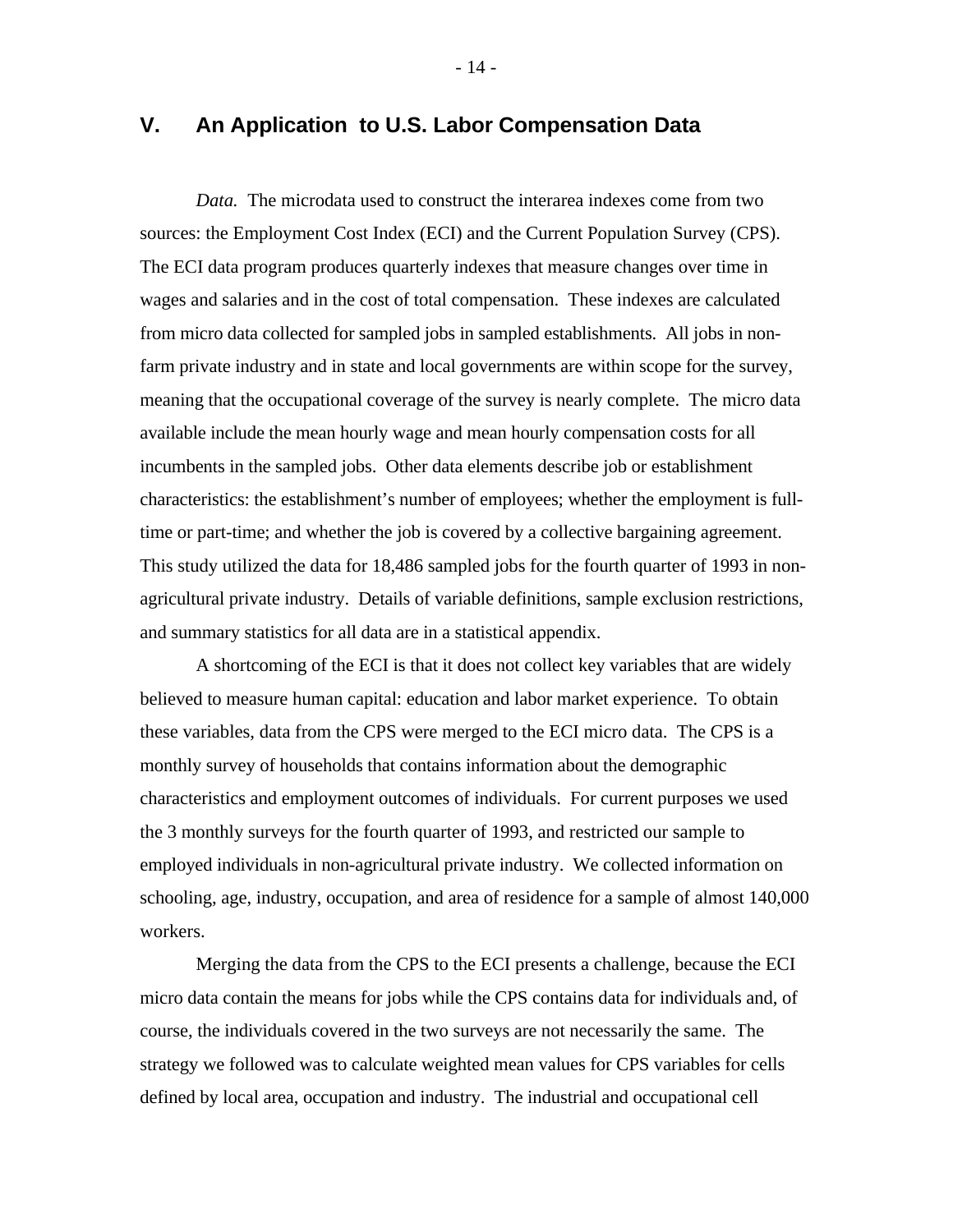classification used for this purpose was determined by the availability of data; we chose to create cells defined by local area, major occupational group, and six industry groups.

After matching the CPS cell level data to the ECI micro data for individual jobs, we had to determine an appropriate locality/industry/occupation classification for the purposes of computing the interarea indexes. The methodology in the previous section, specifically equation (12), calls for estimating separate regressions for cells defined by industry and occupation in order to recover estimates of local area dummies for each cell. There is a trade-off between the size of the smallest local area for which we can calculate interarea indexes and how finely the industry/occupation cells can be disaggregated. We selected a set of cities that included both those that are the largest and those that are of interest in the Federal pay setting process. The remainder of the data were aggregated into Census geographic divisions (as "rest of division"). We then determined that indexes could be calculated for these local areas using 18 industry/occupation cells, defined by major occupational group and whether the job is in a goods or service producing industry.

To give the reader a feel for the underlying data we present some summary data in Tables 1 and 2. Table 1 gives wage and compensation shares and levels by our job classification scheme; major occupational groups are presented within the two broad industrial groupings. The first column, labeled "Wage Share," reports the fraction of total wages that falls in the given category. These statistics are useful for showing where the bulk of the data reside. The second column simply reports the average hourly wage in the given cell (all figures are in nominal dollars). Roughly speaking, the professional, technical, and executive occupations have the highest hourly wages, production workers and operatives have average wages, and laborers and service workers have below average wages. There is a noticeable difference between the broad industry aggregates, with average wages in any particular occupational group being higher in the goods producing industries. The third column gives shares of total compensation. Goods producing industries have higher shares of total compensation than of total wages,reflecting the fact that a higher fraction of compensation comes in the form of benefits for workers in those industries. This fact is apparent in comparing average wages in the second column to average hourly compensation costs, in the final column. Finally, one other obvious

- 15 -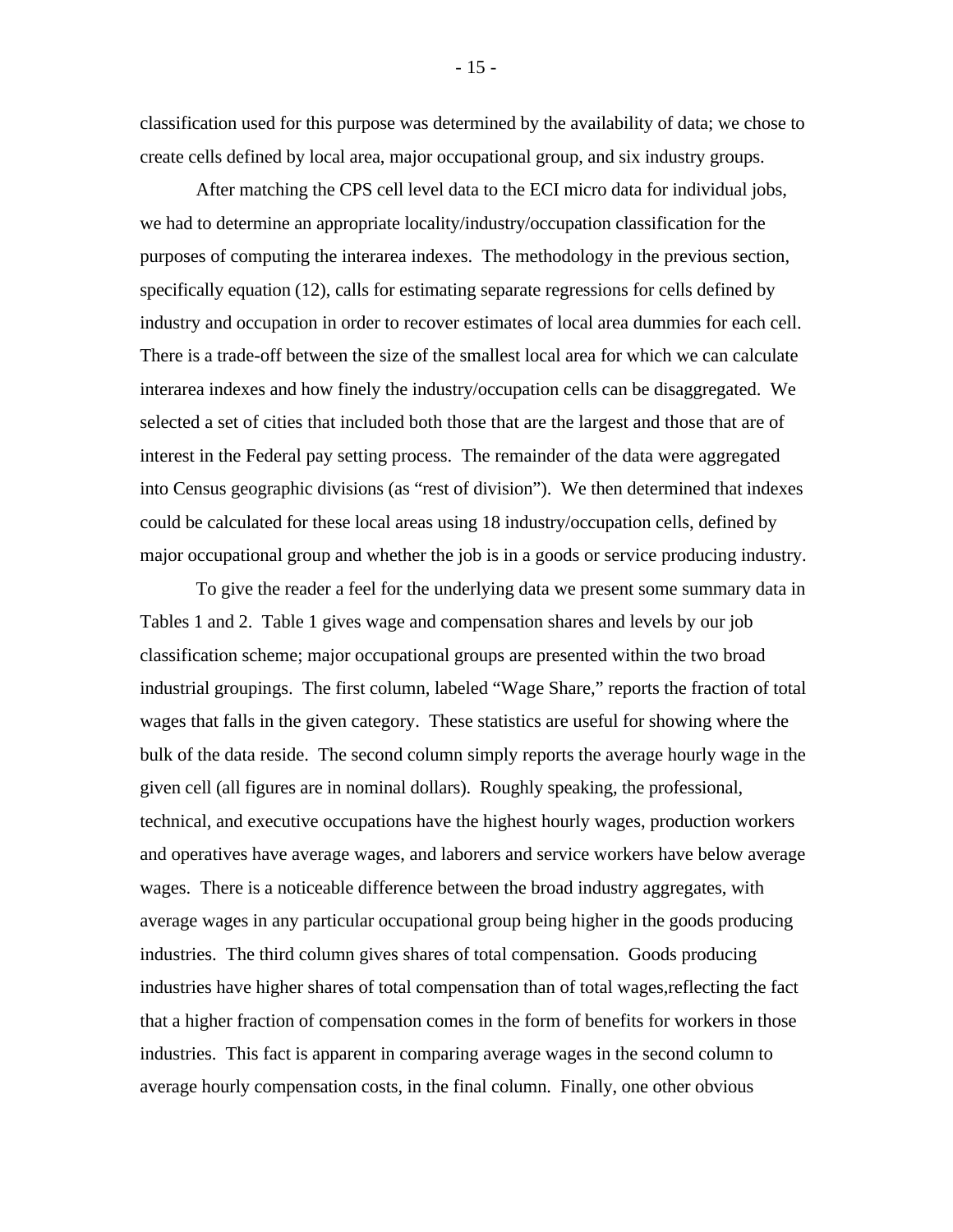inference that can be drawn from this table is that, given the wide variation in wages and compensation costs across jobs, index numbers might be expected to yield very different results than simple interarea differences in average compensation rates whenever there are interarea differences in the distribution of jobs.

Table 2 gives employment shares and average compensation by local area. The compensation shares, showing each local area's compensation as a fraction of total US compensation, give some idea as to which metropolitan statistical areas have relatively few ECI job quotes. Because of their small sizes, one might expect localities such as Charlotte and Columbus to have fairly noisy compensation index estimates. The "rest of division" localities, on the other hand, tend to be rather large. Comparing column two with column one shows that larger metropolitan areas tend to have the highest average compensation costs, while the "rest of division" localities have the lowest. The final column ("Compensation Relative") gives average compensation in the local area relative to the overall average compensation level in the data. The range in these area relatives is quite large. At one extreme, compensation in the Detroit, New York, and San Francisco areas is approximately 134 percent of average compensation in the US; at the other extreme lies the East South Central locality with 73 percent of overall average compensation. A comparison of these figures with the index numbers presented below will give some idea as to the importance of interarea differences in job characteristics for compensation cost comparisons.

*Regressions.* The first step in the construction of the interarea indexes was the estimation of log wage and log compensation cost regressions (equation 12). In addition to local area dummies, five sets of covariates were included as explanatory variables in the regressions to capture factors that affect worker productivity. Following a long tradition in the labor economics literature dating back to Mincer (1962) and Becker (1964), years of schooling, years of potential labor market experience (age minus education minus 6), and potential experience squared were included. These measure the average amount of human capital possessed by incumbents in the job.

The labor literature has shown that wages are positively associated with establishment size. Brown and Medoff (1989) argue that part of this wage-size

- 16 -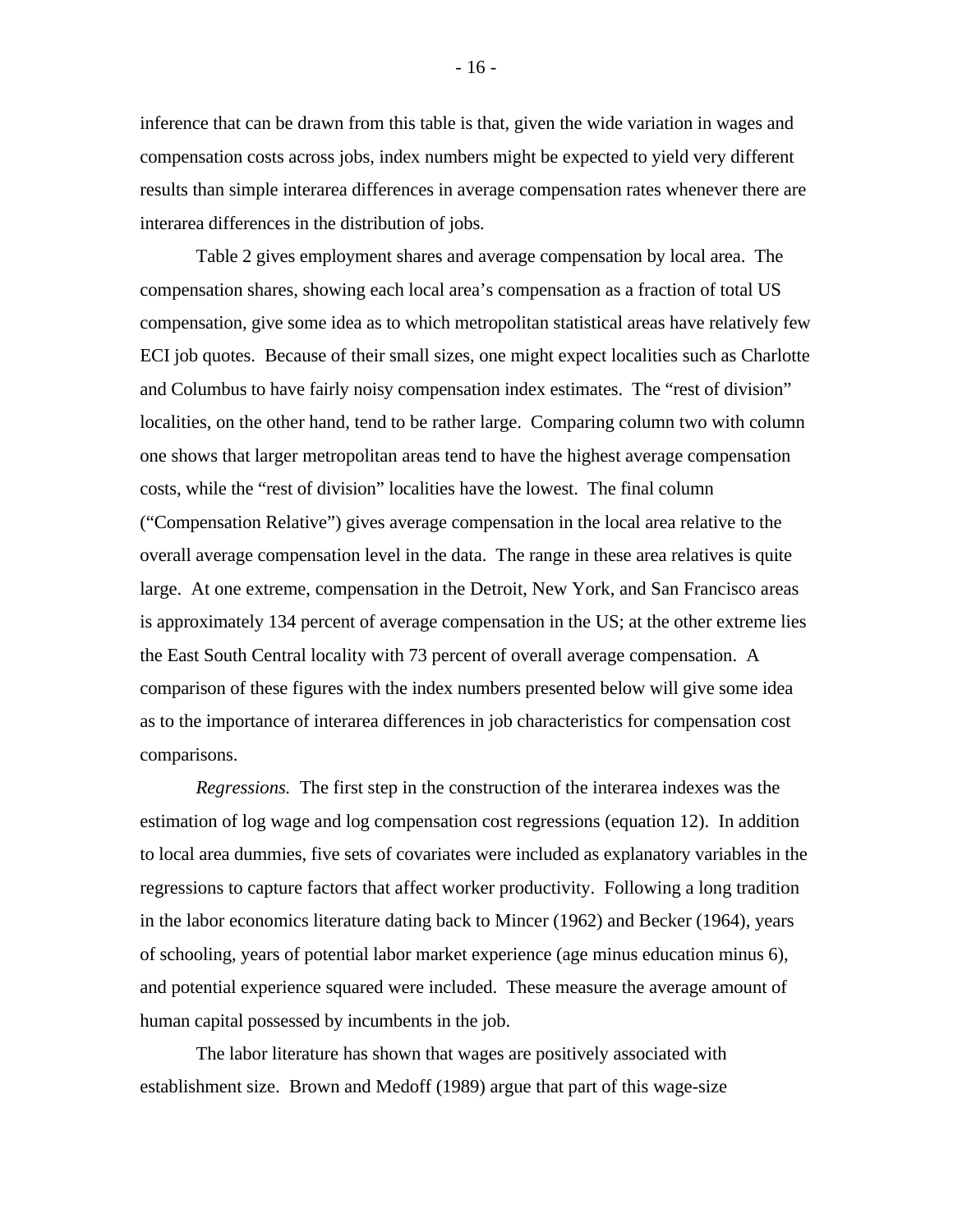relationship arises because large firms attract higher quality workers (even after controlling for observable characteristics). In order to control for this in the present study, we include a set of 8 establishment size class dummies.

In the literature, unionization is claimed both to increase and to decrease worker productivity. The traditional view holds that unions lower productivity by imposing staffing requirements and other restrictive work practices that prevent firms from efficiently utilizing capital and labor (Lewis [1986], Rees [1989]). A more recent literature argues that unions enhance worker productivity (Freeman and Medoff [1984]). First, unions provide a collective voice that communicates workers' preferences. This lowers worker discontent and turnover, increasing firms' incentives to invest in jobspecific human capital. Second, unions typically establish seniority rules that may promote an environment where more senior workers are willing to provide less senior workers with informal on-the-job training. Finally, unions may enhance worker moral, motivation, and effort. While the literature is ambiguous about the effect of unions on productivity, most studies show that unions increase wages. To capture the effects of unions on productivity in our regressions, we include a dummy indicating whether a job is covered by a collective bargaining agreement.

The literature generally shows that, after accounting for observed differences in human capital, part-time workers earn less than full-time workers (see Lettau [1994] and citations therein). For at least two reasons, this differential may arise because part-time workers are on average less productive than their full-time counterparts. First, it is argued that innately less productive workers are more likely to select part-time jobs. For example, more productive workers may find it advantageous to work more intensively if their wages reflect their productivity. Second, average productivity might be lower for part-time workers due to fixed daily set-up costs that are spread over more working hours for full-time workers. We include a part-time dummy in our regressions to capture these productivity effects.

It is important to note that while the education and potential experience variables are widely viewed as measuring human capital, the other three variables -- establishment size, unionization, and part-time status -- may have effects on wages that are not strongly

- 17 -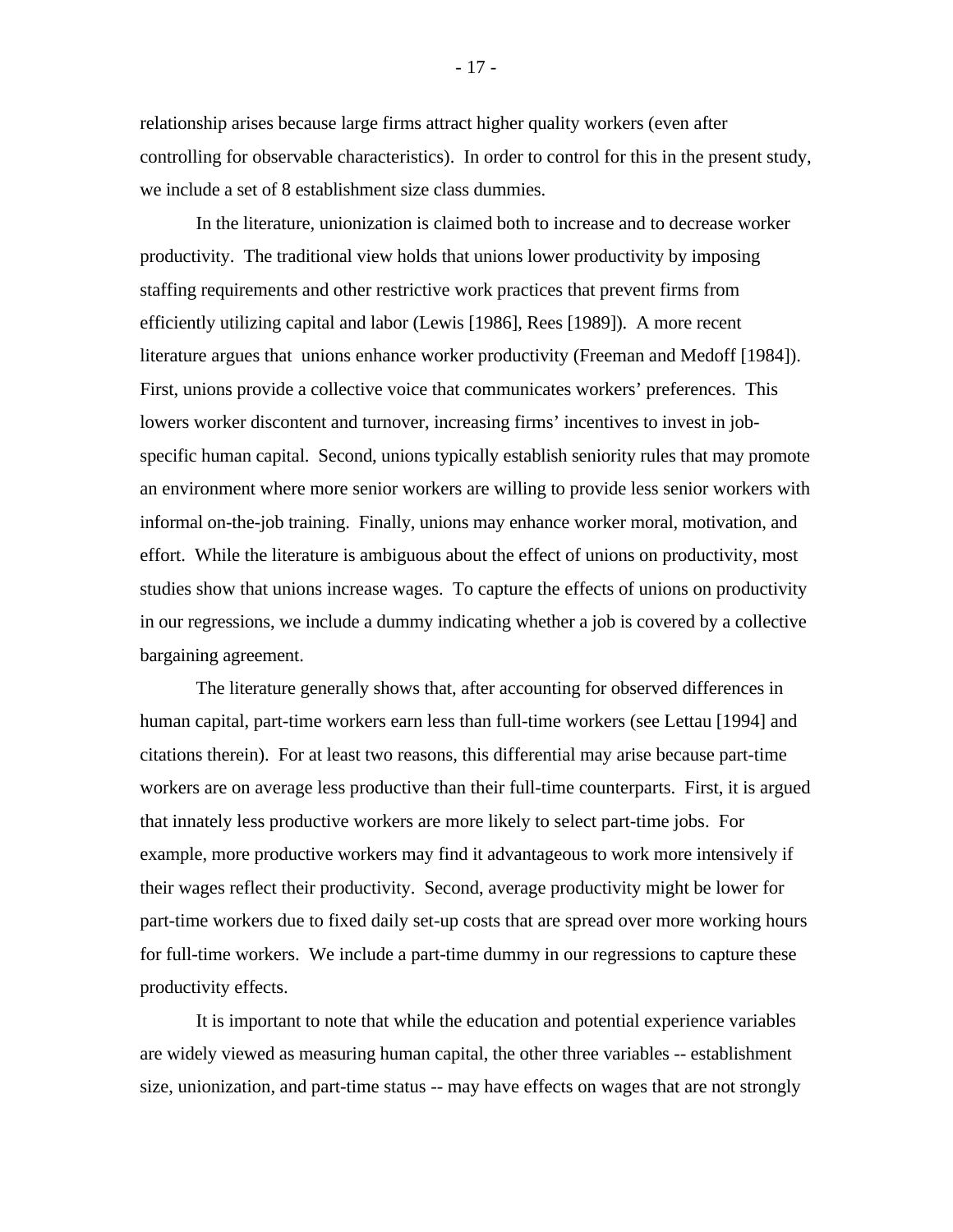associated with labor productivity. All three represent or proxy to some extent characteristics of the labor services transaction in an industry and locality as much as the characteristics of the service itself. Although the nature of the transaction may have productivity effects, this is not a foregone conclusion. Large nonunion firms, for example, may pay higher wages simply to forestall unionization. Union wages may be higher simply because of union monopoly power. If the purpose of including explanatory variables in the regressions is to control for factors that affect productivity, then it is possible that our index factors overcontrol for some of these transaction and other effects. In the analysis that follows, we include all of the explanatory variables in the regressions, but we provide a set of adjustment factors associated with the explanatory variables. These factors measure the contribution of each variable (or variable group) to the unadjusted interarea differential. One advantage of our methodology is that analysts can add back the differential associated with a variable if they judge that it is not appropriate to control for that variable. In Tables 3 and 4, "adjusted" refers to interarea measures adjusted for differences in all our conditioning variables explaining wage and compensation variation. Future formats for interarea compensation data could reasonably include multiple summary columns of adjusted data corresponding to multiple subsets of conditioning factors to satisfy the interests of various users.

Eighteen regressions were estimated separately for wages and compensation costs. There is a regression for each of 9 major occupational groups in either the goods or service producing industries. The regressions for wages appear in Appendix B Table B.1, while those for compensation costs appear in Table B.2.

The adjusted R-squares for the regressions are comparable to or higher than those found for wage regressions estimated on individual micro data. The regressions typically explain between 20 and 50 percent of the variation of wages, while the corresponding range for compensation costs is 30 to 60 percent.

As expected by theory and found in most data, wages and compensation costs tend to rise with education. The returns to education are perhaps on average slightly smaller than would be obtained from person-level micro data. However, there are a few instances in our regressions where the education coefficient is anomalously negative (although not

- 18 -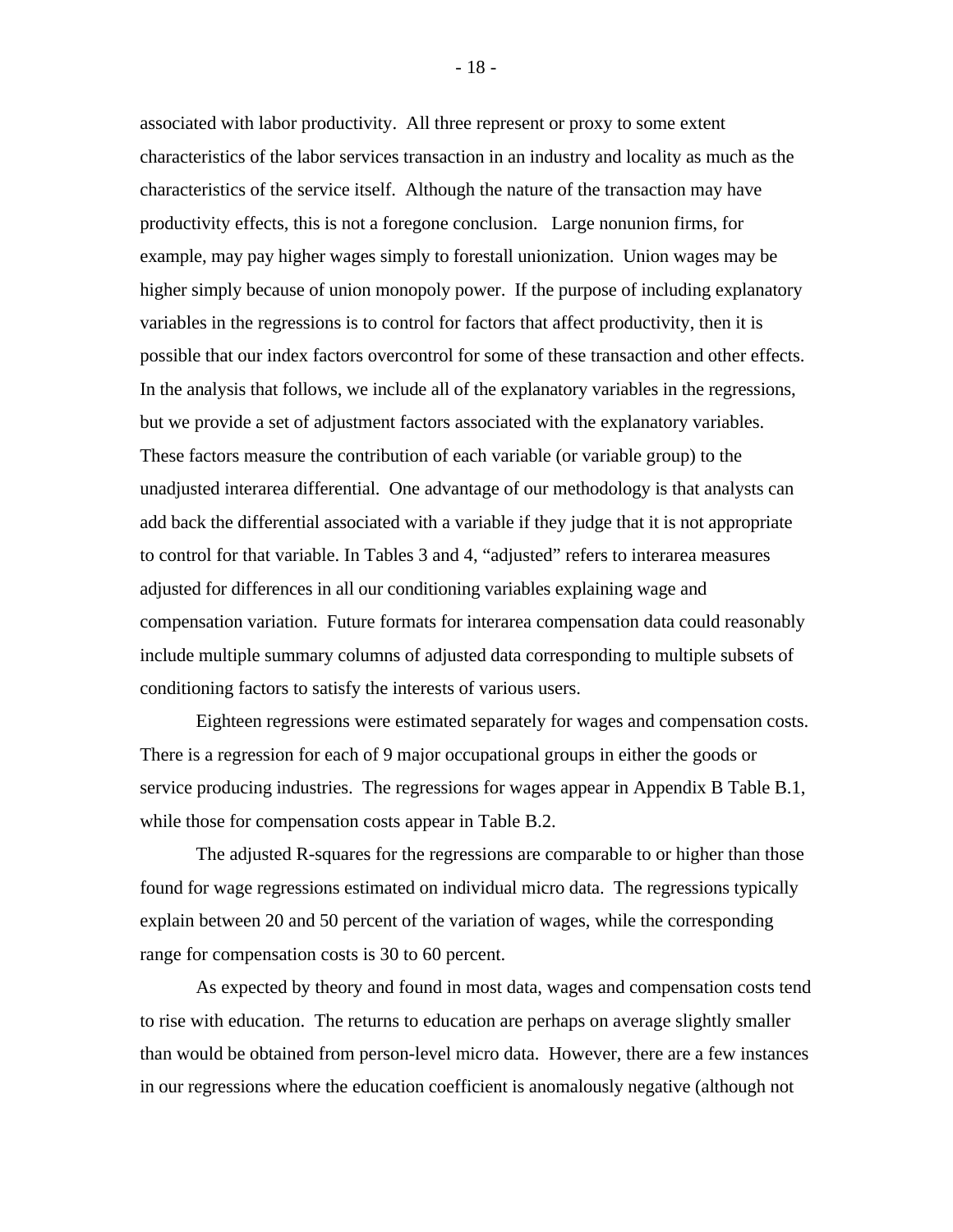large relative to the standard error). This may arise in part due to small sample sizes for some of the regressions. Further, it is important to stress that we have an imperfect measure of education that is measured as a cell mean from CPS data. Within a regression, education varies across areas and across some industry groups, but does not vary for a given industry and area. It is likely that the education variable would perform better if it were collected for the same unit of observation as the wage and compensation data.

Previous empirical work has shown that wages display an increasing, concave profile with experience. This is often observed in our regressions as well, though there are a number of instances where the profile is convex and downward sloping at relevant experience levels. As with the education variable, problems with the experience variable might arise because its values are cell means whose source of variation for any regression is across areas and to a lesser extent across broad industry groups. The sample statistics indicate that the standard deviation of experience is much lower in our data than it is in micro data. This low variance is not unexpected, but could indicate that the variable cannot discriminate well in explaining wage variation.

As expected, jobs that are covered by union contracts command higher wages than uncovered jobs, while part-time jobs tend to receive lower wages. The return to union contract coverage is on average higher in these regressions than estimates derived from older data (Lewis [1986]). Finally, also as expected, larger establishments tend to pay higher wages, with especially notable premiums for establishments with 500 or more employees. Comparisons of the establishment size coefficients across industry/occupation groups are difficult because of substantial variability across those cells in the average compensation of workers in the omitted category (1-9 workers). However, the establishment size coefficient point estimates typically rise with establishment size.

*Interarea Indexes of Wages and Compensation for the United States*. Table 3 gives our main results for interarea wage rate differentials. The second column of the table presents Tornqvist wage indexes that control for the composition of employment across 9 major occupational groups and 2 industry groups, but where there are no other adjustments for observed differences in worker or job characteristics. The index numbers are relative to the reference wage generated by our method (described in section IV

- 19 -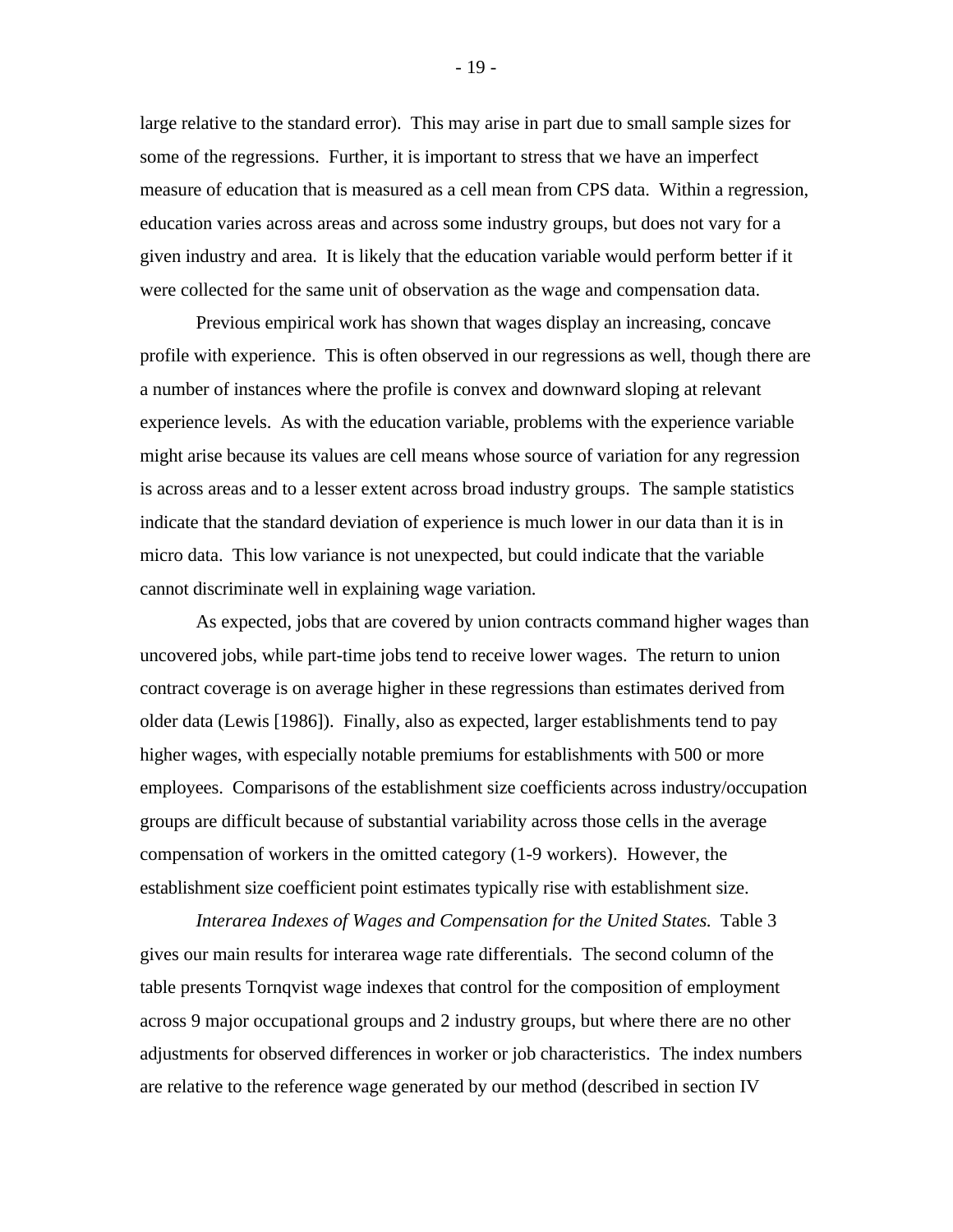above) of making the bilateral comparisons transitive; one may loosely interpret 100.00 as average for the US. $<sup>2</sup>$  As an example, the first entry in the second column indicates that</sup> wages, adjusted for broad differences in employment but unadjusted for observed differences in worker and job characteristics, are 10.1 percent higher in Boston than in the US as a whole. The amount of interarea variation in employment-adjusted wage indexes is striking, with numbers ranging from 128.6 for San Francisco to 78.1 for the East South Central rest of division locality. Generally one tends to find that wages are higher than average in the larger CMSAs and along the West coast; wage indexes are much smaller than average in the "rest of division" localities. Controlling for the composition of employment across industry and occupation by using a wage index tends to reduce interarea differentials as compared to the unadjusted wage relatives that appear in the first column of Table 3. This is most clearly seen in Figure 1, which plots the wage indexes against the average wage relatives. The figure contains a regression line through the data points (estimated with unweighted OLS) and a 45 degree line. If controlling for the

 $\overline{a}$ 

 $2$  Actually, neither the area share-weighted arithmetic nor geometric average of these locality levels is generally equal to 100.0 because of the way the reference shares and prices are determined using the "minimum bilateral relative adjustment" criterion implicit in our regression approach, in concert with our observation weighting, which gives greater importance to records representing relatively large bilateral average expense shares. Bilateral ratios of the index numbers in Tables 3 and 4 produce a transitive system of parities as provided by the objective of our algorithm, but do not provide a particular level normalization. Interpretation of these data as levels requires a normalization to, for example, the national average level, much as a time series of price index numbers would be normalized to be 100.0 in a particular time period to align it with other data series so normalized for a given analytical purpose. The data in Tables 3 and 4 are, therefore, valid for ranking localities in terms of labor services input price levels. As we note elsewhere in the paper, the weighted CCD/EKS method of determining the reference shares and prices of the transitive parities implicitly does normalize the regional geometric average level to 100.0.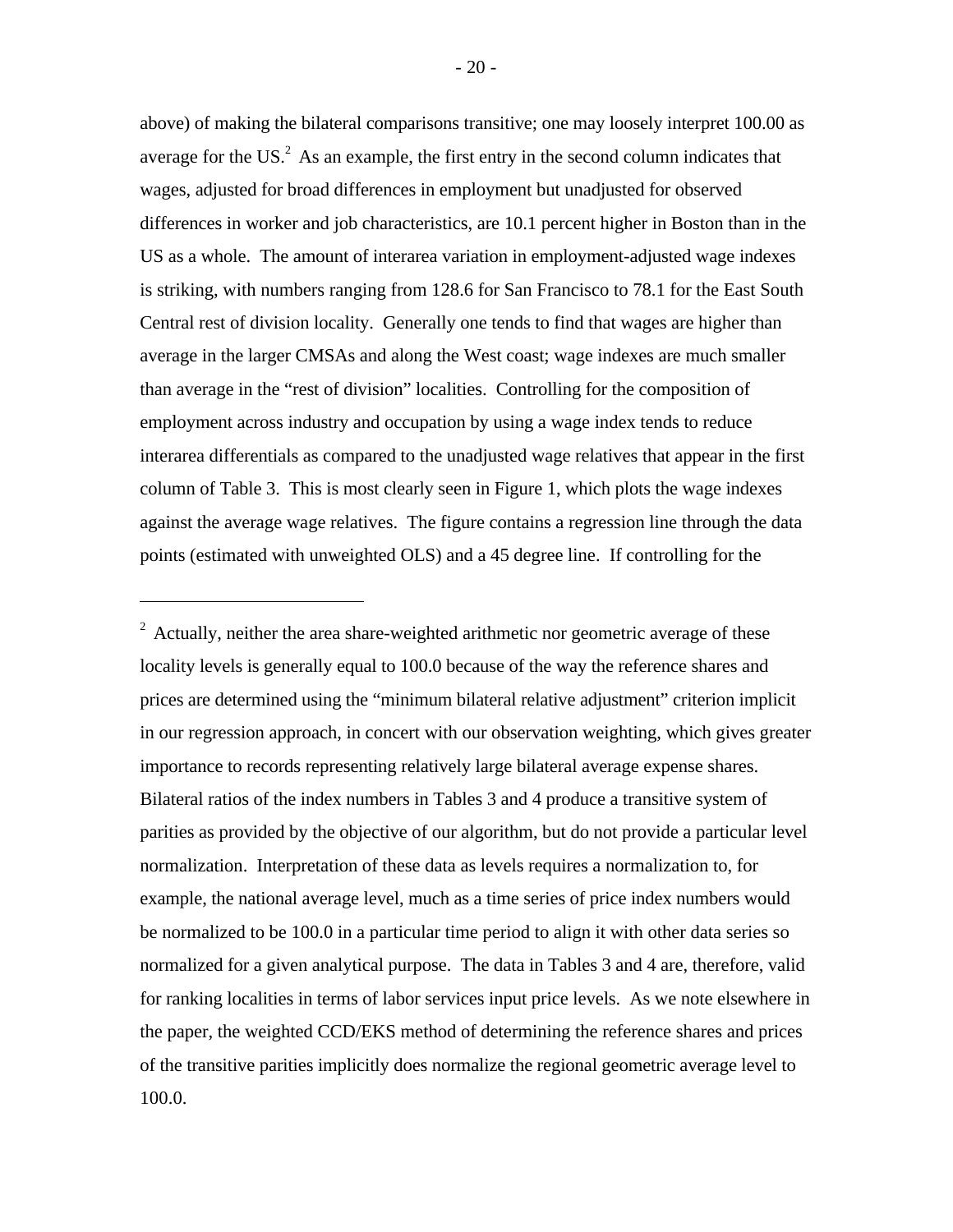composition of industrial and occupational employment had no effect on interarea wages, then the regression line would have a 45 degree slope. Instead, the regression line is flatter than the 45 degree line, indicating that, in part, wages are low in low-wage areas because employment is more heavily concentrated in low-wage industries and occupations.

The rightmost column of Table 3 gives adjusted wage differentials corresponding to the Tornqvist indexes calculated using the local area dummies ( $\hat{L}_i^a$ ). Comparing the Wage Index column with the Adjusted Wage Index column of Table 3, the interarea variation in characteristics-adjusted wages is generally smaller than the interarea variation in wages alone. The standard deviation of the wage index is 12.2, versus a standard deviation of 9.8 for the adjusted wage index. This can be seen graphically in Figure 2, which plots one index against the other. The regression line through the plot is again less steep than the 45 degree line, indicating that controlling for worker and job attributes raises the wage index for low-wage areas and lowers it for high-wage areas. That is to say, some of the interarea variation about US mean wages can be attributed to interarea differences in the observable characteristics X, even after accounting for interarea differences in industry/occupation employment distributions. One of the larger adjustments is in Detroit, where the observed differences in characteristics would imply approximately a 9 percent  $(114.4/104.9 = 1.09)$  premium to hire labor. The seven localities with the lowest employment-adjusted wage indexes (five of which are "rest of division" localities) have on average a 4.2 percent increase in wage indexes through our labor characteristics adjustments. In contrast, the seven localities with the highest employment-adjusted wage indexes have on average a 4.9 percent decrease through characteristics adjustments.

Whether the characteristics adjustment for a particular locality reflects a premium mainly attributable to larger establishment size, greater unionization rates, a more educated workforce, or some other reason, is not clear from comparing the wage indexes. To address that question, Table 3 contains a set of columns that report the contributions of the observable characteristics to unadjusted wage differentials. Recalling the discussion following equation (13), variations in the area relatives for a characteristic will be larger,

- 21 -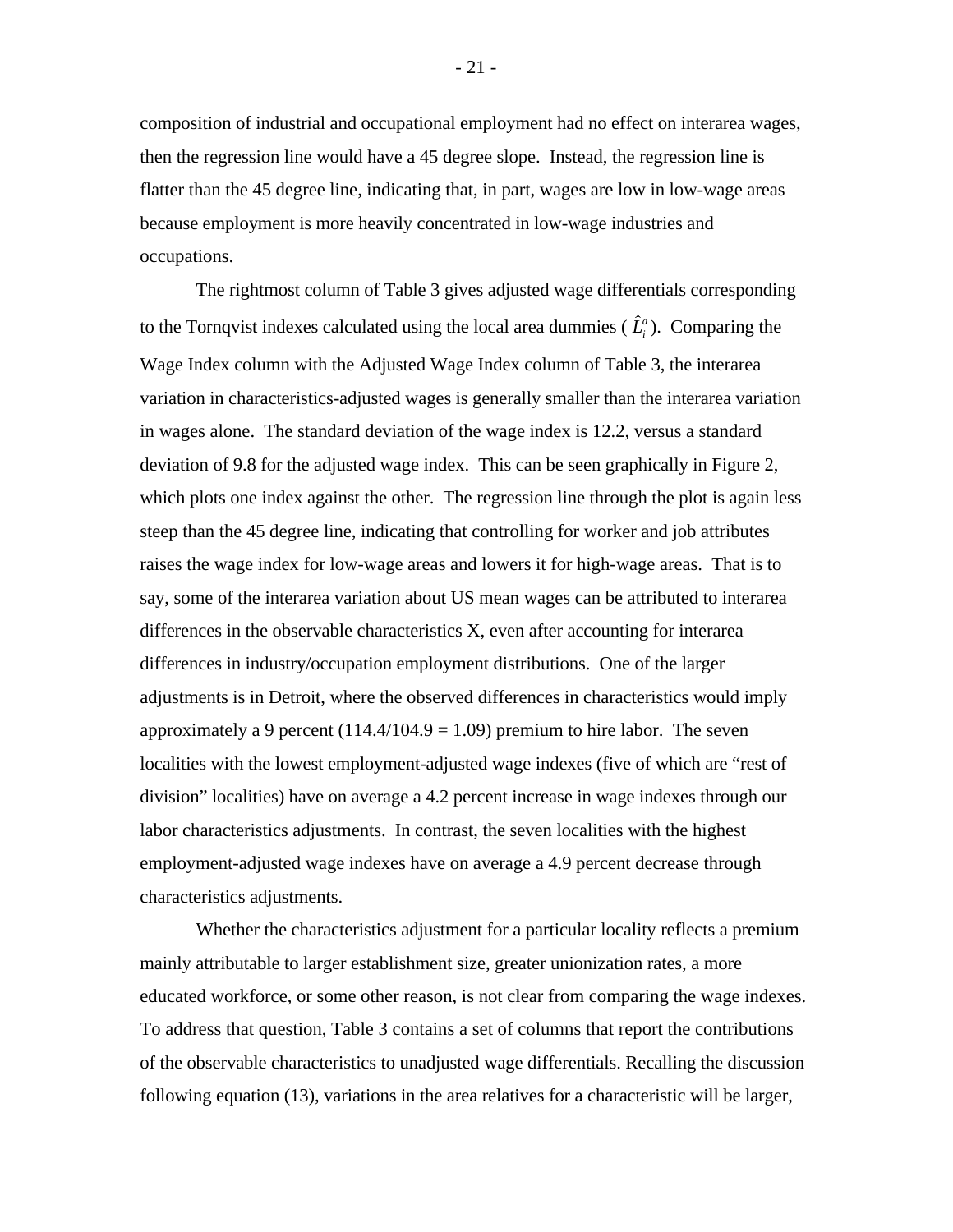the larger is the coefficient for that characteristic in the wage regressions and the larger is the variation in the characteristic across areas. Our decomposition methodology implies that, for any given local area, the quality-adjusted index and the covariate contributions (appropriately scaled by 100) must multiply up to equal the employment-adjusted wage index . Whenever a number in one of the covariate columns exceeds 100 for a given area, the observed characteristic tends to raise wages in that area. For example, the covariate contribution for education in Boston, 102.5, indicates that Boston's workers have higher education than average, so that their unadjusted pay is 2.5 percent higher than the average area due to this characteristic. Although there is substantial noisiness in the results, especially among the smaller local areas, what one not surprisingly sees is that most of the adjustment factors for worker and job characteristics tend to exceed 100 for the highest wage areas (e.g., San Francisco) and to fall short of 100 for the lowest wage areas (including most of the "rest of regions"). Finally, as stated earlier, note that these adjustment factors can be used to add back to the characteristics-adjusted indexes the influence of variables that an analyst does not wish to remove in making interarea comparisons.

To get some sense of the relative contributions of the worker and job characteristics to wage differentials, Figure 3 graphs the data from Table 3 on area relatives for these characteristics against the interarea wage indexes. Each figure also plots the (unweighted) regression line through the points, and the scales of each figure are made the same to facilitate comparison. Each figure shows a positive correlation between the particular area relative and the wage index, indicating that on average all of the characteristics contribute to interarea wage differentials. More significantly, the steepest regression line is for education, indicating that this characteristic is most important in explaining observed interarea differentials in the wage index. The union variable has the second steepest slope, while the part-time dummy variable has the flattest regression line. Since our wage regressions indicated that wages tend to be significantly lower for parttime jobs, the fact that this variable accounts for little variation in wages across areas stems from the fact that the proportion of part-time jobs varies little across areas.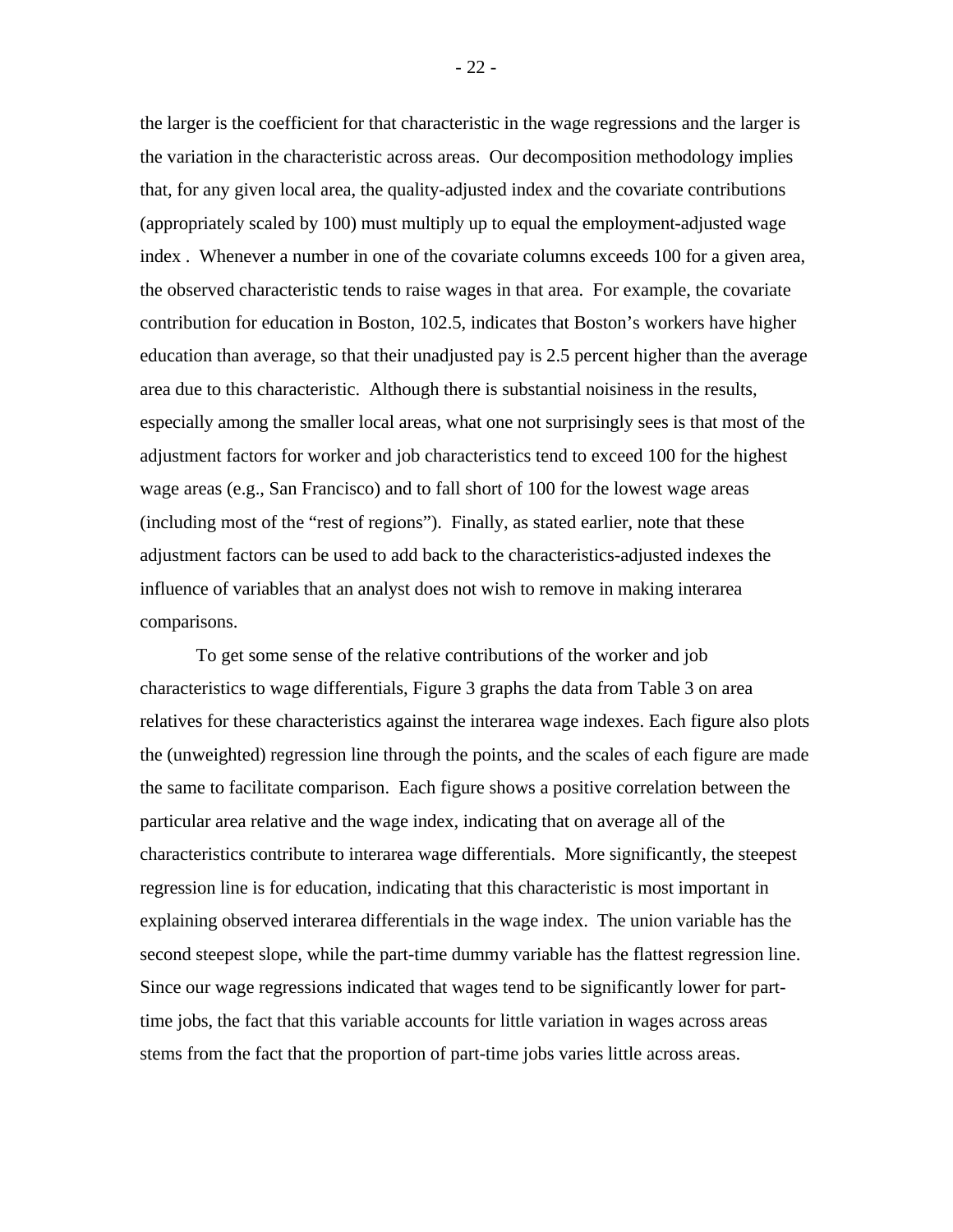Table 4 gives analogous calculations for hourly compensation, as opposed to wages. Given that wages are approximately 70 percent of compensation costs, it is not surprising to find that the gross patterns apparent in Table 3 hold here as well. Controlling for industry/occupation and worker and job characteristics reduces interarea compensation differentials, implying that high compensation areas receive high compensation partly for observable reasons. One difference between Tables 3 and 4 is that the interarea differences in compensation indexes are slightly larger than those for wage indexes. One extreme example is Detroit, whose characteristics-adjusted compensation index (113.0) is much larger than its characteristics-adjusted wage index (104.9).

The greater interarea dispersion when computing compensation indexes holds for both the employment-adjusted and the characteristics adjusted series. The compensation share weighted standard deviations for these series are 17.2 and 13.3, respectively. Controlling for job and worker characteristics, therefore, reduces the interarea variation in compensation by about 23 percent. The greater interarea variation in compensation, as opposed to wages, no doubt reflects some combination of income effects (workers have income elastic demands for health care, pensions, and other benefits) and tax effects (benefits are generally lightly taxed or not taxed at all, and the occupational composition of the labor force and income tax rates vary by locality). As employers making location decisions presumably care about compensation costs broadly defined, it is useful to know that interarea wage comparisons are likely to understate the interarea compensation differentials.

## **VI. Conclusion**

We have applied a promising methodology for place to place price measurement to the problem of constructing interarea labor force characteristics-adjusted compensation indexes for labor services that blends hedonic regression and economic index number techniques. We have used a combination of establishment data from the BLS Employment Cost Index program and household data on individual workers from the BLS Current

- 23 -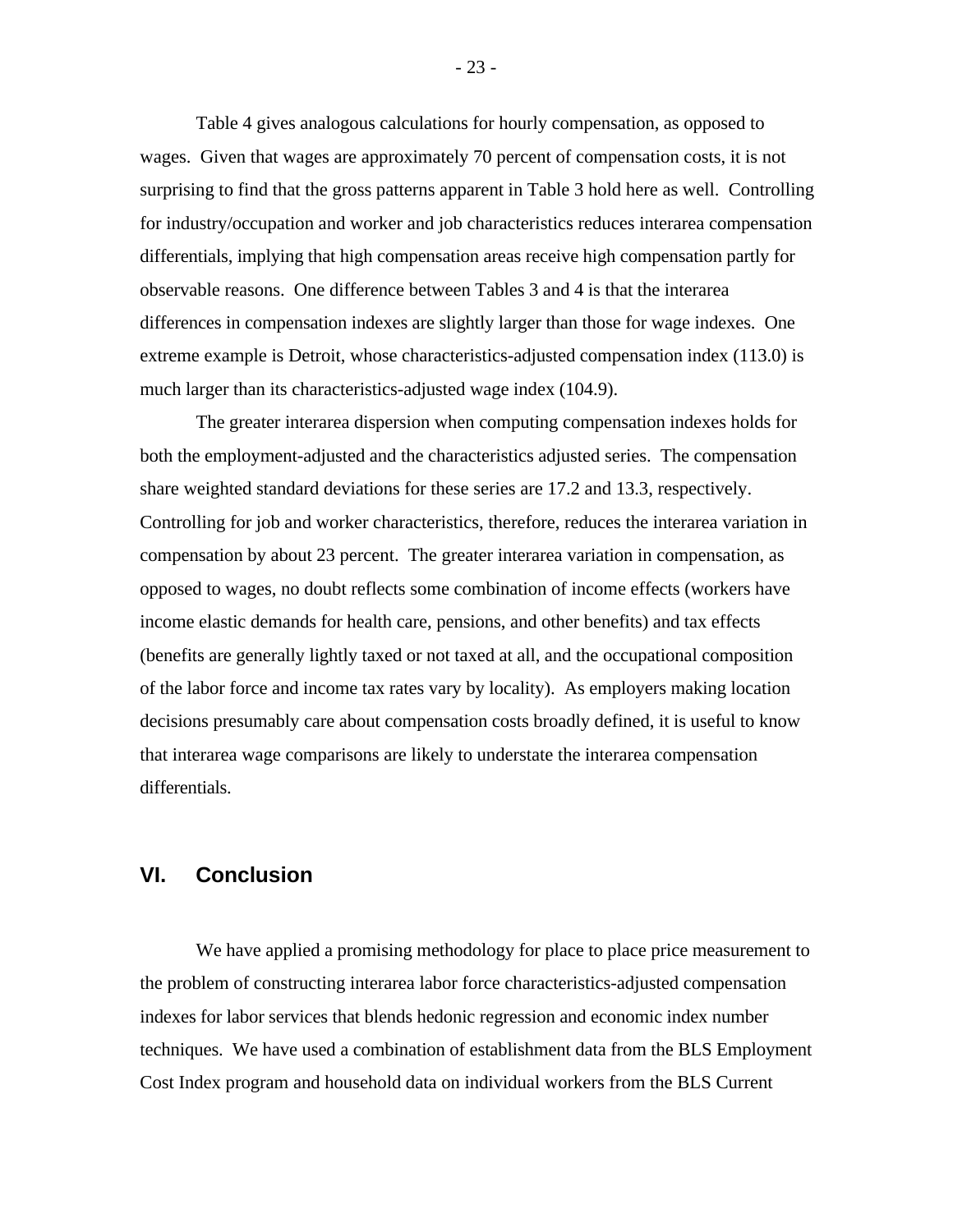Population Survey to provide a more complete picture of labor quality than has been available to analysts working with only household data. As would be expected, incorporation of the labor quality information generally reduced the variability of labor costs from place to place, and provided insights into the contribution of various factors, such as education, experience, establishment size, union status, and full time work status to the level of labor compensation in major urban centers of the United States.

Enhancements to the data are needed. Fortunately, there are prospective developments on this score. The BLS Office of Compensation and Working Conditions is currently undertaking a major redesign and integration of its three major compensation surveys, the Employment Cost Index, the Employee Benefit Survey, and the Occupational Compensation Survey. One salutary result of this for the ECI is a substantial increase in sample size from the current 5,000 establishments to at least twice that number. Of particular interest for interarea comparisons is the adoption of an area-and-industry-based rather than solely industry-based rotational scheme for the samples in the new integrated survey, whose total size will be approximately 30,000 establishments. Comprehensive data on job content is included in the list of data elements to be collected from all establishments in the survey, greatly expanding the number and explanatory power of the covariates that can be used for characteristics adjustment. Publications incorporating data from the new survey are expected to begin in 1998.

- 24 -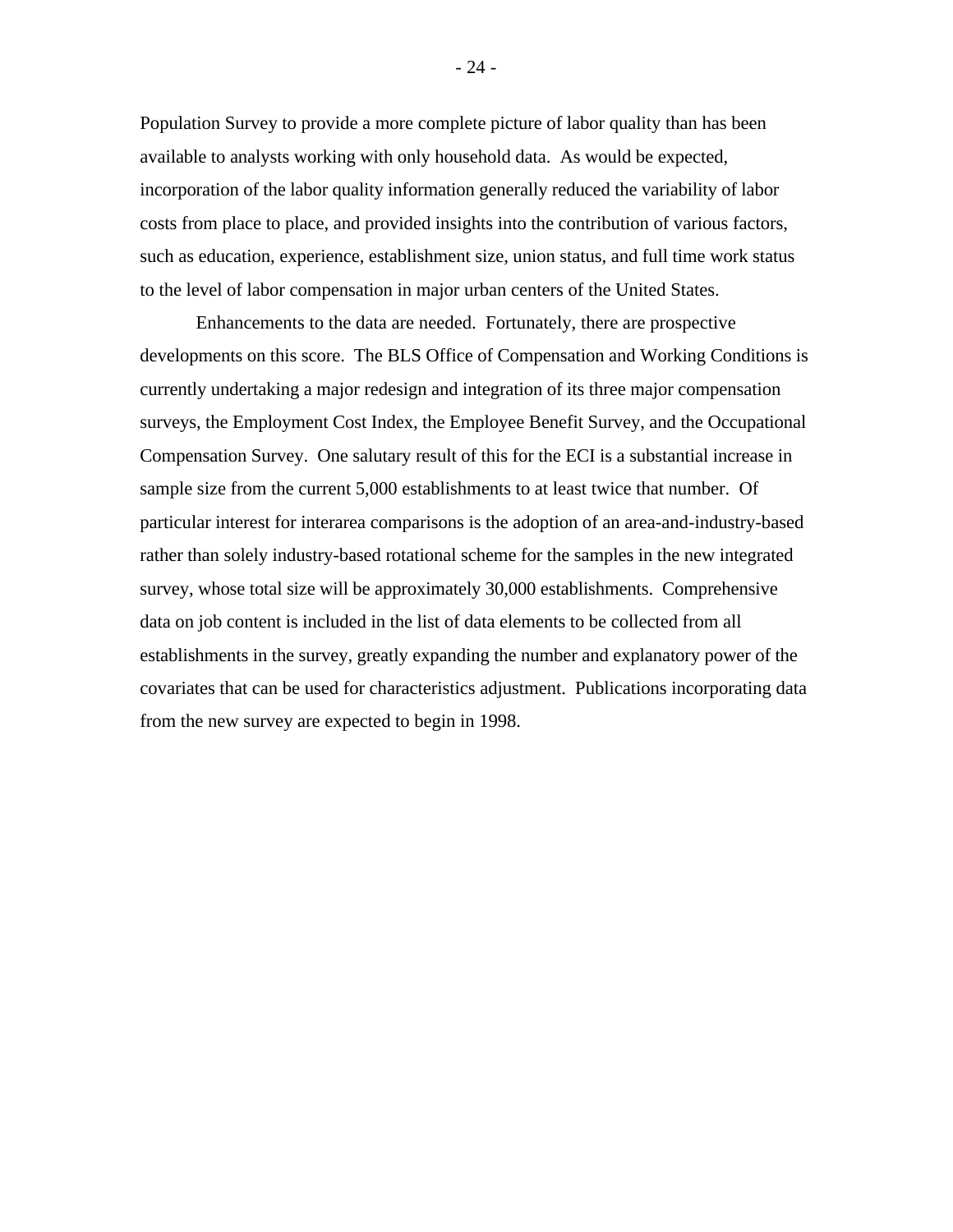|                                   | <b>Wage Share</b> |       | <b>Average Wage Compensation</b><br><b>Share</b> | Average<br><b>Compensation</b> |
|-----------------------------------|-------------------|-------|--------------------------------------------------|--------------------------------|
| <b>Goods Producing Industries</b> |                   |       |                                                  |                                |
| Professional/Technical            | 0.047             | 22.60 | 0.047                                            | 31.98                          |
| Executive/Administrative          | 0.054             | 26.03 | 0.054                                            | 36.84                          |
| <b>Sales</b>                      | 0.007             | 17.09 | 0.007                                            | 22.92                          |
| <b>Administrative Support</b>     | 0.042             | 11.60 | 0.044                                            | 17.08                          |
| <b>Precision Production</b>       | 0.094             | 15.80 | 0.102                                            | 24.12                          |
| <b>Machine Operatives</b>         | 0.066             | 10.74 | 0.075                                            | 17.04                          |
| <b>Transport Operatives</b>       | 0.029             | 12.76 | 0.032                                            | 19.73                          |
| Laborers                          | 0.030             | 9.70  | 0.033                                            | 14.78                          |
| <b>Service Workers</b>            | 0.008             | 14.08 | 0.008                                            | 20.30                          |
| <b>Service Industries</b>         |                   |       |                                                  |                                |
| Professional/Technical            | 0.145             | 19.33 | 0.140                                            | 26.17                          |
| Executive/Administrative          | 0.101             | 20.95 | 0.098                                            | 28.47                          |
| Sales                             | 0.095             | 10.12 | 0.087                                            | 13.14                          |
| <b>Administrative Support</b>     | 0.120             | 9.93  | 0.118                                            | 13.75                          |
| <b>Precision Production</b>       | 0.029             | 11.93 | 0.028                                            | 16.28                          |
| <b>Machine Operatives</b>         | 0.009             | 8.18  | 0.009                                            | 11.55                          |
| <b>Transport Operatives</b>       | 0.014             | 9.28  | 0.014                                            | 13.18                          |
| Laborers                          | 0.027             | 7.03  | 0.026                                            | 9.54                           |
| Service Workers                   | 0.084             | 6.00  | 0.079                                            | 7.89                           |

### **Table 1. Industry/Occupation Shares, Wages, and Compensation**

**Notes:** "Wage Share" and "Compensation Share" are wage and compensation shares in the nonhousehold, non-Federal, non-agricultural economy. "Average Wage" and "Average Compensation" refer to average hourly wages and compensation in nominal dollars, where averages within industry/occupation class are weighted by ECI sample weights.

**Source:** Winter 1993 Employment Cost Index.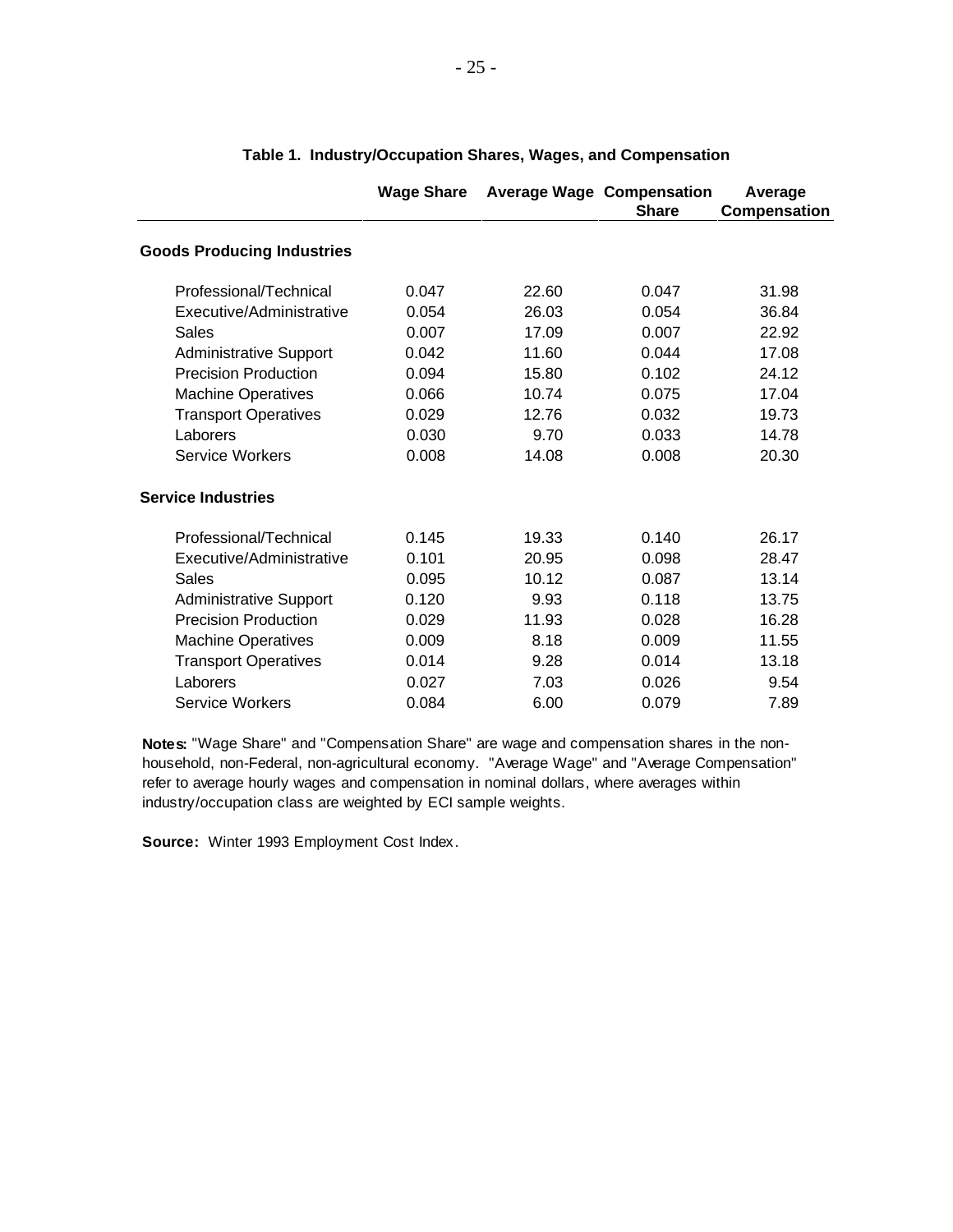| of Regional Division      | <b>Local Area and Rest Compensation Share</b> | <b>Average Hourly</b><br>Compensation | <b>Compensation Relative</b> |
|---------------------------|-----------------------------------------------|---------------------------------------|------------------------------|
|                           |                                               | <b>Northeast region</b>               |                              |
| <b>Boston</b>             | 0.029                                         | \$19.75                               | 116.4                        |
| <b>Hartford</b>           | 0.009                                         | 20.60                                 | 121.4                        |
| <b>New England</b>        | 0.016                                         | 14.04                                 | 82.8                         |
| <b>New York</b>           | 0.116                                         | 22.73                                 | 134.0                        |
| Philadelphia              | 0.027                                         | 19.93                                 | 117.5                        |
| Pittsburgh                | 0.011                                         | 20.22                                 | 119.2                        |
| <b>Middle Atlantic</b>    | 0.070                                         | 17.18                                 | 101.3                        |
|                           |                                               | <b>North Central region</b>           |                              |
| Chicago                   | 0.039                                         | 19.19                                 | 113.1                        |
| <b>Detroit</b>            | 0.024                                         | 22.70                                 | 133.8                        |
| <b>Cleveland</b>          | 0.010                                         | 17.33                                 | 102.2                        |
| <b>Milwaukee</b>          | 0.008                                         | 16.34                                 | 96.3                         |
| <b>Dayton</b>             | 0.007                                         | 17.46                                 | 102.9                        |
| <b>Cincinnati</b>         | 0.006                                         | 15.89                                 | 93.7                         |
| <b>Columbus</b>           | 0.006                                         | 15.99                                 | 94.3                         |
| Indianapolis              | 0.005                                         | 18.59                                 | 109.6                        |
| <b>East North Central</b> | 0.062                                         | 14.23                                 | 83.8                         |
| <b>Minneapolis</b>        | 0.011                                         | 17.35                                 | 102.2                        |
| <b>Kansas City</b>        | 0.006                                         | 20.94                                 | 123.4                        |
| <b>St. Louis</b>          | 0.006                                         | 18.27                                 | 107.7                        |
| <b>West North Central</b> | 0.052                                         | 14.74                                 | 86.9                         |
|                           |                                               | South region                          |                              |
| <b>Washington, DC</b>     | 0.026                                         | 21.84                                 | 128.7                        |
| <b>Atlanta</b>            | 0.014                                         | 17.81                                 | 105.0                        |
| <b>Miami</b>              | 0.009                                         | 14.45                                 | 85.2                         |
| <b>Tampa</b>              | 0.008                                         | 13.89                                 | 81.9                         |
| <b>Charlotte</b>          | 0.005                                         | 14.32                                 | 84.4                         |
| <b>South Atlantic</b>     | 0.077                                         | 13.82                                 | 81.5                         |
| <b>East South Central</b> | 0.042                                         | 12.35                                 | 72.8                         |
| <b>Houston</b>            | 0.020                                         | 19.21                                 | 113.2                        |
| <b>Dallas</b>             | 0.018                                         | 17.17                                 | 101.2                        |
| <b>West South Central</b> | 0.056                                         | 14.00                                 | 82.5                         |

## **Table 2. Compensation by Local Area**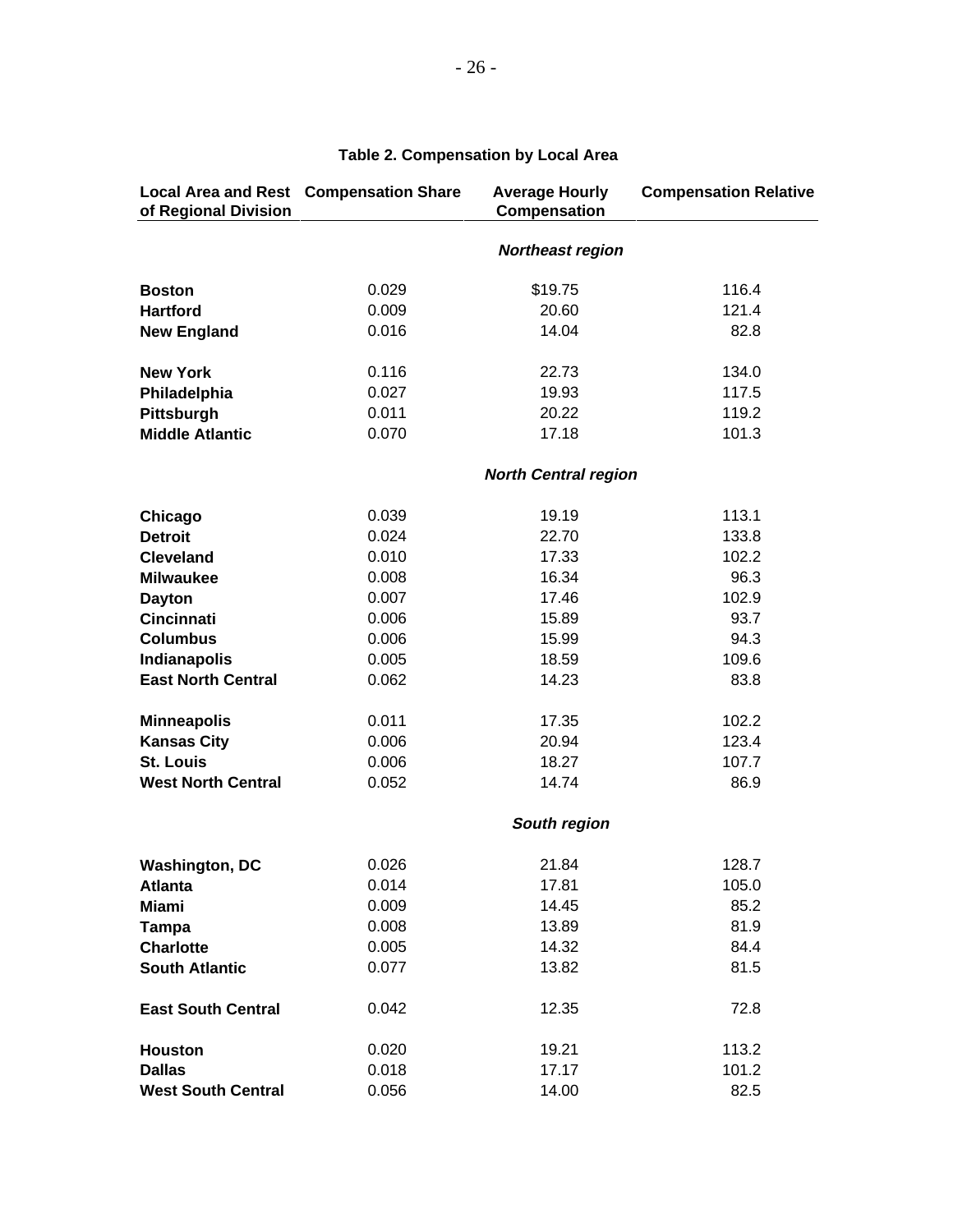| of Regional Division | <b>Local Area and Rest Compensation Share</b> | <b>Average Hourly</b><br><b>Compensation</b> | <b>Compensation Relative</b> |  |  |
|----------------------|-----------------------------------------------|----------------------------------------------|------------------------------|--|--|
|                      |                                               |                                              |                              |  |  |
|                      |                                               | <b>West region</b>                           |                              |  |  |
| <b>Denver</b>        | 0.008                                         | \$15.08                                      | 88.9                         |  |  |
| <b>Phoenix</b>       | 0.007                                         | 16.24                                        | 95.7                         |  |  |
| <b>Mountain</b>      | 0.028                                         | 13.26                                        | 78.2                         |  |  |
| <b>Los Angeles</b>   | 0.060                                         | 20.02                                        | 118.0                        |  |  |
| <b>San Francisco</b> | 0.032                                         | 22.74                                        | 134.0                        |  |  |
| <b>Seattle</b>       | 0.012                                         | 21.61                                        | 127.4                        |  |  |
| <b>San Diego</b>     | 0.010                                         | 20.86                                        | 123.0                        |  |  |
| <b>Portland</b>      | 0.008                                         | 18.66                                        | 110.0                        |  |  |
| <b>Pacific</b>       | 0.039                                         | 15.42                                        | 90.9                         |  |  |

#### **Table 2. Compensation by Local Area**

**Notes:** "Compensation Share" is the area share of compensation in the non-household, non-Federal, non-agricultural economy. "Average Compensation" is average hourly compensation in nominal dollars, weighted by ECI sample weights. "Compensation Relative" is the ratio of the local area average compensation to the US average compensation.

**Source:** Winter 1993 Employment Cost Index.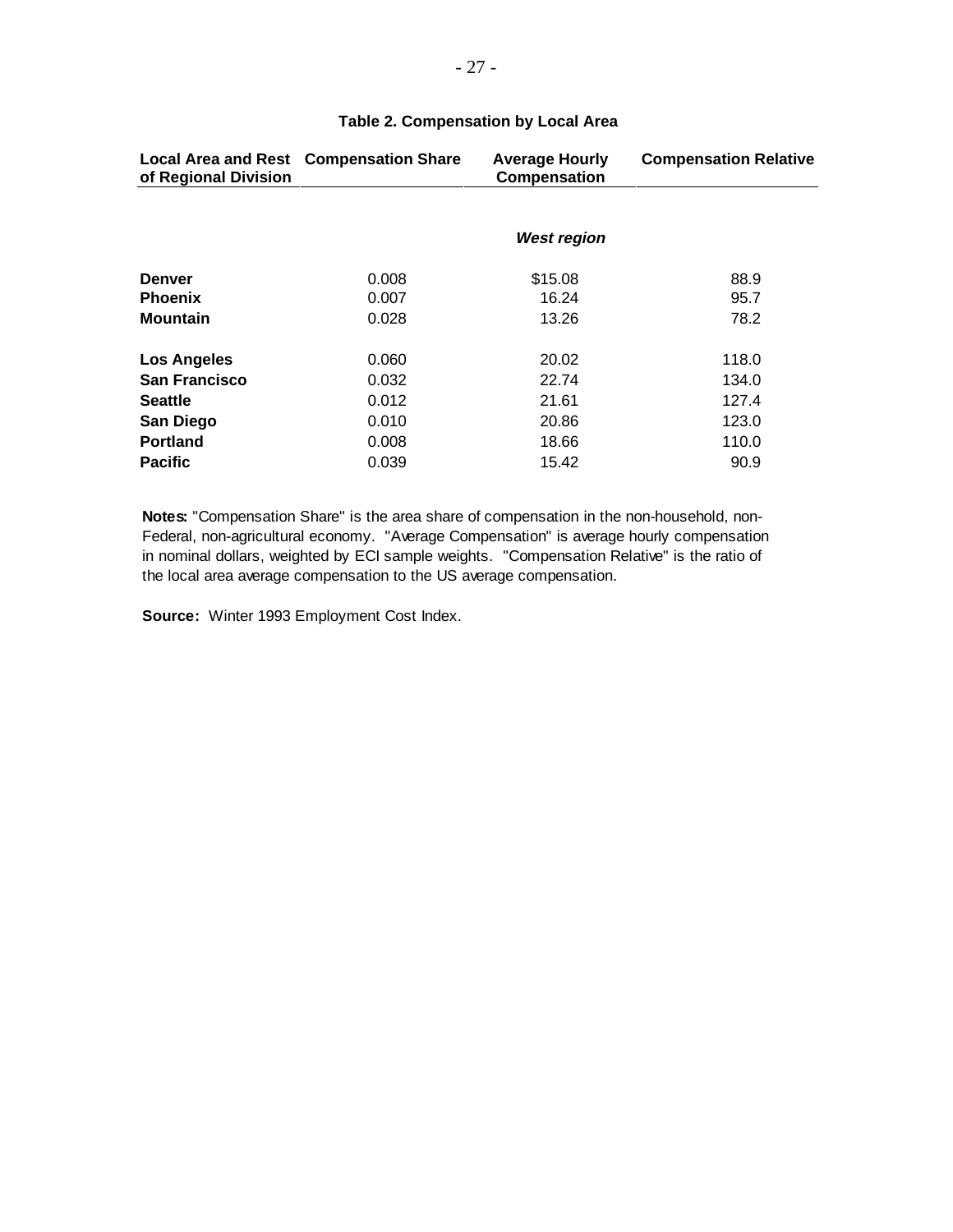#### **Table 3: Wage Indexes**

| <b>Local Area and</b><br><b>Rest of Regional</b><br><b>Division</b> | Average<br>Wage<br><b>Relative</b> | Wage<br>Index | Edu-<br>cation | Ex-<br>perience | Establish- Full Time/<br>ment Size Part Time |       | <b>Union</b> | <b>Adjusted</b><br>Wage<br>Index |  |  |
|---------------------------------------------------------------------|------------------------------------|---------------|----------------|-----------------|----------------------------------------------|-------|--------------|----------------------------------|--|--|
|                                                                     | <b>Northeast Region</b>            |               |                |                 |                                              |       |              |                                  |  |  |
| <b>Boston</b>                                                       | 118.8                              | 110.1         | 102.5          | 99.5            | 100.2                                        | 99.6  | 99.2         | 109.1                            |  |  |
| <b>Hartford</b>                                                     | 120.9                              | 111.9         | 99.6           | 102.6           | 102.1                                        | 96.0  | 101.1        | 110.6                            |  |  |
| <b>New England</b>                                                  | 84.6                               | 88.8          | 98.4           | 98.6            | 97.2                                         | 98.1  | 98.3         | 97.7                             |  |  |
| <b>New York</b>                                                     | 132.7                              | 128.0         | 100.6          | 100.7           | 100.0                                        | 101.1 | 100.6        | 124.2                            |  |  |
| Philadelphia                                                        | 116.2                              | 111.2         | 101.4          | 99.7            | 99.5                                         | 100.0 | 101.0        | 109.4                            |  |  |
| Pittsburgh                                                          | 118.1                              | 108.8         | 102.4          | 103.6           | 101.7                                        | 100.9 | 102.2        | 97.8                             |  |  |
| <b>Middle Atlantic</b>                                              | 99.0                               | 101.6         | 99.2           | 98.8            | 101.5                                        | 99.1  | 100.6        | 102.4                            |  |  |
|                                                                     |                                    |               |                |                 | <b>North Central region</b>                  |       |              |                                  |  |  |
| Chicago                                                             | 111.9                              | 108.8         | 101.3          | 100.3           | 99.1                                         | 100.6 | 101.7        | 105.6                            |  |  |
| <b>Detroit</b>                                                      | 115.7                              | 114.4         | 101.6          | 98.9            | 105.8                                        | 99.4  | 103.2        | 104.9                            |  |  |
| <b>Cleveland</b>                                                    | 94.9                               | 98.6          | 97.9           | 100.1           | 102.0                                        | 98.0  | 102.4        | 98.2                             |  |  |
| <b>Milwaukee</b>                                                    | 96.8                               | 101.2         | 97.7           | 99.5            | 100.3                                        | 100.9 | 100.8        | 102.0                            |  |  |
| <b>Dayton</b>                                                       | 103.8                              | 91.2          | 98.5           | 99.1            | 99.0                                         | 99.2  | 100.2        | 94.9                             |  |  |
| Cincinnati                                                          | 95.2                               | 100.9         | 100.3          | 99.4            | 100.3                                        | 100.5 | 99.4         | 101.2                            |  |  |
| <b>Columbus</b>                                                     | 98.2                               | 96.4          | 102.5          | 99.3            | 99.8                                         | 101.6 | 99.6         | 93.7                             |  |  |
| Indianapolis                                                        | 106.8                              | 101.0         | 98.1           | 106.9           | 98.9                                         | 102.9 | 101.1        | 93.5                             |  |  |
| <b>E N Central</b>                                                  | 83.4                               | 88.9          | 98.9           | 98.9            | 99.4                                         | 99.9  | 100.6        | 91.0                             |  |  |
| <b>Minneapolis</b>                                                  | 100.6                              | 107.0         | 102.2          | 97.9            | 100.0                                        | 99.5  | 102.1        | 105.1                            |  |  |
| <b>Kansas City</b>                                                  | 120.7                              | 110.9         | 103.6          | 99.2            | 99.0                                         | 102.3 | 101.6        | 104.9                            |  |  |
| <b>St. Louis</b>                                                    | 101.3                              | 95.1          | 104.5          | 99.8            | 98.4                                         | 101.6 | 101.2        | 90.2                             |  |  |
| <b>W N Central</b>                                                  | 85.6                               | 85.7          | 98.9           | 98.2            | 100.9                                        | 99.6  | 99.9         | 87.9                             |  |  |
|                                                                     |                                    |               |                |                 | South region                                 |       |              |                                  |  |  |
| <b>Washington, DC</b>                                               | 127.5                              | 112.9         | 100.9          | 100.7           | 102.0                                        | 100.9 | 100.4        | 107.5                            |  |  |
| Atlanta                                                             | 104.2                              | 105.1         | 100.7          | 101.2           | 101.6                                        | 102.2 | 100.6        | 98.7                             |  |  |
| <b>Miami</b>                                                        | 89.2                               | 92.4          | 97.7           | 100.5           | 98.8                                         | 100.0 | 98.5         | 96.6                             |  |  |
| <b>Tampa</b>                                                        | 84.7                               | 87.4          | 99.7           | 99.7            | 100.3                                        | 99.3  | 97.8         | 90.3                             |  |  |
| <b>Charlotte</b>                                                    | 86.4                               | 87.3          | 100.7          | 96.4            | 101.7                                        | 99.3  | 97.2         | 91.6                             |  |  |
| <b>S</b> Atlantic                                                   | 83.4                               | 86.6          | 98.6           | 99.3            | 99.3                                         | 99.9  | 97.8         | 91.2                             |  |  |
| <b>E S Central</b>                                                  | 74.2                               | 78.1          | 99.2           | 99.3            | 98.2                                         | 99.8  | 100.0        | 80.9                             |  |  |
| <b>Houston</b>                                                      | 116.4                              | 111.1         | 100.0          | 101.2           | 99.2                                         | 98.8  | 98.3         | 113.9                            |  |  |
| <b>Dallas</b>                                                       | 102.4                              | 97.0          | 98.2           | 99.4            | 102.1                                        | 102.4 | 100.1        | 95.0                             |  |  |
| <b>W S Central</b>                                                  | 84.2                               | 81.4          | 97.8           | 98.8            | 99.3                                         | 99.7  | 98.2         | 86.7                             |  |  |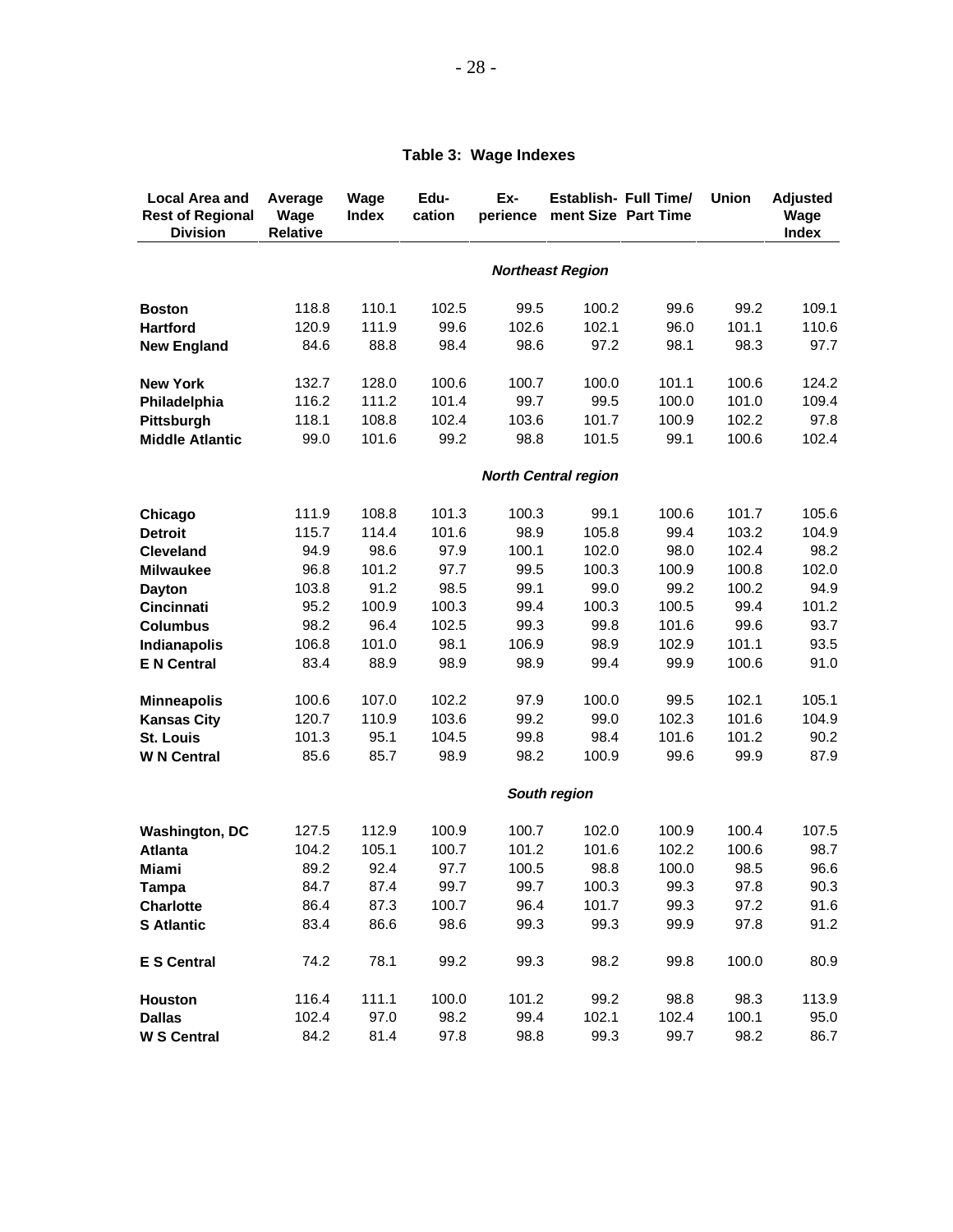| Table 3: Wage Indexes |  |  |
|-----------------------|--|--|
|-----------------------|--|--|

| <b>Local Area and</b><br><b>Rest of Regional</b><br><b>Division</b> | Average<br>Wage<br><b>Relative</b> | Wage<br><b>Index</b> | Edu-<br>cation | Ex-<br>perience | ment Size Part Time | Establish- Full Time/ | <b>Union</b> | <b>Adjusted</b><br>Wage<br><b>Index</b> |
|---------------------------------------------------------------------|------------------------------------|----------------------|----------------|-----------------|---------------------|-----------------------|--------------|-----------------------------------------|
|                                                                     |                                    |                      |                |                 | <b>West region</b>  |                       |              |                                         |
|                                                                     |                                    |                      |                |                 |                     |                       |              |                                         |
| <b>Denver</b>                                                       | 94.3                               | 96.2                 | 100.6          | 98.7            | 97.9                | 99.9                  | 99.6         | 99.4                                    |
| <b>Phoenix</b>                                                      | 98.0                               | 98.6                 | 98.8           | 101.4           | 105.2               | 100.1                 | 98.4         | 95.0                                    |
| <b>Mountain</b>                                                     | 80.4                               | 87.6                 | 100.7          | 100.5           | 98.8                | 98.8                  | 98.2         | 90.4                                    |
| <b>Los Angeles</b>                                                  | 119.4                              | 114.0                | 100.3          | 100.6           | 101.0               | 99.6                  | 99.9         | 112.3                                   |
| <b>San Francisco</b>                                                | 136.7                              | 128.6                | 103.8          | 101.4           | 100.9               | 99.7                  | 100.9        | 120.5                                   |
| <b>Seattle</b>                                                      | 127.9                              | 118.2                | 102.4          | 101.5           | 102.0               | 102.1                 | 102.3        | 106.8                                   |
| <b>San Diego</b>                                                    | 119.7                              | 115.3                | 102.7          | 98.9            | 98.4                | 99.1                  | 99.5         | 117.1                                   |
| <b>Portland</b>                                                     | 108.7                              | 109.6                | 102.1          | 98.6            | 97.9                | 101.0                 | 99.9         | 110.1                                   |
| <b>Pacific</b>                                                      | 91.7                               | 101.5                | 100.2          | 98.9            | 99.2                | 100.1                 | 100.8        | 102.2                                   |

**Source:** Winter 1993 Employment Cost Index.

**Notes:** The Adjusted Wage Index in the last column is the Wage Index in column 3 divided by the product of the characteristics factors in columns 4 through 8, normalized to base 100.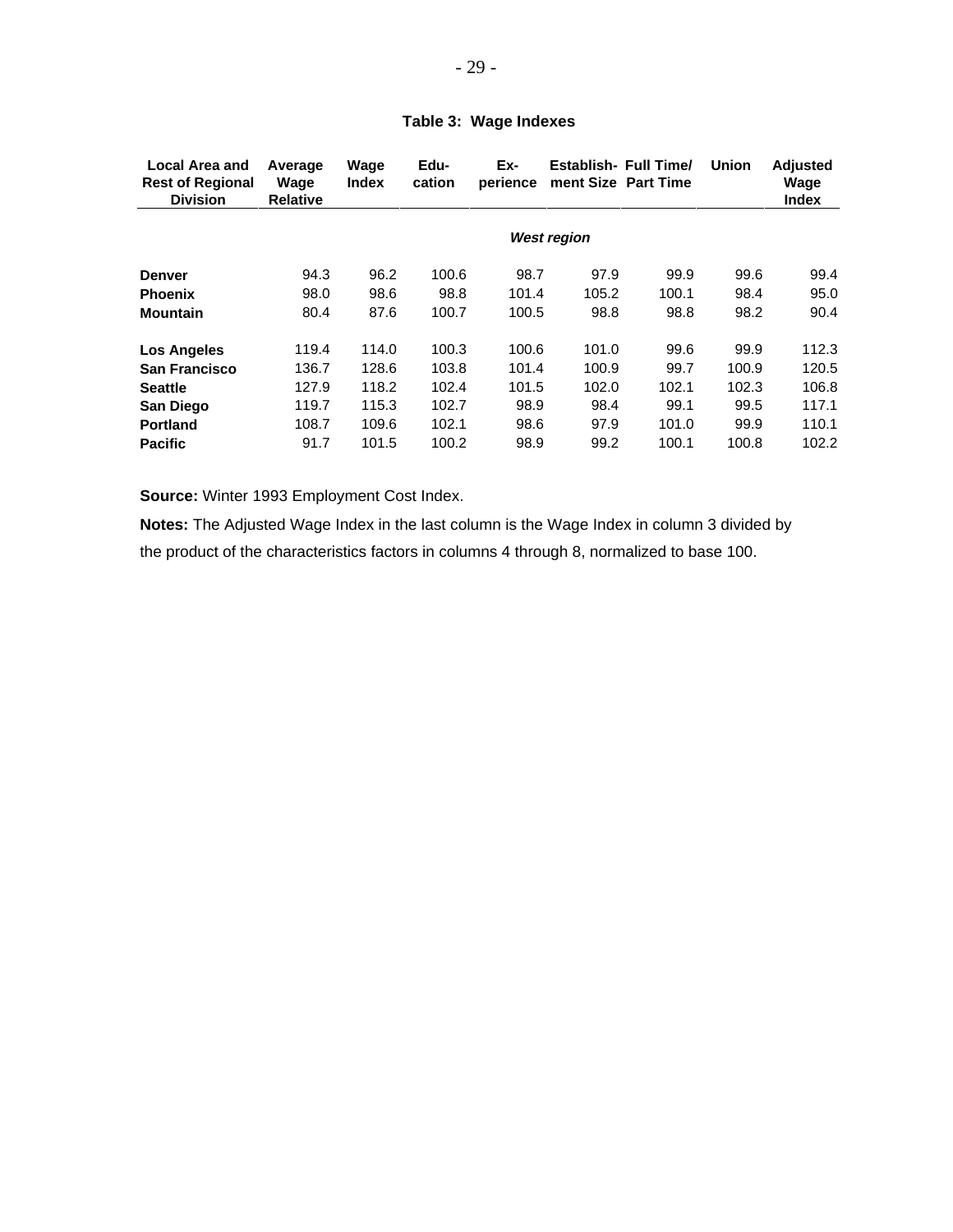| Local Area and<br><b>Rest of Regional</b><br><b>Division</b> | Average<br>Compen-<br>sation<br><b>Relative</b> | Compen-<br>sation<br><b>Index</b> | Edu-<br>cation | Ex-<br>perience | Estab-<br><b>Size</b>       | <b>Full Time/</b><br>lishment Part Time | Union | <b>Adjusted</b><br>Compen-<br>sation<br>Index |
|--------------------------------------------------------------|-------------------------------------------------|-----------------------------------|----------------|-----------------|-----------------------------|-----------------------------------------|-------|-----------------------------------------------|
|                                                              |                                                 |                                   |                |                 | <b>Northeast region</b>     |                                         |       |                                               |
| <b>Boston</b>                                                | 116.4                                           | 111.2                             | 102.7          | 99.5            | 100.0                       | 99.2                                    | 98.8  | 110.9                                         |
| <b>Hartford</b>                                              | 121.4                                           | 115.5                             | 99.9           | 102.7           | 102.4                       | 95.1                                    | 101.6 | 113.9                                         |
| <b>New England</b>                                           | 82.8                                            | 87.0                              | 98.4           | 98.8            | 96.1                        | 97.6                                    | 97.5  | 97.8                                          |
| <b>New York</b>                                              | 134.0                                           | 130.3                             | 100.7          | 100.9           | 99.8                        | 101.4                                   | 101.1 | 125.2                                         |
| Philadelphia                                                 | 117.5                                           | 113.1                             | 101.1          | 99.9            | 99.2                        | 99.6                                    | 101.8 | 111.3                                         |
| Pittsburgh                                                   | 119.2                                           | 109.3                             | 102.1          | 103.0           | 101.4                       | 100.3                                   | 102.3 | 99.8                                          |
| <b>Middle Atlantic</b>                                       | 101.3                                           | 103.2                             | 99.2           | 99.0            | 102.1                       | 99.0                                    | 100.9 | 103.0                                         |
|                                                              |                                                 |                                   |                |                 | <b>North Central region</b> |                                         |       |                                               |
| Chicago                                                      | 113.1                                           | 110.6                             | 101.3          | 100.3           | 98.8                        | 100.2                                   | 102.5 | 107.3                                         |
| <b>Detroit</b>                                               | 133.8                                           | 129.5                             | 101.3          | 99.1            | 109.1                       | 99.6                                    | 105.1 | 113.0                                         |
| <b>Cleveland</b>                                             | 102.2                                           | 104.4                             | 98.5           | 100.5           | 103.1                       | 98.3                                    | 103.7 | 100.3                                         |
| <b>Milwaukee</b>                                             | 96.3                                            | 102.2                             | 98.1           | 99.6            | 100.7                       | 101.5                                   | 101.1 | 101.2                                         |
| <b>Dayton</b>                                                | 102.9                                           | 92.3                              | 98.0           | 98.9            | 99.1                        | 99.5                                    | 100.2 | 96.3                                          |
| Cincinnati                                                   | 93.7                                            | 101.0                             | 100.2          | 99.4            | 100.4                       | 100.5                                   | 99.2  | 101.2                                         |
| <b>Columbus</b>                                              | 94.3                                            | 93.6                              | 102.0          | 98.7            | 100.1                       | 102.1                                   | 99.5  | 91.5                                          |
| Indianapolis                                                 | 109.6                                           | 101.0                             | 98.4           | 106.8           | 99.1                        | 102.8                                   | 101.5 | 93.0                                          |
| <b>E N Central</b>                                           | 83.8                                            | 88.9                              | 98.7           | 98.8            | 99.4                        | 99.8                                    | 100.9 | 91.0                                          |
| <b>Minneapolis</b>                                           | 102.2                                           | 107.5                             | 102.3          | 97.8            | 100.7                       | 99.3                                    | 103.1 | 104.2                                         |
| <b>Kansas City</b>                                           | 123.4                                           | 112.6                             | 103.2          | 99.7            | 99.3                        | 102.9                                   | 102.1 | 104.9                                         |
| <b>St. Louis</b>                                             | 107.7                                           | 99.1                              | 104.8          | 99.3            | 98.3                        | 101.9                                   | 101.6 | 93.7                                          |
| <b>W N Central</b>                                           | 86.9                                            | 85.8                              | 98.8           | 98.1            | 101.0                       | 99.6                                    | 99.7  | 88.3                                          |
|                                                              |                                                 |                                   |                |                 | South region                |                                         |       |                                               |
| <b>Washington, DC</b>                                        | 128.7                                           | 114.3                             | 101.0          | 100.8           | 103.1                       | 101.2                                   | 100.7 | 106.9                                         |
| <b>Atlanta</b>                                               | 105.0                                           | 105.0                             | 101.1          | 100.5           | 101.8                       | 102.6                                   | 100.8 | 98.2                                          |
| Miami                                                        | 85.2                                            | 88.9                              | 97.5           | 100.1           | 98.6                        | 100.2                                   | 97.8  | 94.1                                          |
| Tampa                                                        | 81.9                                            | 85.5                              | 99.9           | 99.9            | 100.1                       | 99.6                                    | 96.8  | 88.8                                          |
| <b>Charlotte</b>                                             | 84.4                                            | 84.7                              | 100.7          | 96.7            | 101.6                       | 99.8                                    | 96.0  | 89.4                                          |
| <b>S</b> Atlantic                                            | 81.5                                            | 84.2                              | 98.5           | 99.3            | 99.0                        | 100.0                                   | 96.8  | 89.7                                          |
| <b>E S Central</b>                                           | 72.8                                            | 76.4                              | 99.2           | 99.3            | 97.9                        | 99.8                                    | 99.8  | 79.6                                          |
| <b>Houston</b>                                               | 113.2                                           | 109.3                             | 100.0          | 101.6           | 99.3                        | 98.2                                    | 97.4  | 113.1                                         |
| <b>Dallas</b>                                                | 101.2                                           | 96.3                              | 98.5           | 99.3            | 102.3                       | 102.7                                   | 100.0 | 93.7                                          |
| <b>W S Central</b>                                           | 82.5                                            | 79.1                              | 97.7           | 98.7            | 98.9                        | 99.8                                    | 97.4  | 85.3                                          |

### **Table 4: Compensation Indexes**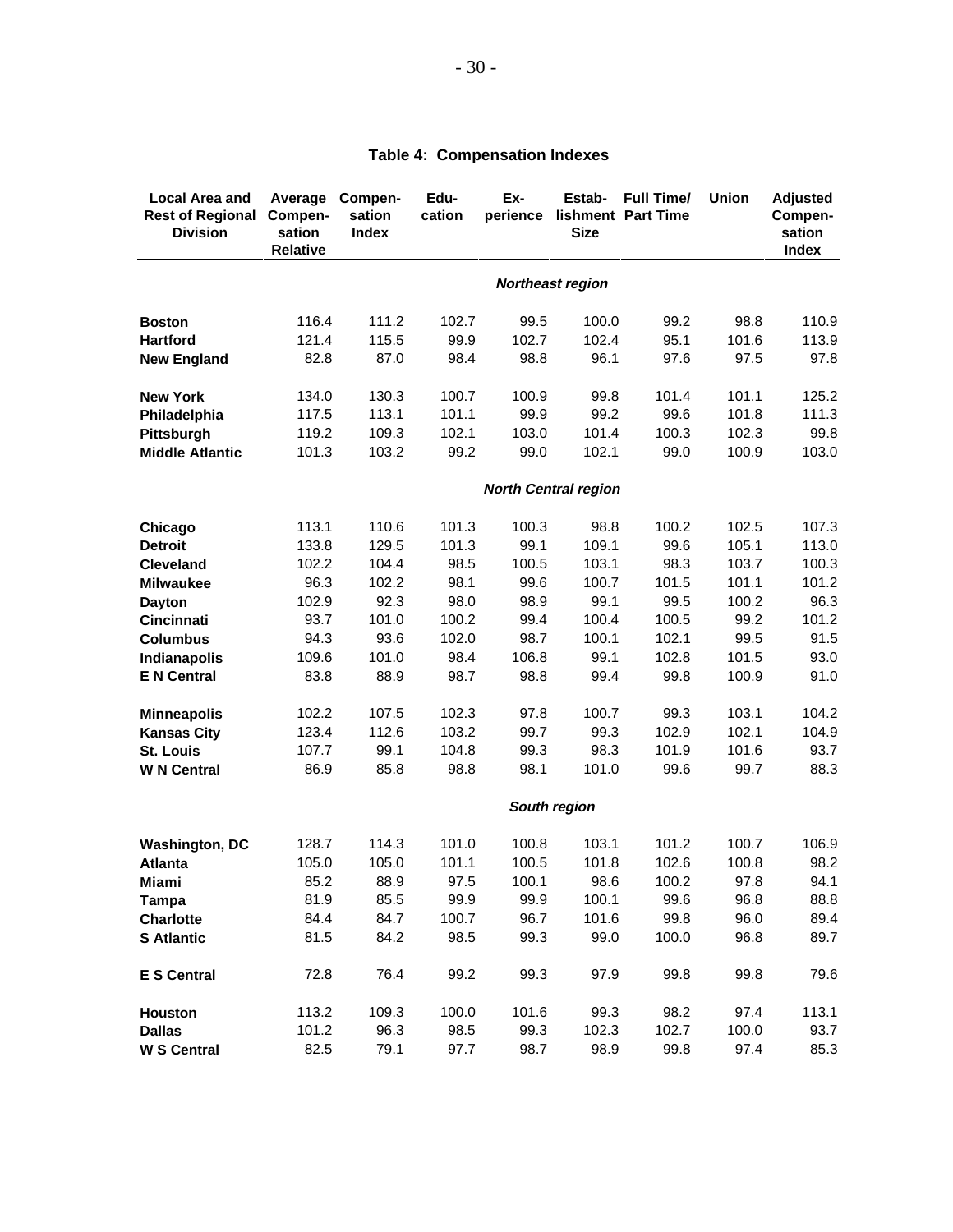| Local Area and<br><b>Rest of Regional</b><br><b>Division</b> | Average<br>Compen-<br>sation<br><b>Relative</b> | Compen-<br>sation<br><b>Index</b> | Edu-<br>cation | Ex-<br>perience | Estab-<br><b>Size</b> | <b>Full Time/</b><br>lishment Part Time | <b>Union</b> | <b>Adjusted</b><br>Compen-<br>sation<br><b>Index</b> |
|--------------------------------------------------------------|-------------------------------------------------|-----------------------------------|----------------|-----------------|-----------------------|-----------------------------------------|--------------|------------------------------------------------------|
|                                                              |                                                 |                                   |                |                 | <b>West region</b>    |                                         |              |                                                      |
| <b>Denver</b>                                                | 88.9                                            | 91.2                              | 101.3          | 98.4            | 97.5                  | 99.3                                    | 99.5         | 95.0                                                 |
| <b>Phoenix</b>                                               | 95.7                                            | 97.1                              | 98.8           | 100.7           | 107.1                 | 100.2                                   | 97.6         | 93.2                                                 |
| <b>Mountain</b>                                              | 78.2                                            | 85.2                              | 100.6          | 100.2           | 98.1                  | 98.5                                    | 97.3         | 89.8                                                 |
| <b>Los Angeles</b>                                           | 118.0                                           | 112.8                             | 100.3          | 100.5           | 101.3                 | 99.6                                    | 99.8         | 111.2                                                |
| <b>San Francisco</b>                                         | 134.0                                           | 127.8                             | 103.7          | 101.4           | 101.1                 | 99.6                                    | 101.6        | 118.9                                                |
| <b>Seattle</b>                                               | 127.4                                           | 118.0                             | 101.9          | 102.0           | 101.5                 | 102.7                                   | 103.2        | 105.6                                                |
| <b>San Diego</b>                                             | 123.0                                           | 119.9                             | 102.2          | 99.1            | 98.8                  | 99.0                                    | 99.5         | 121.7                                                |
| <b>Portland</b>                                              | 110.0                                           | 111.6                             | 101.8          | 98.3            | 97.0                  | 101.0                                   | 100.1        | 113.7                                                |
| <b>Pacific</b>                                               | 90.9                                            | 100.6                             | 99.8           | 99.0            | 98.9                  | 99.9                                    | 101.0        | 102.1                                                |

#### **Table 4: Compensation Indexes**

**Source:** Data from Winter 1993 Employment Cost index; October, November, and December 1993 Current Population Survey

**Notes:** The Adjusted Compensation Index in the last column is the Compensation Index in column 3 divided by the product of the characteristics factors in columns 4 through 8, normalized to base 100.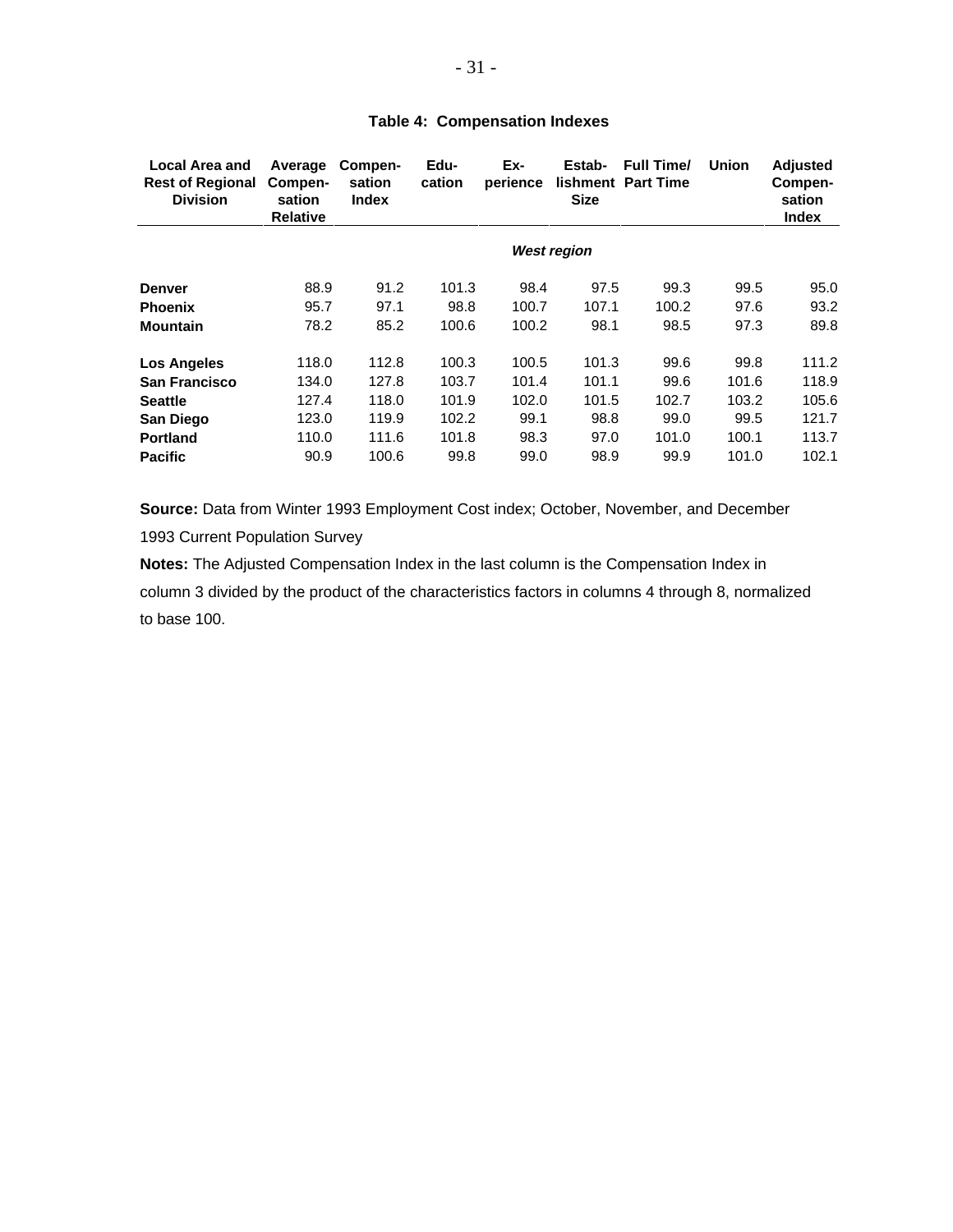# **Figures**

Page 33. Figure 1. Relationship of Interarea Wage Index to Relative Average Wages

Page 34. Figure 2. Relationship of Characteristics-adjusted Interarea Wage Index to Interarea Wage Index

Page 35. Figure 3. Relationship of Labor Services Characteristics Adjustment Factors to Interarea Wage Index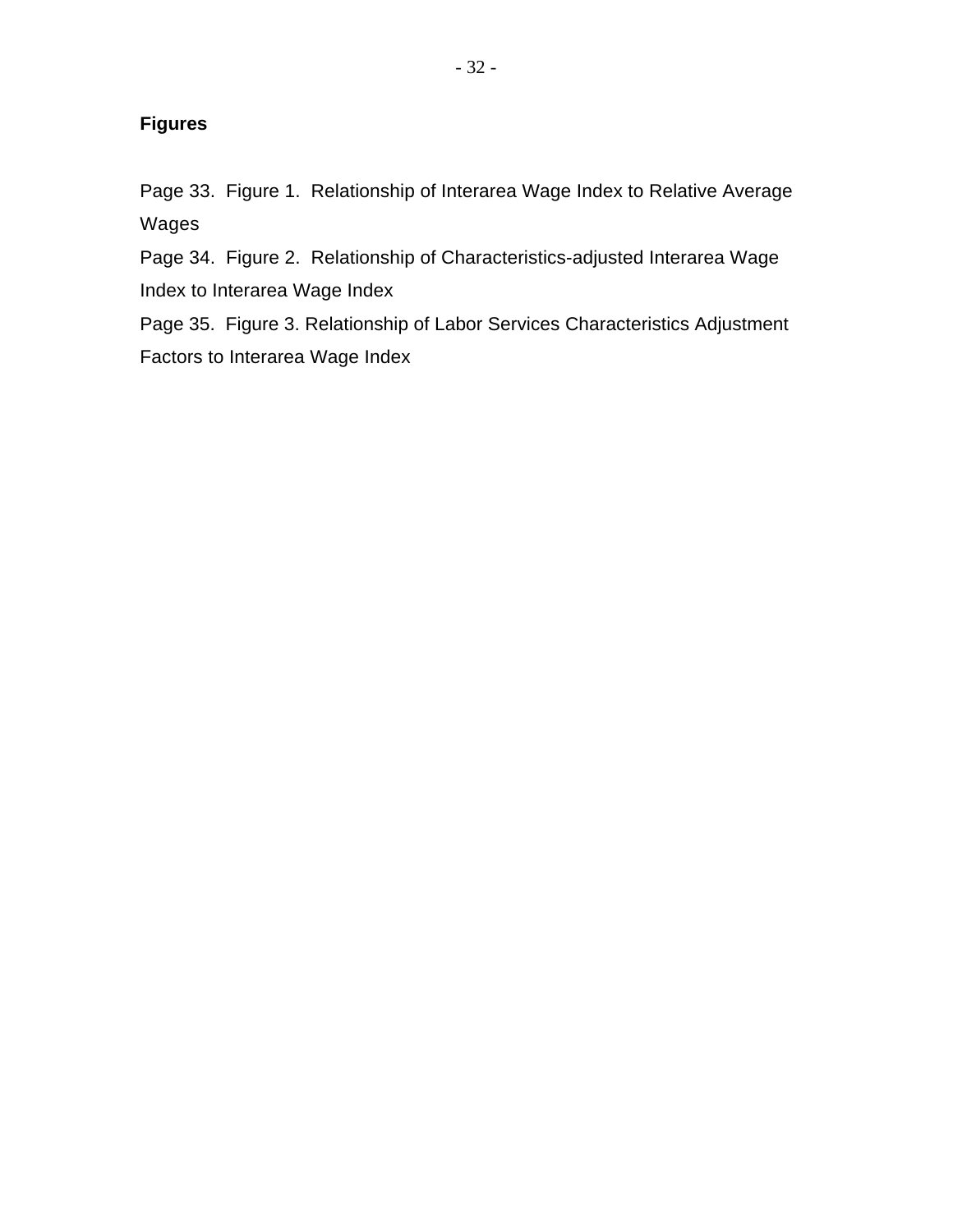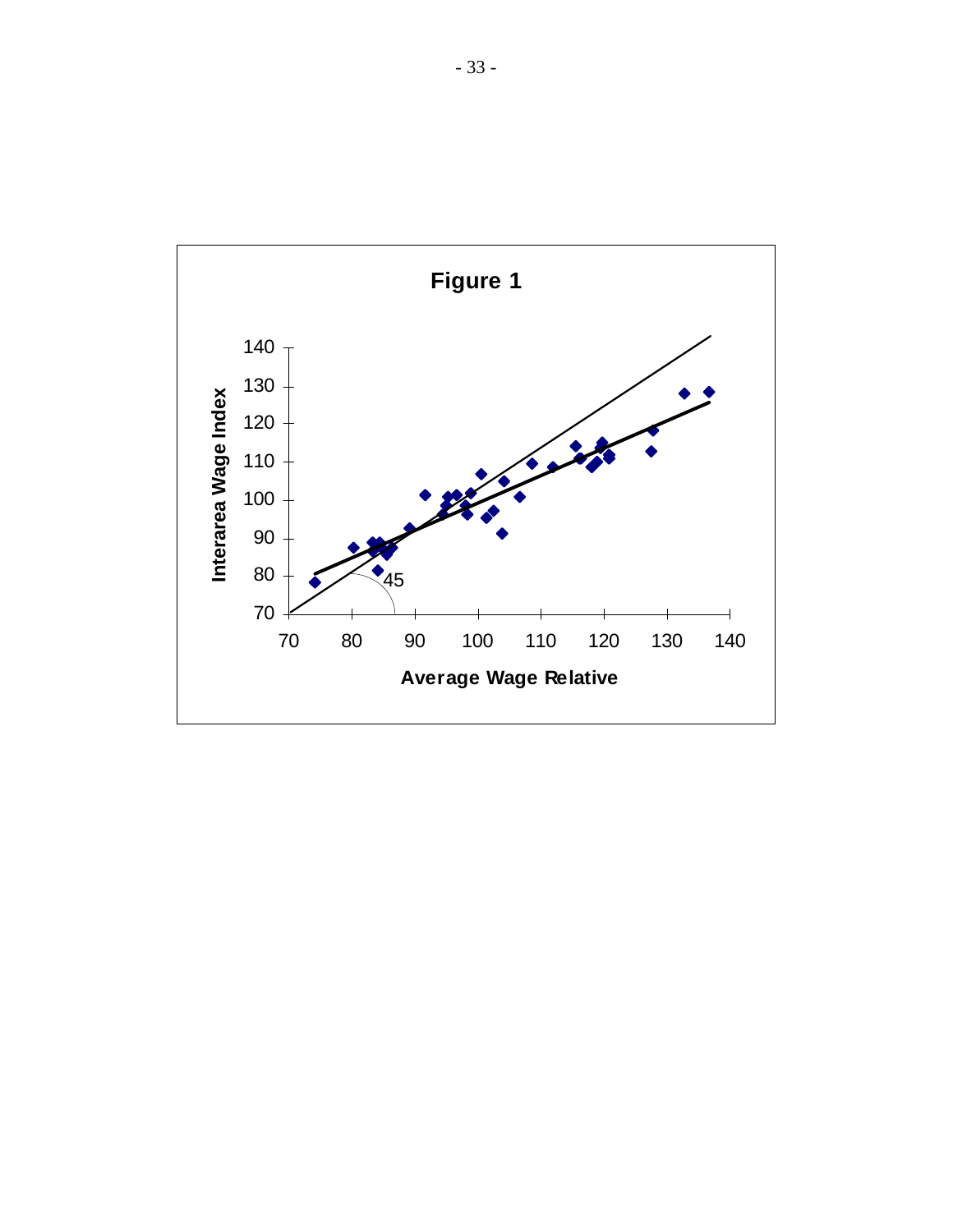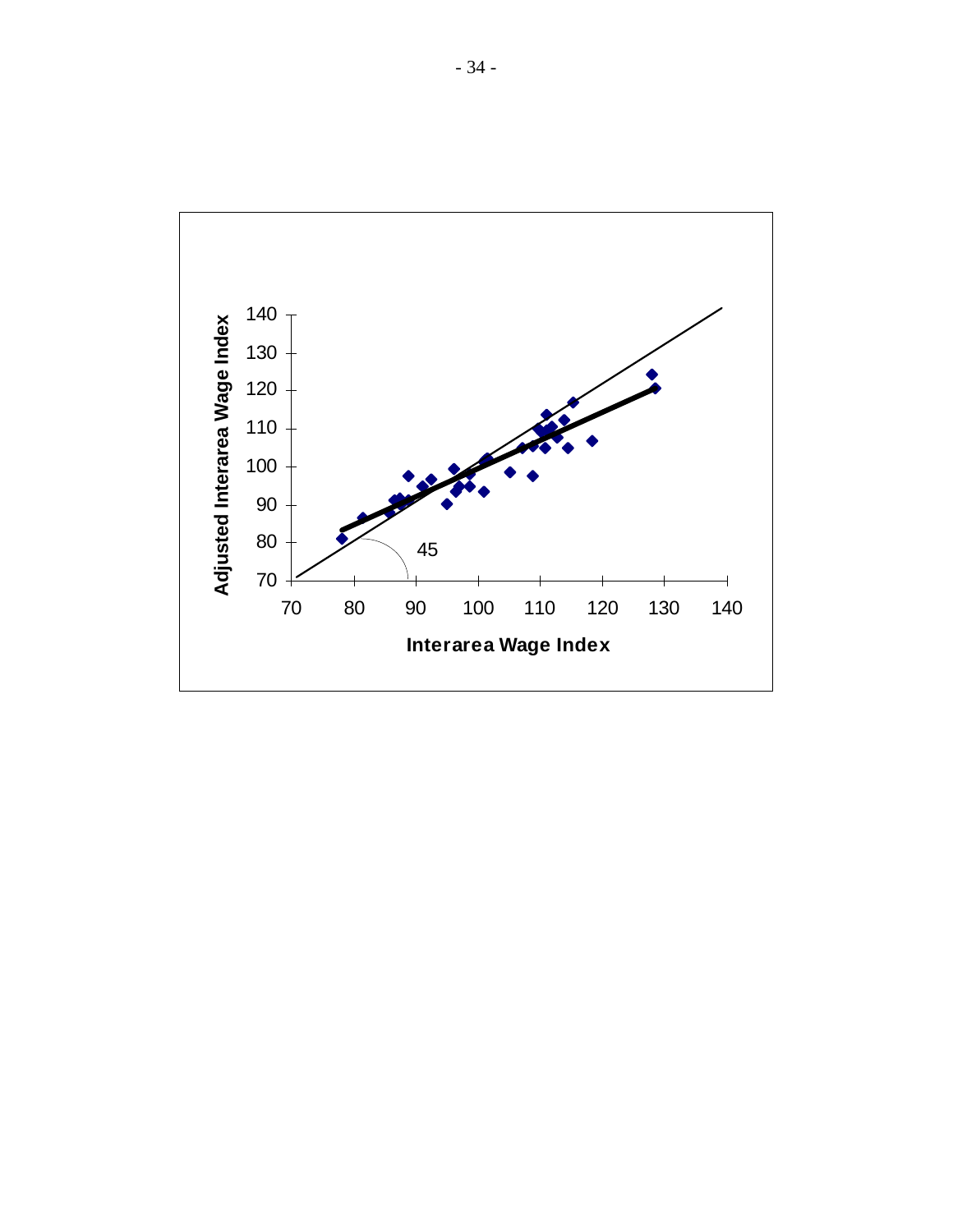

![](_page_37_Figure_1.jpeg)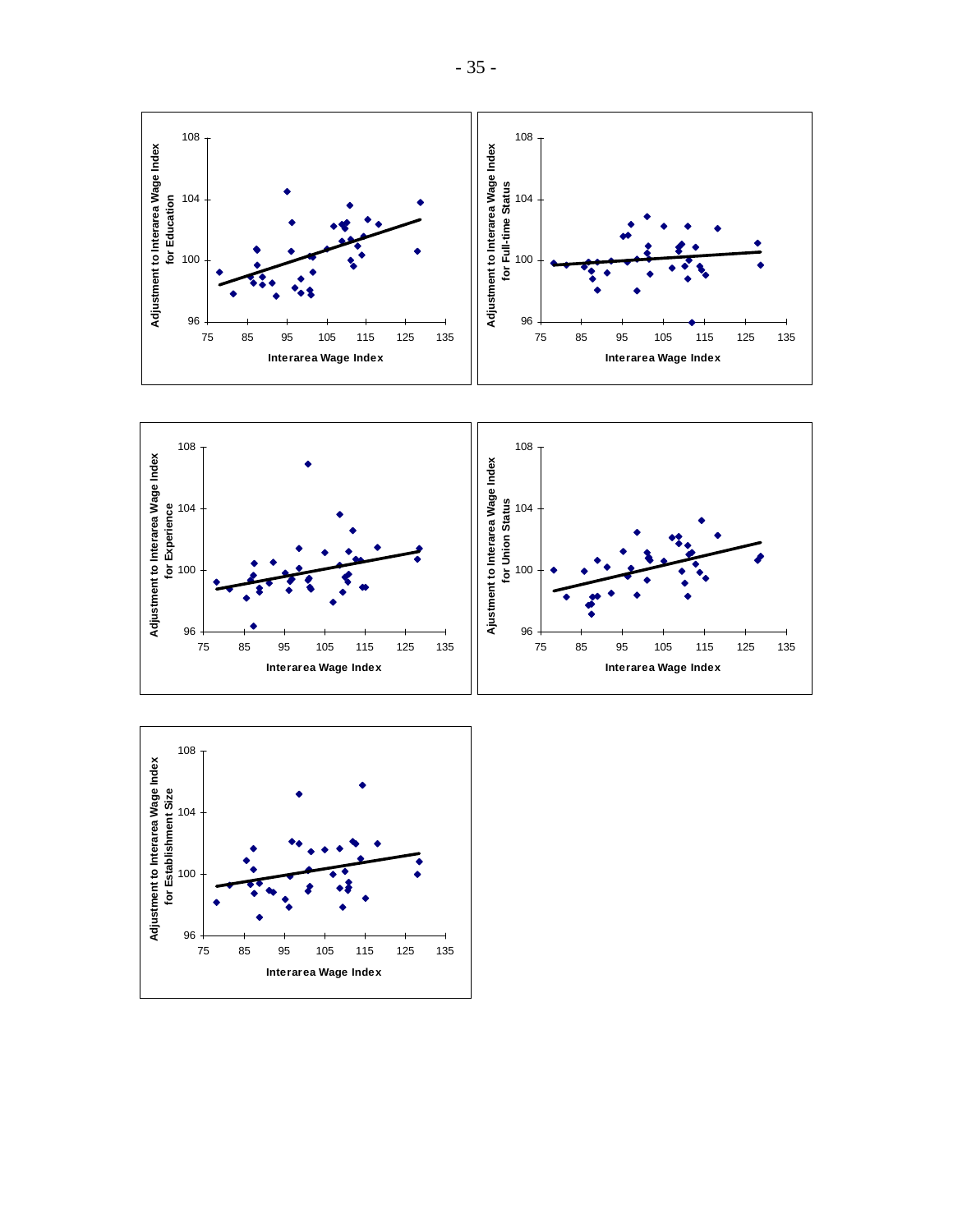### **VII. Appendix A: Data**

*The Employment Cost Index (ECI).* The ECI is a quarterly survey of randomly sampled establishments designed to produce estimates of wage and compensation cost changes. Within establishment, jobs are randomly sampled at the establishment initiation into the sample (sampling is carried out with probability proportional to establishment employment in the occupation). For each job, the ECI collects average wages and average compensation costs for the workers in the job. Non-wage compensation includes leave (sick leave, vacations, and holidays), supplemental pay (overtime, nonproduction bonuses), employer contributions to pensions and retirement savings accounts, health benefits, life and accident insurance, legally required labor expenses (state and federal unemployment insurance, workers' compensation, social security), and some other miscellaneous fringes. The ECI converts all data collected to a cost per hour worked basis. The ECI microdata also attach various establishment or job characteristics to each job quote, including more detailed industry and occupation codes, establishment size, the job's work schedule, and whether the job is covered by a union contract. The ECI collects quarterly updates on the wages and compensation costs and uses these updates to compute quarter-over-quarter and year-over-year indexes of change. Establishments are replaced in the sample using an industry rotation; the entire sample is replaced over the course of 4-5 years.

For this study we gathered a data extract from the ECI for the last quarter of 1993. We kept all private sector job quotes for which we had valid wage and compensation data, meaning that the job quote was used in computing the ECI. Data can be invalid for two main reasons. The first is that the data represent the establishment's responses at initiation, which of course are not used in computing the most recent ECI change. We exclude these data mainly so our sampling weights remain approximately correct; including these observations would improperly over-weight the industries that are the focus of initiation. The second is that establishments may be unable to, or may refuse to, report some benefits or wages for a paticular job. In this case the BLS attempts to impute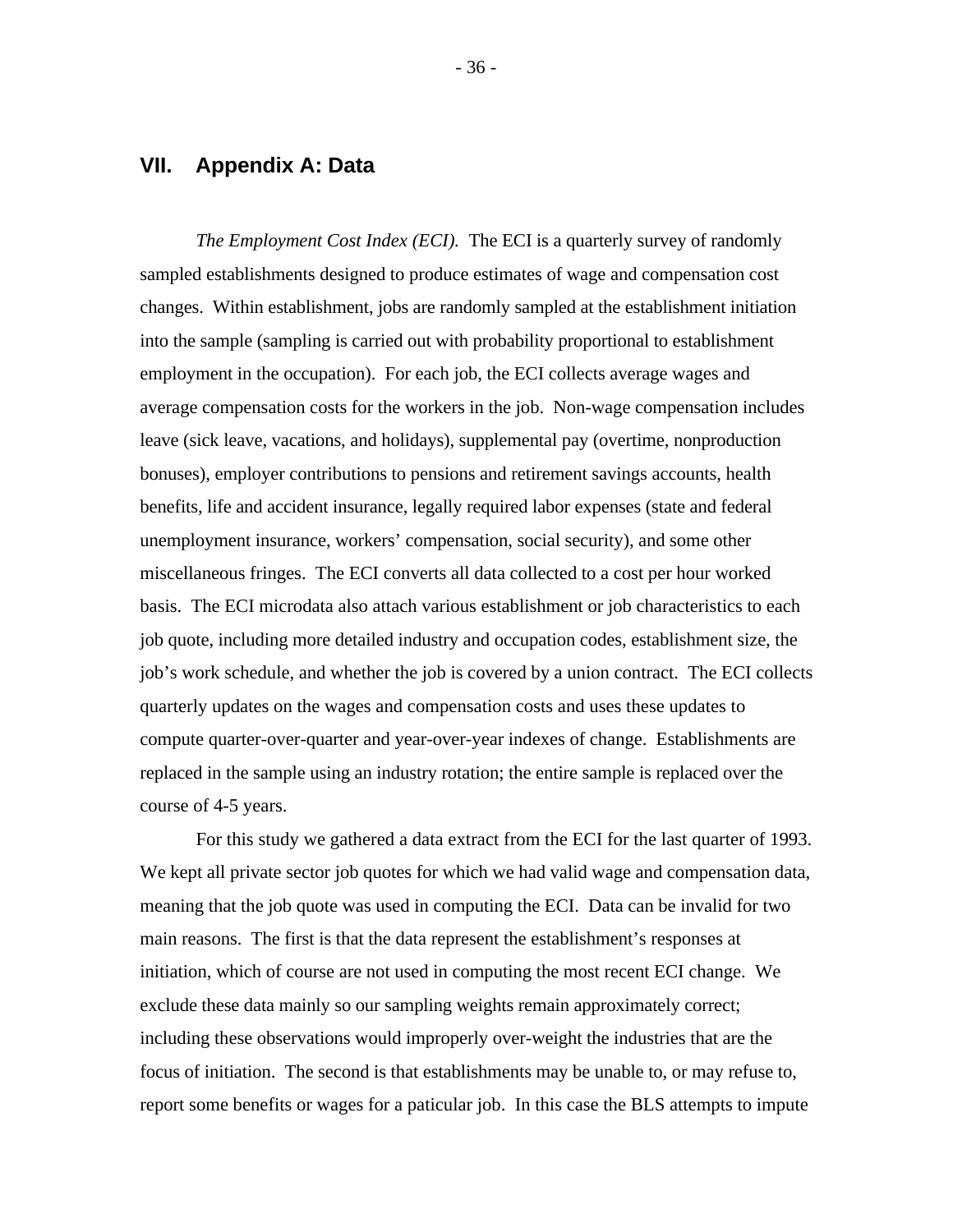wages or benefits based on the nonmissing data available; cases where these attempts fail are essentially dropped from the ECI calculations. Finally we note that in some instances the job's work schedule cannot be calculated and hourly compensation must be imputed even though the ECI has valid compensation data. Once exclusion restrictions are made we have a sample of 18,468 job quotes.

Because sample replacement is made on an industry rotation pattern and sample weights are not adjusted through the life of the industry panel, normal sample attrition results in cross-sectional samples that over-weight more recently initiated industries. Accordingly, we adjust the ECI sampling weights to bring them current by adjusting 2 digit SIC employments to equal those published in the BLS Employment and Earnings series. References to the ECI sampling weights in the text and tables reflect this weighting adjustment.

*The Current Population Survey (CPS).* While the ECI attempts to randomly sample establishments, the CPS is designed to randomly sample addresses and collect information on the households at each sampled address. The main function of these surveys is to generate official employment and unemployment statistics; however, they are utilized by researchers in a number of other ways as well. The survey is conducted monthly, with a given household surveyed for four months, not surveyed for 8 months, and then surveyed for four final months, at which point they leave the sample. The survey collects demographics and current employment outcomes, among other items, for each person in a sampled household.

We pooled the October, November, and December 1993 CPS surveys to gather worker characteristics by industry, occupation, and local area at approximately the same time frame as our ECI data. The sampling design guarantees some overlap in the monthto-month samples, but that overlap does not imply redundant information in all cases because of changing employment rates, industry and occupational distributions, etc. Our sample exclusions were made primarily to maintain comparability with the ECI sample: we included only individuals employed by non-agricultural, private sector employers. Our final sample contains 138,902 observations.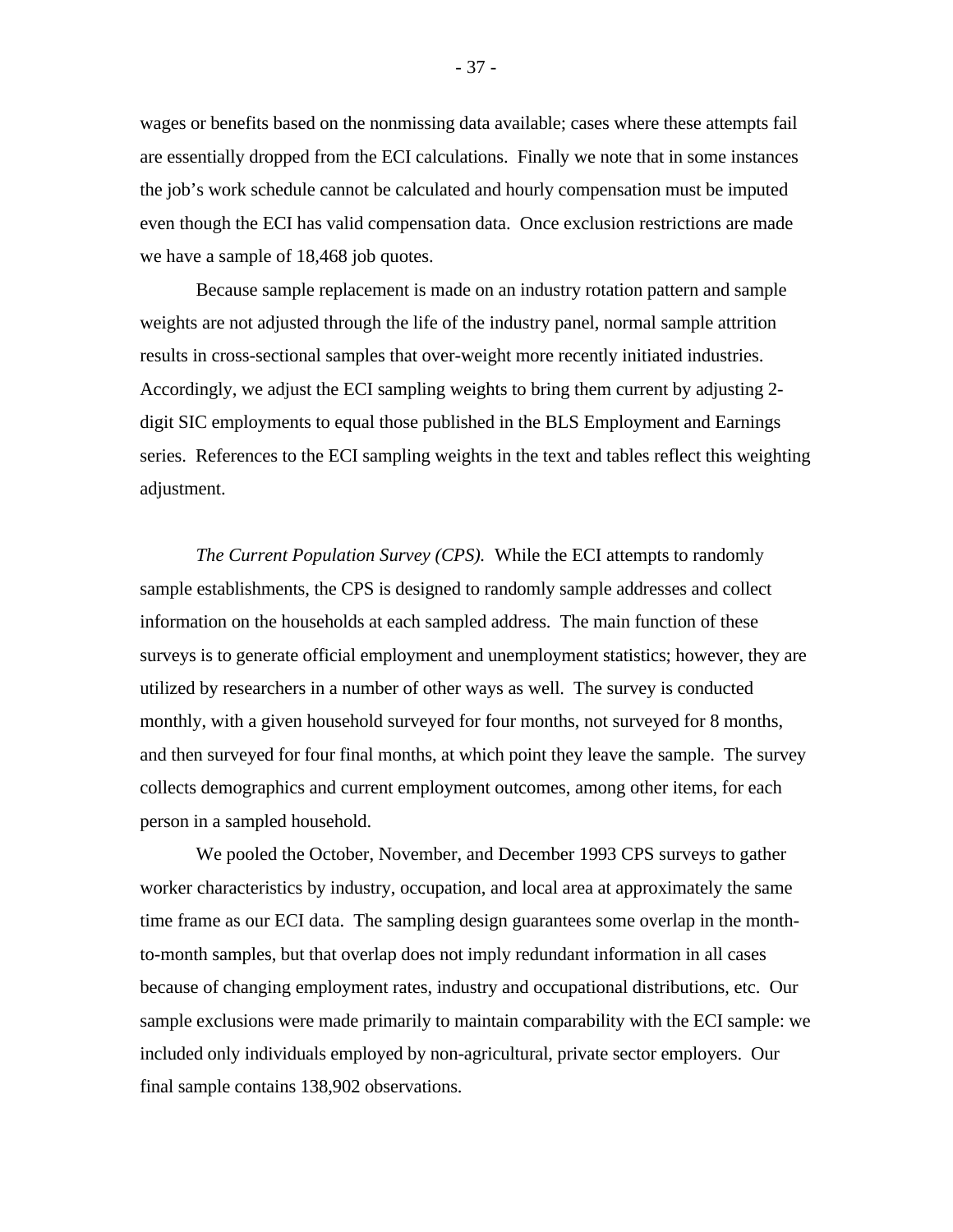The covariates from the CPS data are mainly measures to proxy for human capital or other factors typically thought to affect wages. We have data on educational attainment, which we have converted into a measure of the years of schooling acquired by the individual. We derive "years of potential labor market experience", or approximate years out of school, as a proxy measure for the amount of general human capital acquired by the individual through work; it is defined as age - years of schooling - 6 (if less than zero it is recoded to zero). Experience is entered as a quadratic to capture depreciation and decreasing investment rates through time (see Mincer [1974]).

In order to match these data to our ECI sample, we averaged these covariates up to cell levels, where cells are defined by the area locations, 6 industry groups, and the 9 major occupational groups. Averages are weighted averages, with weights being CPS sample weights. In matching the CPS to the ECI data, a small number of localities had missing values for some of the industry/occupation cells. These were allocated values from a donor cell of similar attributes within the local area. As these imputations account for a very small portion of the data, our results do not depend on the particular allocation method used.

Appendix table A.1 contains summary statistics, weighted by sample weights, for hourly wages, hourly compensation, and various job characteristics from the ECI.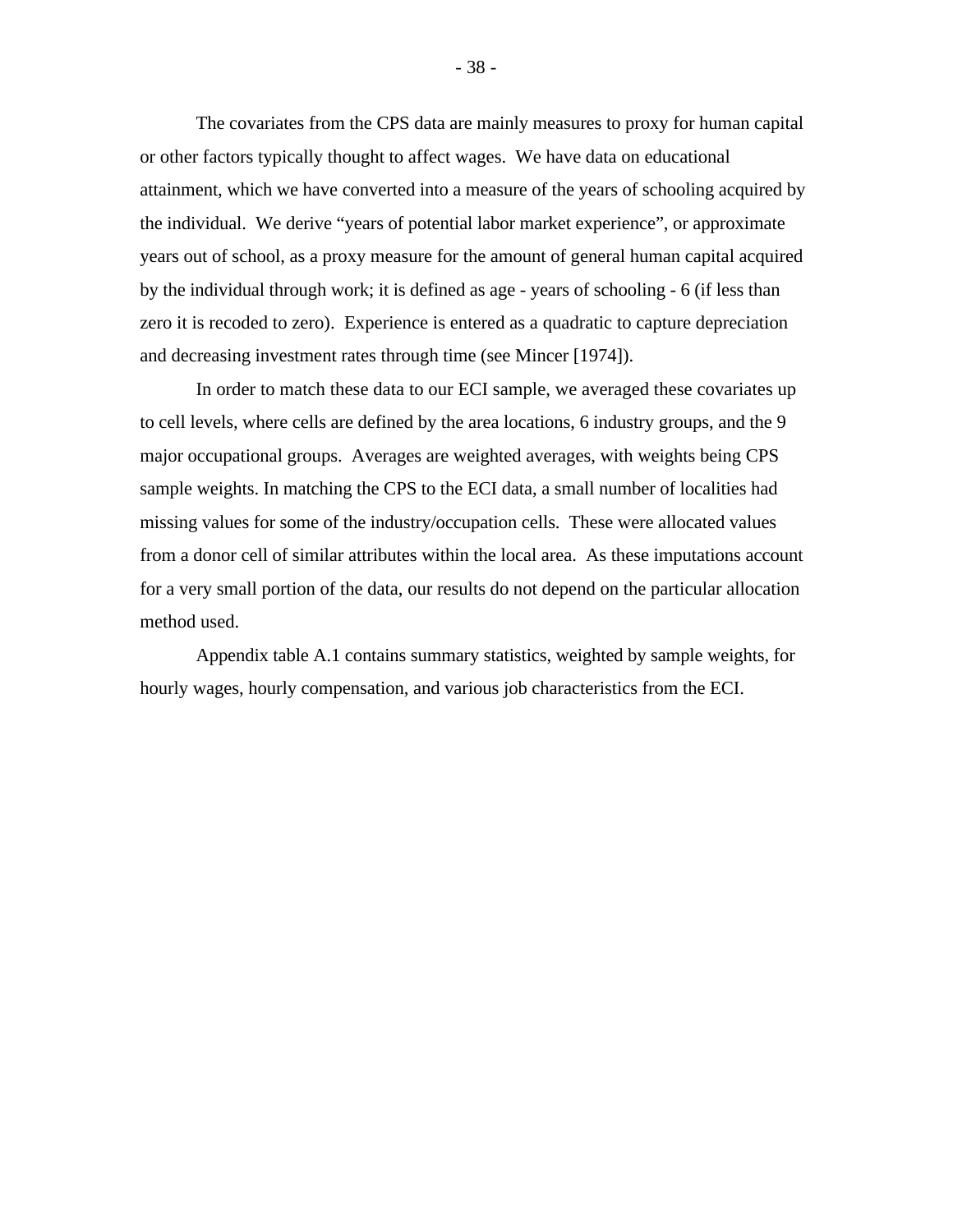| Variable                              | <b>Mean</b> | <b>Standard</b><br><b>Deviation</b> | <b>Minimum</b>       | <b>Maximum</b> |
|---------------------------------------|-------------|-------------------------------------|----------------------|----------------|
|                                       |             |                                     | <b>ECI Variables</b> |                |
| Average hourly wage                   | 12.07       | 9.31                                | 2.13                 | 277.38         |
| <b>Average hourly</b><br>compensation | 16.97       | 12.96                               | 2.13                 | 470.34         |
| In(hourly wage)                       | 2.30        | 0.59                                | 0.76                 | 5.63           |
| In(hourly compensation)               | 2.62        | 0.64                                | 0.76                 | 6.15           |
| <b>Establishment size 10-19</b>       | 0.10        | 0.29                                | 0                    | 1              |
| <b>Establishment size 20-49</b>       | 0.15        | 0.36                                | 0                    | 1              |
| <b>Establishment size 50-99</b>       | 0.13        | 0.34                                | 0                    | 1              |
| Establishment size 100-249            | 0.18        | 0.38                                | 0                    | 1              |
| Establishment size 250-499            | 0.09        | 0.28                                | 0                    | 1              |
| Establishment size 500-999            | 0.08        | 0.26                                | 0                    | 1              |
| Establishment size 1000-2499          | 0.08        | 0.28                                | 0                    | 1              |
| Establishment size 2500+              | 0.09        | 0.28                                | 0                    | 1              |
| Works $<$ 35 hours/week               | 0.21        | 0.41                                | 0                    | 1              |
| <b>Covered by union contract</b>      | 0.14        | 0.35                                | 0                    | 1              |
|                                       |             | <b>CPS Variables</b>                |                      |                |
| <b>Years of schooling</b>             | 12.95       | 1.25                                | 4                    | 17             |
| Years of potential experience         | 17.39       | 3.87                                | 0                    | 48             |
| <b>Experience squared</b>             | 466.54      | 149.31                              | 0                    | 2304           |
| <b>Number of observations</b>         | 18,468      |                                     |                      |                |

#### **Table A.1. Sample Statistics**

**Note:** Data are weighted by Employment Cost Index sampling weights

**Source:** Winter 1993 Employment Cost Index; October, November, and December 1993 Current Population Survey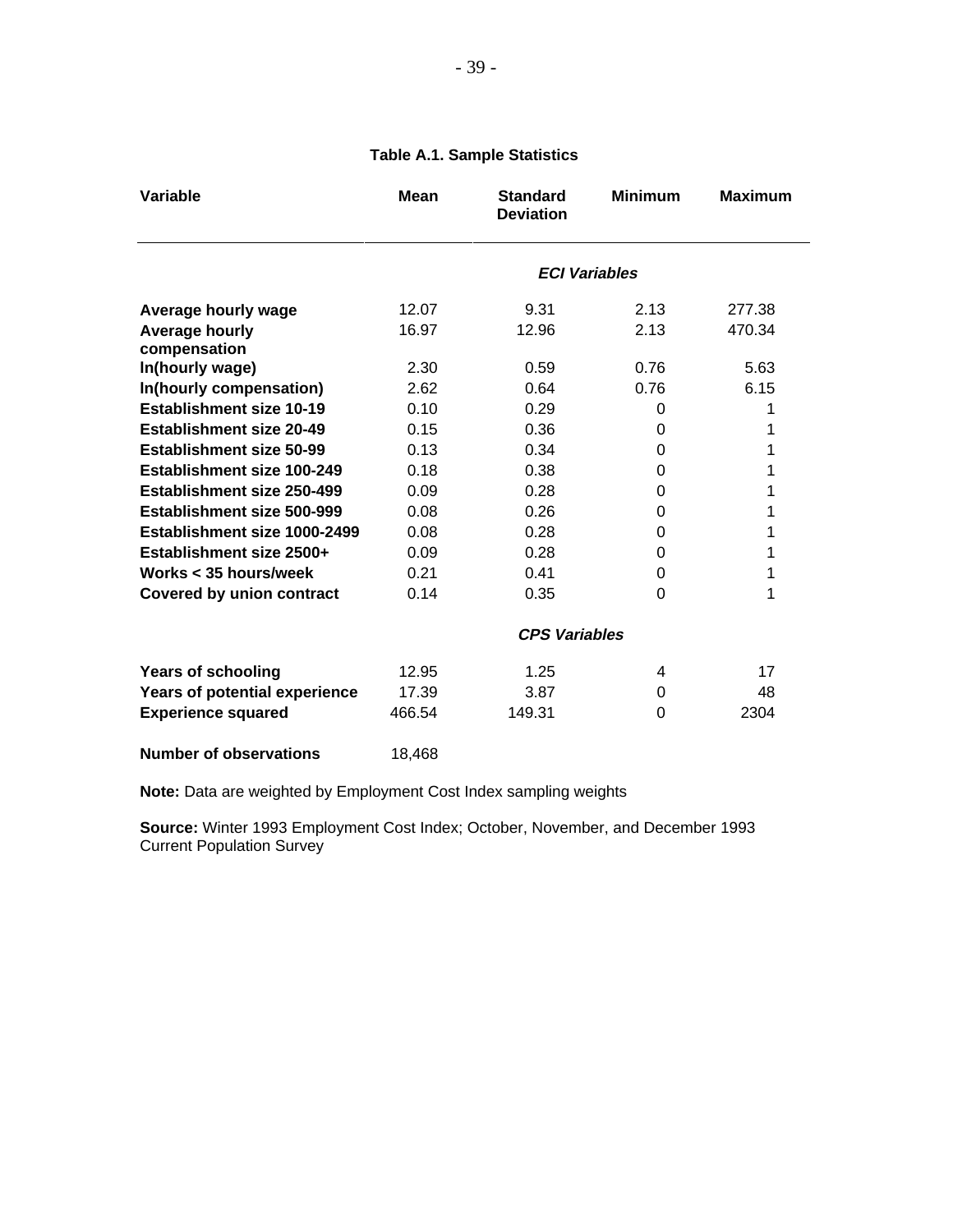# **VIII. Appendix B: Hedonic, Country-Product Dummy Regressions**

The regressions in equation (12),

$$
\ln p_{ij}^a = X_{ij}^a \beta_i + L_i^a + \varepsilon_{ij}^a \tag{12}
$$

where  $p_{ij}^a$  represents the average hourly wage or compensation for the *j*th quote for job *i* in location *a*,  $X_{ij}^a$  represents data on the characteristics of the job and the worker, and  $L_i^a$ represents a local area effect for job *i* in area *a*, are essentially analogs to the "country/product dummy" model in international product price comparisons. These regressions allow the coefficients on  $X_{ij}^a$  and the local area effects to vary across jobs. Tables B.1 and B.2 below give weighted least squares estimates for (12), where the weights are the sample weights from the ECI.

It is worth discussing a few obvious points of interpretation. The coefficients give the estimated marginal effect on wages within the industry/occupation cell. One would expect these marginal effects to depend on how broadly or narrowly the cells are defined, and to differ from the marginal effect from a regression over all industry/occupation cells. Furthermore, the CPS covariates are averages; a given CPS covariate value is not ECI quote-specific as multiple ECI quotes have the same values attached. In that case the proper interpretations to place on the marginal effects are less clear. For example, one tends to find higher wages in the ECI sample in locations and jobs where the population workforce (not ECI sample workforce, as this aspect is unknown) is more highly educated. Does the schooling variable proxy for the ECI sample workforce's schooling, its cognitive abilities more generally, or some other factors that are also related to wages? This leads to another issue, namely the question of which variables to use as regressors. Presumably the "proper" selection of covariates depends on what they proxy for, as well as on the end purpose of the generated statistics. If the end purpose of the statistics is to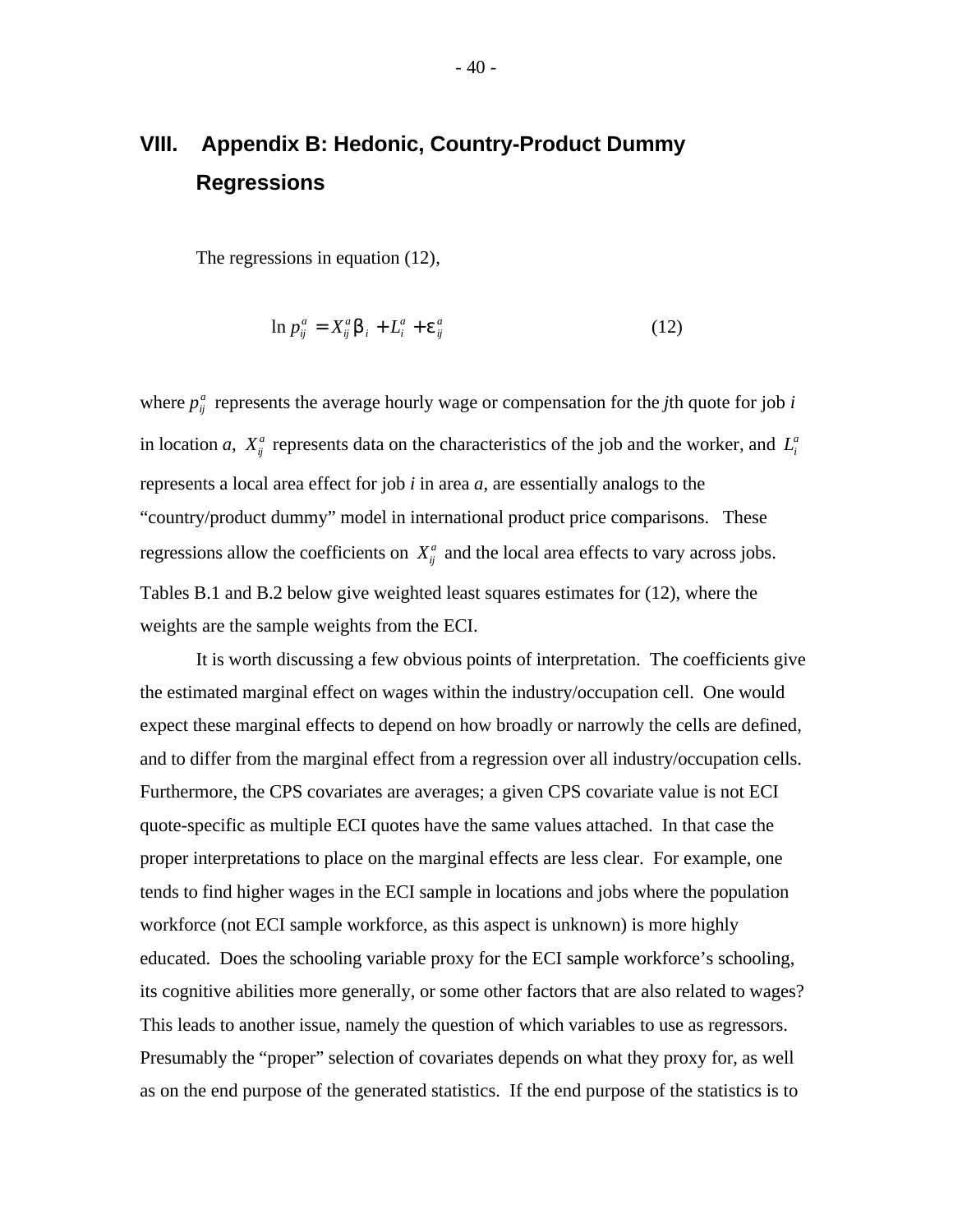inform business location decisions, then one would want to control for those factors that are productivity related or which capture labor cost premia that do not reflect productivity differences but which are avoidable by prospective new firms. Although sensible readers might disagree with details of our specification, we feel that the covariates with the largest effects on the interarea wage indexes would fall primarily into these categories. Finally, the standard errors in tables B.1 and B.2 are likely to be biased downward for the CPS variables, since the regression equation disturbances are correlated within groups (Moulton [1986, 1990]). At this point we are mainly interested in generating consistent estimates of the local area effects, and are less interested in confidence intervals. Presumably generating correct standard errors would be more straightforward if estimating the hedonic regressions and interarea indexes simultaneously were practicable.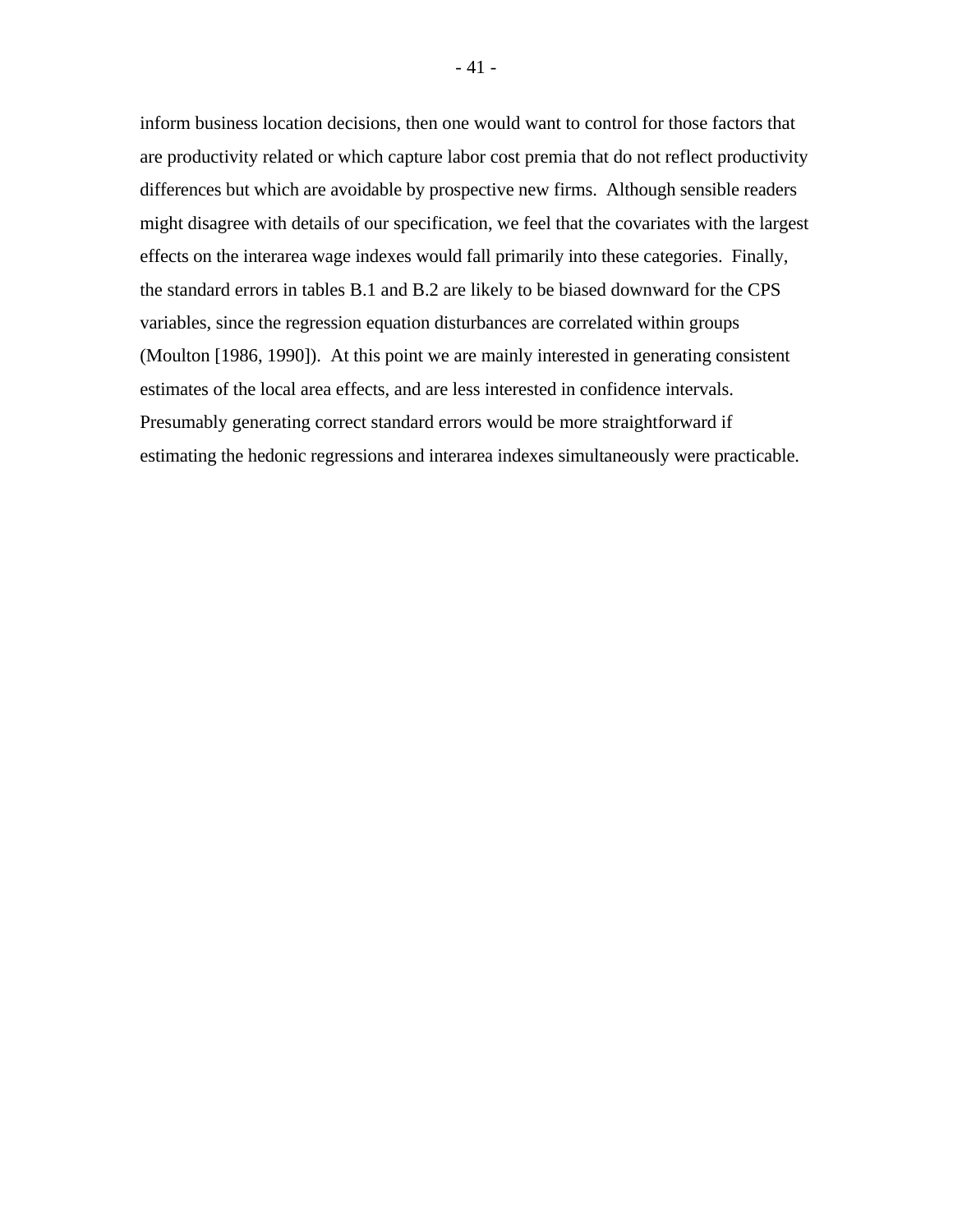| Professional/<br>Technical | Executive/<br>Administrative | <b>Sales</b> | Administrative<br><b>Support</b> | Precision<br><b>Production</b> | <b>Machine</b><br><b>Operatives</b> | <b>Transport</b><br><b>Operatives</b> | Laborers | <b>Service</b><br><b>Workers</b> |
|----------------------------|------------------------------|--------------|----------------------------------|--------------------------------|-------------------------------------|---------------------------------------|----------|----------------------------------|
| 1.02                       | $-0.03$                      | 0.04         | 0.12                             | 0.09                           | 0.25                                | $-0.24$                               | 0.02     | 0.41                             |
| (0.24)                     | (0.11)                       | (0.21)       | (0.05)                           | (0.03)                         | (0.07)                              | (0.08)                                | (0.07)   | (0.32)                           |
| 1.13                       | 0.24                         | 0.20         | 0.06                             | 0.08                           | 0.08                                | $-0.14$                               | 0.05     | 0.65                             |
| (0.20)                     | (0.09)                       | (0.22)       | (0.05)                           | (0.03)                         | (0.07)                              | (0.07)                                | (0.06)   | (0.44)                           |
| 1.11                       | 0.29                         | 0.61         | 0.21                             | 0.17                           | 0.09                                | $-0.09$                               | $-0.01$  | 0.48                             |
| (0.20)                     | (0.09)                       | (0.20)       | (0.05)                           | (0.03)                         | (0.07)                              | (0.07)                                | (0.07)   | (0.26)                           |
| 1.14                       | 0.40                         | 0.29         | 0.06                             | 0.15                           | 0.08                                | $-0.08$                               | 0.02     | 0.84                             |
| (0.20)                     | (0.09)                       | (0.19)       | (0.05)                           | (0.03)                         | (0.06)                              | (0.07)                                | (0.06)   | (0.27)                           |
| 1.16                       | 0.28                         | 0.72         | 0.20                             | 0.16                           | 0.08                                | 0.03                                  | 0.07     | 0.80                             |
| (0.20)                     | (0.09)                       | (0.22)       | (0.05)                           | (0.04)                         | (0.07)                              | (0.08)                                | (0.06)   | (0.28)                           |
| 1.30                       | 0.43                         | 0.73         | 0.19                             | 0.31                           | 0.21                                | $-0.16$                               | 0.22     | 0.85                             |
| (0.20)                     | (0.09)                       | (0.31)       | (0.05)                           | (0.04)                         | (0.07)                              | (0.09)                                | (0.07)   | (0.30)                           |
| 1.32                       | 0.46                         | 0.47         | 0.24                             | 0.30                           | 0.37                                | 0.09                                  | 0.17     | 0.98                             |
| (0.20)                     | (0.09)                       | (0.31)       | (0.05)                           | (0.04)                         | (0.07)                              | (0.08)                                | (0.07)   | (0.27)                           |
| 1.50                       | 0.47                         | 0.18         | 0.30                             | 0.29                           | 0.50                                | 0.02                                  | 0.27     | 1.10                             |
| (0.20)                     | (0.08)                       | (0.30)       | (0.05)                           | (0.04)                         | (0.07)                              | (0.09)                                | (0.08)   | (0.28)                           |
| 0.14                       | $-0.40$                      | $-0.80$      | $-0.27$                          | $-0.12$                        | $-0.19$                             | $-0.08$                               | $-0.17$  | 0.43                             |
| (0.08)                     | (0.18)                       | (0.17)       | (0.03)                           | (0.06)                         | (0.12)                              | (0.07)                                | (0.05)   | (0.11)                           |
| 0.23                       | 0.07                         | 0.16         | 0.15                             | 0.20                           | 0.22                                | 0.23                                  | 0.46     | 0.31                             |
| (0.05)                     | (0.10)                       | (0.30)       | (0.02)                           | (0.02)                         | (0.02)                              | (0.03)                                | (0.03)   | (0.09)                           |
| $-0.03$                    | 0.02                         | 0.11         | 0.02                             | 0.06                           | 0.00                                | 0.13                                  | 0.06     | 0.06                             |
| (0.04)                     | (0.04)                       | (0.07)       | (0.03)                           | (0.02)                         | (0.04)                              | (0.03)                                | (0.02)   | (0.05)                           |
| 0.01                       | $-0.05$                      | $-0.04$      | 0.03                             | $-0.01$                        | 0.04                                | $-0.05$                               | 0.01     | 0.07                             |
| (0.03)                     | (0.03)                       | (0.04)       | (0.01)                           | (0.02)                         | (0.03)                              | (0.02)                                | (0.02)   | (0.02)                           |
| $-0.05$                    | 0.08                         | 0.09         | $-0.07$                          | $-0.03$                        | $-0.04$                             | 0.13                                  | $-0.06$  | $-0.13$                          |
| (0.06)                     | (0.06)                       | (0.12)       | (0.03)                           | (0.04)                         | (0.07)                              | (0.04)                                | (0.05)   | (0.05)                           |
| 829                        | 675                          | 97           | 1128                             | 1649                           | 1208                                | 339                                   | 500      | 124                              |
| 0.32                       | 0.25                         | 0.58         | 0.34                             | 0.37                           | 0.47                                | 0.43                                  | 0.55     | 0.75                             |

### **Table B.1: Hedonic Wage Regressions A. Goods Producing Industries**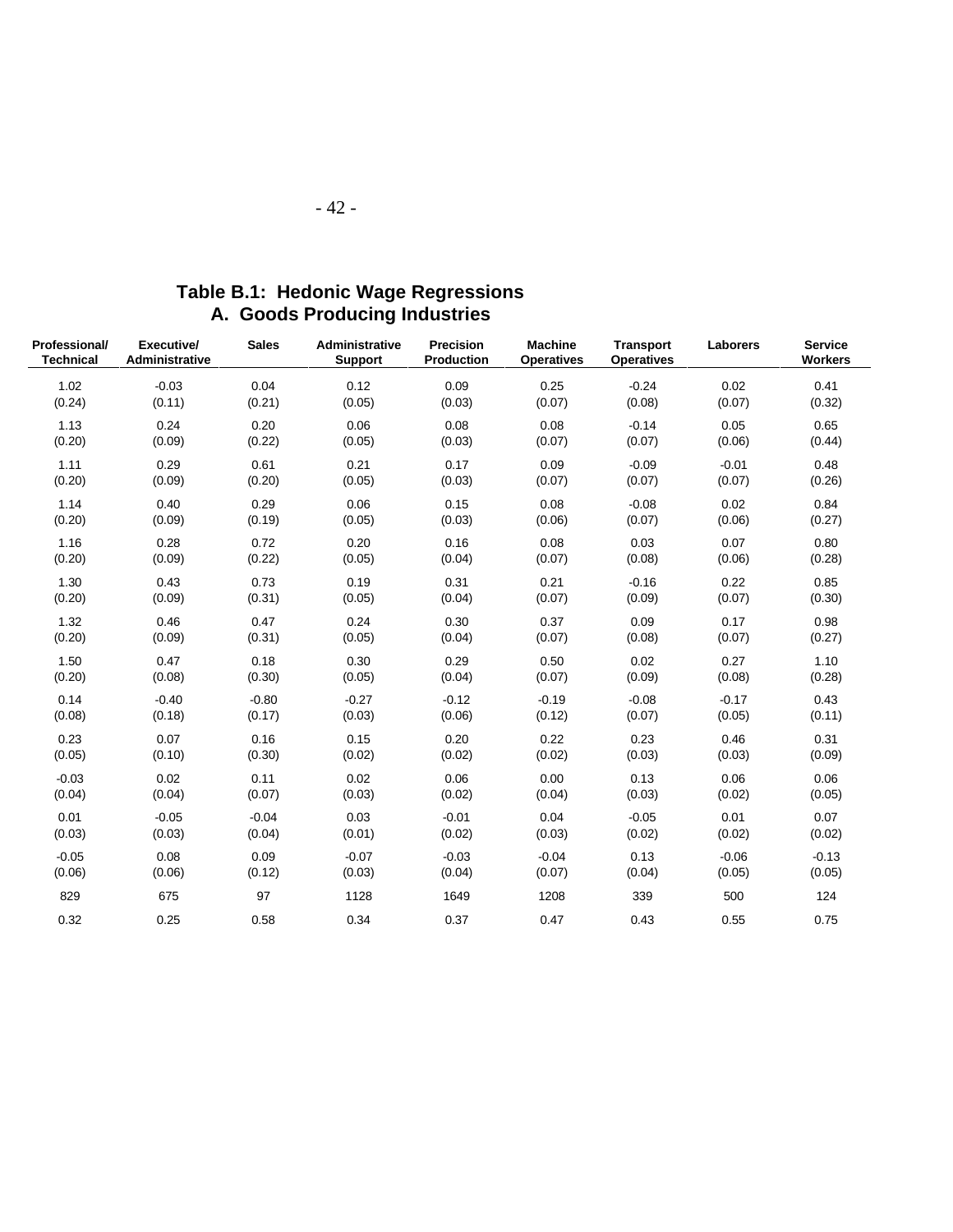Cost Index.

# **Table B.1: Hedonic Wage Regressions (cont.)**

**B. Service Industries**

| <b>Professional/</b><br><b>Technical</b> | Executive/<br>Administrative | <b>Sales</b> | <b>Administrative</b><br><b>Support</b> | <b>Precision</b><br>Production | <b>Machine</b><br><b>Operatives</b> | <b>Transport</b><br><b>Operatives</b> | Laborers | <b>Service</b><br><b>Workers</b> |
|------------------------------------------|------------------------------|--------------|-----------------------------------------|--------------------------------|-------------------------------------|---------------------------------------|----------|----------------------------------|
| $-0.24$                                  | 0.14                         | 0.19         | $-0.05$                                 | 0.18                           | 0.01                                | 0.01                                  | 0.24     | $-0.10$                          |
| (0.05)                                   | (0.05)                       | (0.04)       | (0.02)                                  | (0.06)                         | (0.18)                              | (0.07)                                | (0.05)   | (0.03)                           |
| $-0.14$                                  | 0.13                         | 0.18         | $-0.04$                                 | 0.25                           | $-0.11$                             | 0.18                                  | 0.06     | $-0.10$                          |
| (0.05)                                   | (0.05)                       | (0.04)       | (0.02)                                  | (0.05)                         | (0.13)                              | (0.06)                                | (0.04)   | (0.03)                           |
| $-0.04$                                  | 0.21                         | 0.27         | $-0.07$                                 | 0.38                           | 0.02                                | 0.22                                  | 0.05     | $-0.14$                          |
| (0.04)                                   | (0.05)                       | (0.04)       | (0.02)                                  | (0.06)                         | (0.10)                              | (0.07)                                | (0.04)   | (0.03)                           |
| 0.01                                     | 0.05                         | 0.09         | $-0.04$                                 | 0.36                           | $-0.20$                             | 0.24                                  | 0.11     | $-0.02$                          |
| (0.04)                                   | (0.05)                       | (0.03)       | (0.02)                                  | (0.07)                         | (0.10)                              | (0.08)                                | (0.04)   | (0.03)                           |
| 0.04                                     | 0.22                         | 0.05         | $-0.02$                                 | 0.32                           | $-0.04$                             | 0.12                                  | 0.13     | $-0.03$                          |
| (0.05)                                   | (0.06)                       | (0.05)       | (0.02)                                  | (0.10)                         | (0.13)                              | (0.09)                                | (0.05)   | (0.03)                           |
| 0.09                                     | 0.39                         | 0.08         | $-0.03$                                 | 0.45                           | $-0.16$                             | 0.35                                  | 0.13     | 0.03                             |
| (0.05)                                   | (0.06)                       | (0.07)       | (0.02)                                  | (0.10)                         | (0.13)                              | (0.13)                                | (0.07)   | (0.04)                           |
| 0.08                                     | 0.32                         | 0.14         | 0.01                                    | 0.31                           | $-0.13$                             | 0.22                                  | 0.38     | $-0.02$                          |
| (0.04)                                   | (0.06)                       | (0.09)       | (0.02)                                  | (0.11)                         | (0.23)                              | (0.19)                                | (0.06)   | (0.04)                           |
| 0.05                                     | 0.29                         | 0.04         | 0.00                                    | 0.42                           | 0.11                                | 0.20                                  | 0.17     | 0.15                             |
| (0.04)                                   | (0.06)                       | (0.06)       | (0.03)                                  | (0.10)                         | (0.20)                              | (0.30)                                | (0.08)   | (0.05)                           |
| $-0.17$                                  | $-0.46$                      | $-0.62$      | $-0.23$                                 | $-0.34$                        | $-0.40$                             | $-0.35$                               | $-0.28$  | $-0.22$                          |
| (0.02)                                   | (0.08)                       | (0.02)       | (0.01)                                  | (0.08)                         | (0.10)                              | (0.06)                                | (0.02)   | (0.02)                           |
| 0.06                                     | $-0.26$                      | 0.09         | 0.12                                    | 0.21                           | 0.25                                | 0.24                                  | 0.29     | 0.07                             |
| (0.04)                                   | (0.13)                       | (0.05)       | (0.03)                                  | (0.07)                         | (0.10)                              | (0.06)                                | (0.03)   | (0.03)                           |
| $-0.01$                                  | 0.09                         | 0.29         | 0.09                                    | 0.01                           | $-0.07$                             | 0.06                                  | $-0.01$  | 0.01                             |
| (0.03)                                   | (0.03)                       | (0.03)       | (0.02)                                  | (0.06)                         | (0.06)                              | (0.05)                                | (0.02)   | (0.03)                           |
| $-0.01$                                  | $-0.01$                      | 0.07         | $-0.01$                                 | $-0.05$                        | 0.02                                | 0.04                                  | 0.01     | 0.06                             |
| (0.02)                                   | (0.02)                       | (0.02)       | (0.01)                                  | (0.02)                         | (0.03)                              | (0.02)                                | (0.01)   | (0.01)                           |
| $-0.01$                                  | 0.00                         | $-0.12$      | 0.03                                    | 0.12                           | $-0.12$                             | $-0.09$                               | 0.00     | $-0.11$                          |
| (0.06)                                   | (0.05)                       | (0.05)       | (0.02)                                  | (0.05)                         | (0.07)                              | (0.03)                                | (0.03)   | (0.03)                           |
| 2058                                     | 1482                         | 1692         | 3259                                    | 425                            | 165                                 | 246                                   | 659      | 1933                             |
| 0.21                                     | 0.25                         | 0.48         | 0.28                                    | 0.32                           | 0.38                                | 0.45                                  | 0.43     | 0.41                             |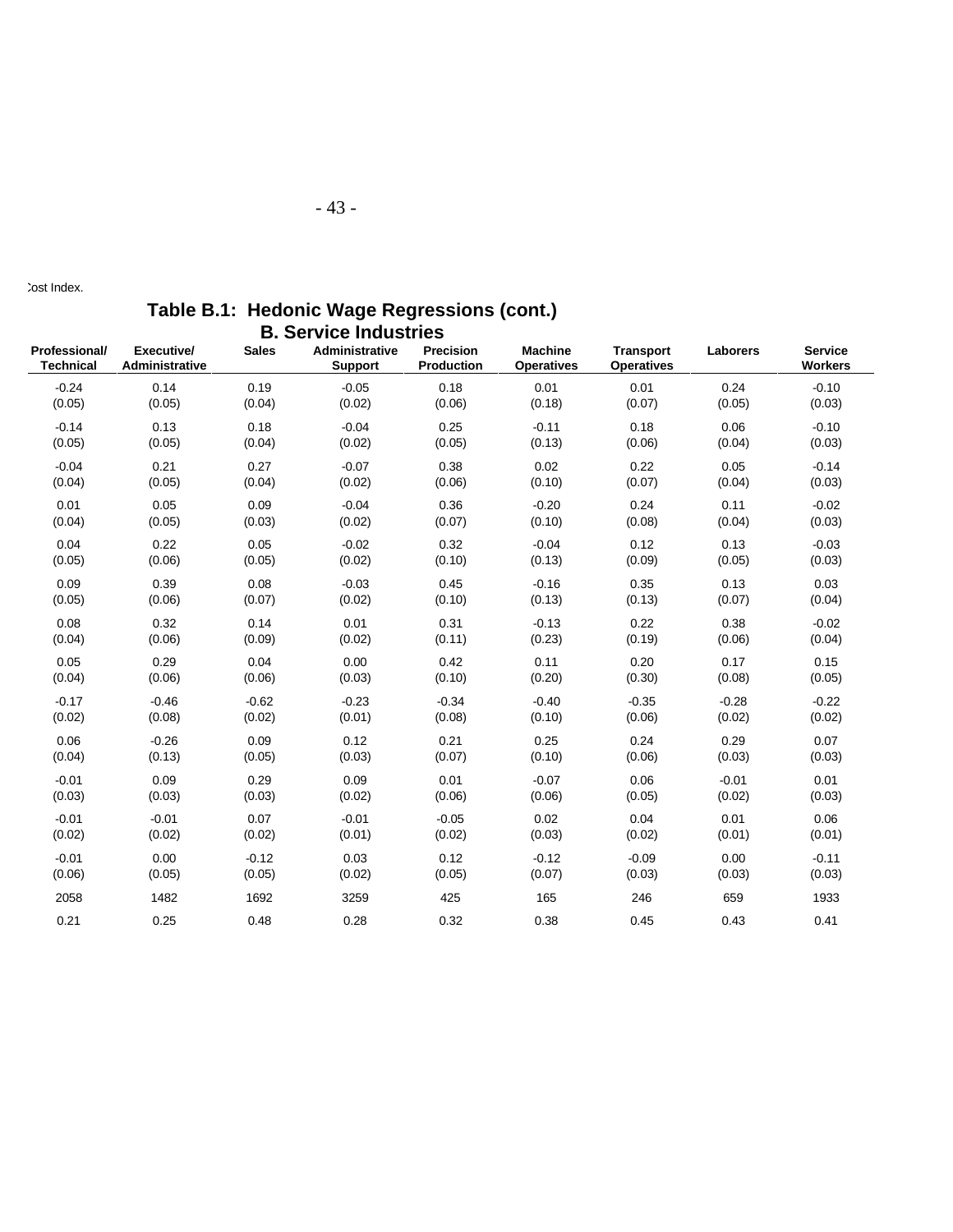Cost Index.

# **Table B.2: Hedonic Compensation Regressions**

| <b>Goods Producing Industries</b><br>А. |                              |              |                                  |                                |                                     |                                       |          |                                  |
|-----------------------------------------|------------------------------|--------------|----------------------------------|--------------------------------|-------------------------------------|---------------------------------------|----------|----------------------------------|
| Professional/<br><b>Technical</b>       | Executive/<br>Administrative | <b>Sales</b> | Administrative<br><b>Support</b> | <b>Precision</b><br>Production | <b>Machine</b><br><b>Operatives</b> | <b>Transport</b><br><b>Operatives</b> | Laborers | <b>Service</b><br><b>Workers</b> |
| 1.11                                    | $-0.01$                      | 0.04         | 0.17                             | 0.14                           | 0.30                                | $-0.15$                               | 0.07     | 0.32                             |
| (0.22)                                  | (0.11)                       | (0.21)       | (0.06)                           | (0.04)                         | (0.08)                              | (0.08)                                | (0.07)   | (0.30)                           |
| 1.21                                    | 0.31                         | 0.28         | 0.17                             | 0.14                           | 0.14                                | $-0.04$                               | 0.16     | 0.84                             |
| (0.19)                                  | (0.09)                       | (0.21)       | (0.05)                           | (0.03)                         | (0.08)                              | (0.07)                                | (0.07)   | (0.42)                           |
| 1.22                                    | 0.33                         | 0.69         | 0.30                             | 0.24                           | 0.13                                | 0.01                                  | 0.03     | 0.63                             |
| (0.19)                                  | (0.09)                       | (0.20)       | (0.05)                           | (0.03)                         | (0.08)                              | (0.07)                                | (0.07)   | (0.25)                           |
| 1.26                                    | 0.42                         | 0.36         | 0.18                             | 0.20                           | 0.15                                | $-0.02$                               | 0.09     | 0.93                             |
| (0.19)                                  | (0.09)                       | (0.18)       | (0.05)                           | (0.03)                         | (0.07)                              | (0.07)                                | (0.07)   | (0.25)                           |
| 1.28                                    | 0.34                         | 0.82         | 0.35                             | 0.23                           | 0.20                                | 0.14                                  | 0.18     | 0.93                             |
| (0.19)                                  | (0.09)                       | (0.21)       | (0.05)                           | (0.04)                         | (0.07)                              | (0.08)                                | (0.07)   | (0.26)                           |
| 1.48                                    | 0.52                         | 0.81         | 0.37                             | 0.40                           | 0.32                                | $-0.04$                               | 0.30     | 1.01                             |
| (0.19)                                  | (0.09)                       | (0.30)       | (0.06)                           | (0.04)                         | (0.08)                              | (0.09)                                | (0.07)   | (0.28)                           |
| 1.48                                    | 0.55                         | 0.53         | 0.39                             | 0.41                           | 0.53                                | 0.22                                  | 0.33     | 1.19                             |
| (0.19)                                  | (0.09)                       | (0.30)       | (0.05)                           | (0.04)                         | (0.08)                              | (0.08)                                | (0.08)   | (0.26)                           |
| 1.66                                    | 0.59                         | 0.20         | 0.49                             | 0.43                           | 0.74                                | 0.33                                  | 0.44     | 1.33                             |
| (0.18)                                  | (0.08)                       | (0.30)       | (0.05)                           | (0.04)                         | (0.08)                              | (0.09)                                | (0.09)   | (0.27)                           |
| 0.06                                    | $-0.47$                      | $-0.91$      | $-0.37$                          | $-0.16$                        | $-0.22$                             | $-0.24$                               | $-0.20$  | 0.31                             |
| (0.08)                                  | (0.18)                       | (0.17)       | (0.04)                           | (0.06)                         | (0.14)                              | (0.08)                                | (0.05)   | (0.10)                           |
| 0.24                                    | 0.19                         | 0.15         | 0.21                             | 0.29                           | 0.29                                | 0.32                                  | 0.56     | 0.32                             |
| (0.05)                                  | (0.10)                       | (0.29)       | (0.03)                           | (0.02)                         | (0.02)                              | (0.04)                                | (0.04)   | (0.09)                           |
| $-0.04$                                 | 0.04                         | 0.11         | $-0.01$                          | 0.03                           | 0.00                                | 0.11                                  | 0.06     | 0.06                             |
| (0.04)                                  | (0.04)                       | (0.07)       | (0.03)                           | (0.02)                         | (0.04)                              | (0.03)                                | (0.03)   | (0.05)                           |
| 0.02                                    | $-0.04$                      | $-0.05$      | 0.04                             | 0.00                           | 0.03                                | $-0.05$                               | 0.02     | 0.06                             |
| (0.02)                                  | (0.03)                       | (0.04)       | (0.01)                           | (0.02)                         | (0.03)                              | (0.02)                                | (0.02)   | (0.02)                           |
| $-0.07$                                 | 0.08                         | 0.14         | $-0.08$                          | $-0.02$                        | $-0.01$                             | 0.12                                  | $-0.09$  | $-0.13$                          |
| (0.06)                                  | (0.06)                       | (0.12)       | (0.03)                           | (0.04)                         | (0.08)                              | (0.04)                                | (0.05)   | (0.05)                           |
| 829                                     | 675                          | 97           | 1128                             | 1649                           | 1208                                | 339                                   | 500      | 124                              |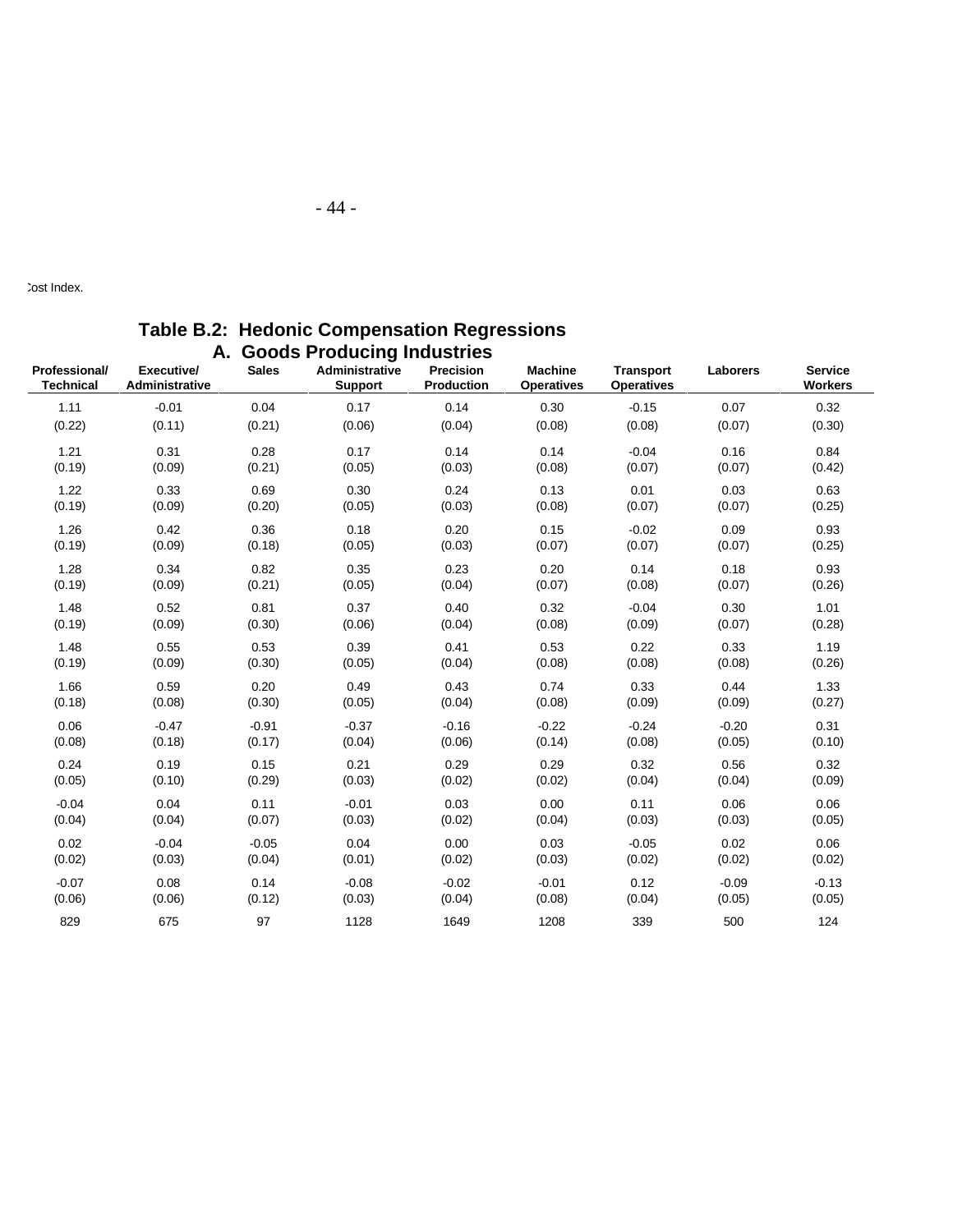| $0.37$ 0.32 |  | 0.64 | 0.41 | 0.48 | 0.56 | 0.55 | 0.62 | 0.80 |
|-------------|--|------|------|------|------|------|------|------|
|-------------|--|------|------|------|------|------|------|------|

Cost Index.

# **Table B.2: Hedonic Compensation Regressions (cont.)**

**B. Service Industries**

| <b>Professional/</b><br><b>Technical</b> | Executive/<br>Administrative | <b>Sales</b> | Administrative<br><b>Support</b> | <b>Precision</b><br>Production | <b>Machine</b><br><b>Operatives</b> | <b>Transport</b><br><b>Operatives</b> | Laborers | <b>Service</b><br><b>Workers</b> |
|------------------------------------------|------------------------------|--------------|----------------------------------|--------------------------------|-------------------------------------|---------------------------------------|----------|----------------------------------|
|                                          |                              |              |                                  |                                |                                     |                                       |          |                                  |
| $-0.22$                                  | 0.15                         | 0.21         | $-0.04$                          | 0.23                           | 0.08                                | 0.04                                  | 0.27     | $-0.11$                          |
| (0.05)                                   | (0.05)                       | (0.04)       | (0.02)                           | (0.06)                         | (0.20)                              | (0.07)                                | (0.05)   | (0.03)                           |
| $-0.11$                                  | 0.15                         | 0.17         | $-0.01$                          | 0.30                           | $-0.11$                             | 0.22                                  | 0.09     | $-0.08$                          |
| (0.05)                                   | (0.05)                       | (0.04)       | (0.02)                           | (0.05)                         | (0.14)                              | (0.07)                                | (0.04)   | (0.03)                           |
| $-0.01$                                  | 0.25                         | 0.28         | $-0.05$                          | 0.43                           | 0.10                                | 0.28                                  | 0.09     | $-0.09$                          |
| (0.04)                                   | (0.05)                       | (0.04)       | (0.02)                           | (0.06)                         | (0.11)                              | (0.08)                                | (0.05)   | (0.03)                           |
| 0.03                                     | 0.07                         | 0.10         | $-0.02$                          | 0.37                           | $-0.13$                             | 0.29                                  | 0.16     | 0.02                             |
| (0.04)                                   | (0.05)                       | (0.03)       | (0.02)                           | (0.07)                         | (0.11)                              | (0.08)                                | (0.04)   | (0.03)                           |
| 0.07                                     | 0.27                         | 0.06         | 0.02                             | 0.41                           | 0.02                                | 0.17                                  | 0.16     | $-0.02$                          |
| (0.05)                                   | (0.06)                       | (0.05)       | (0.03)                           | (0.10)                         | (0.14)                              | (0.09)                                | (0.06)   | (0.03)                           |
| 0.16                                     | 0.46                         | 0.13         | 0.01                             | 0.52                           | $-0.06$                             | 0.51                                  | 0.17     | 0.09                             |
| (0.05)                                   | (0.06)                       | (0.07)       | (0.03)                           | (0.10)                         | (0.14)                              | (0.14)                                | (0.07)   | (0.04)                           |
| 0.16                                     | 0.36                         | 0.22         | 0.07                             | 0.41                           | $-0.18$                             | 0.32                                  | 0.42     | 0.05                             |
| (0.04)                                   | (0.06)                       | (0.09)       | (0.03)                           | (0.11)                         | (0.25)                              | (0.20)                                | (0.07)   | (0.04)                           |
| 0.10                                     | 0.34                         | 0.09         | 0.05                             | 0.46                           | 0.25                                | 0.15                                  | 0.18     | 0.21                             |
| (0.04)                                   | (0.05)                       | (0.06)       | (0.03)                           | (0.10)                         | (0.22)                              | (0.31)                                | (0.08)   | (0.05)                           |
| $-0.26$                                  | $-0.53$                      | $-0.70$      | $-0.35$                          | $-0.42$                        | $-0.55$                             | $-0.47$                               | $-0.34$  | $-0.27$                          |
| (0.02)                                   | (0.08)                       | (0.02)       | (0.02)                           | (0.08)                         | (0.11)                              | (0.07)                                | (0.03)   | (0.02)                           |
| 0.12                                     | $-0.14$                      | 0.19         | 0.19                             | 0.30                           | 0.31                                | 0.37                                  | 0.42     | 0.16                             |
| (0.04)                                   | (0.13)                       | (0.05)       | (0.03)                           | (0.07)                         | (0.11)                              | (0.07)                                | (0.04)   | (0.03)                           |
| 0.00                                     | 0.12                         | 0.29         | 0.10                             | $-0.01$                        | $-0.05$                             | 0.03                                  | $-0.02$  | 0.03                             |
| (0.03)                                   | (0.03)                       | (0.03)       | (0.03)                           | (0.06)                         | (0.06)                              | (0.05)                                | (0.02)   | (0.03)                           |
| $-0.02$                                  | $-0.01$                      | 0.07         | 0.00                             | $-0.05$                        | 0.02                                | 0.05                                  | 0.01     | 0.08                             |
| (0.02)                                   | (0.02)                       | (0.02)       | (0.01)                           | (0.02)                         | (0.03)                              | (0.02)                                | (0.01)   | (0.01)                           |
| 0.01                                     | 0.00                         | $-0.12$      | 0.00                             | 0.09                           | $-0.13$                             | $-0.10$                               | $-0.01$  | $-0.14$                          |
| (0.05)                                   | (0.04)                       | (0.05)       | (0.02)                           | (0.05)                         | (0.08)                              | (0.04)                                | (0.03)   | (0.03)                           |
| 2058                                     | 1482                         | 1692         | 3259                             | 425                            | 165                                 | 246                                   | 659      | 1933                             |

- 45 -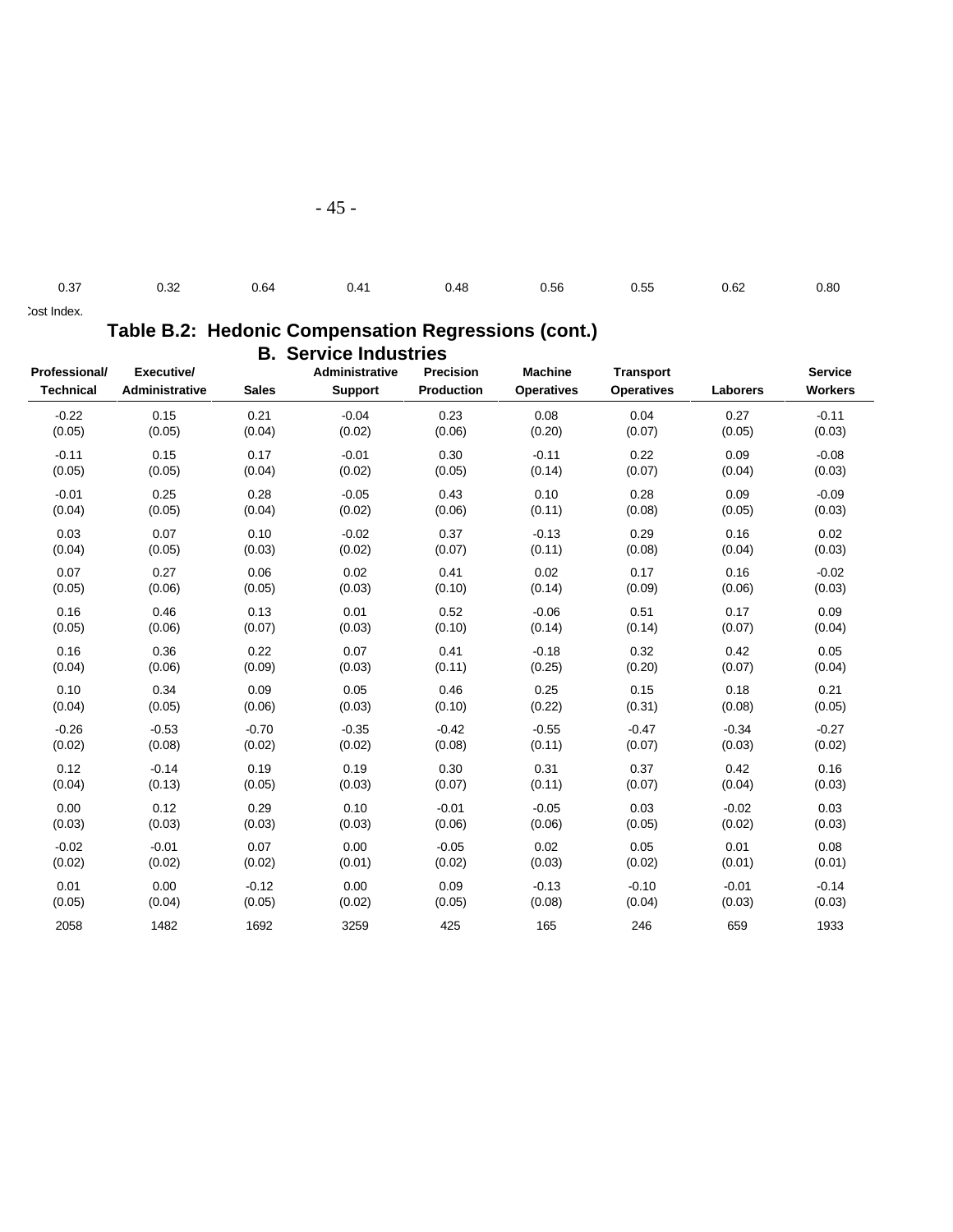| 0.26        | 0.30 | 0.53 | 0.33 | 0.38 | 0.43 | 0.56 | 0.49 | 0.50 |
|-------------|------|------|------|------|------|------|------|------|
| Cost Index. |      |      |      |      |      |      |      |      |

| ٠<br>۰.<br>× |
|--------------|
|--------------|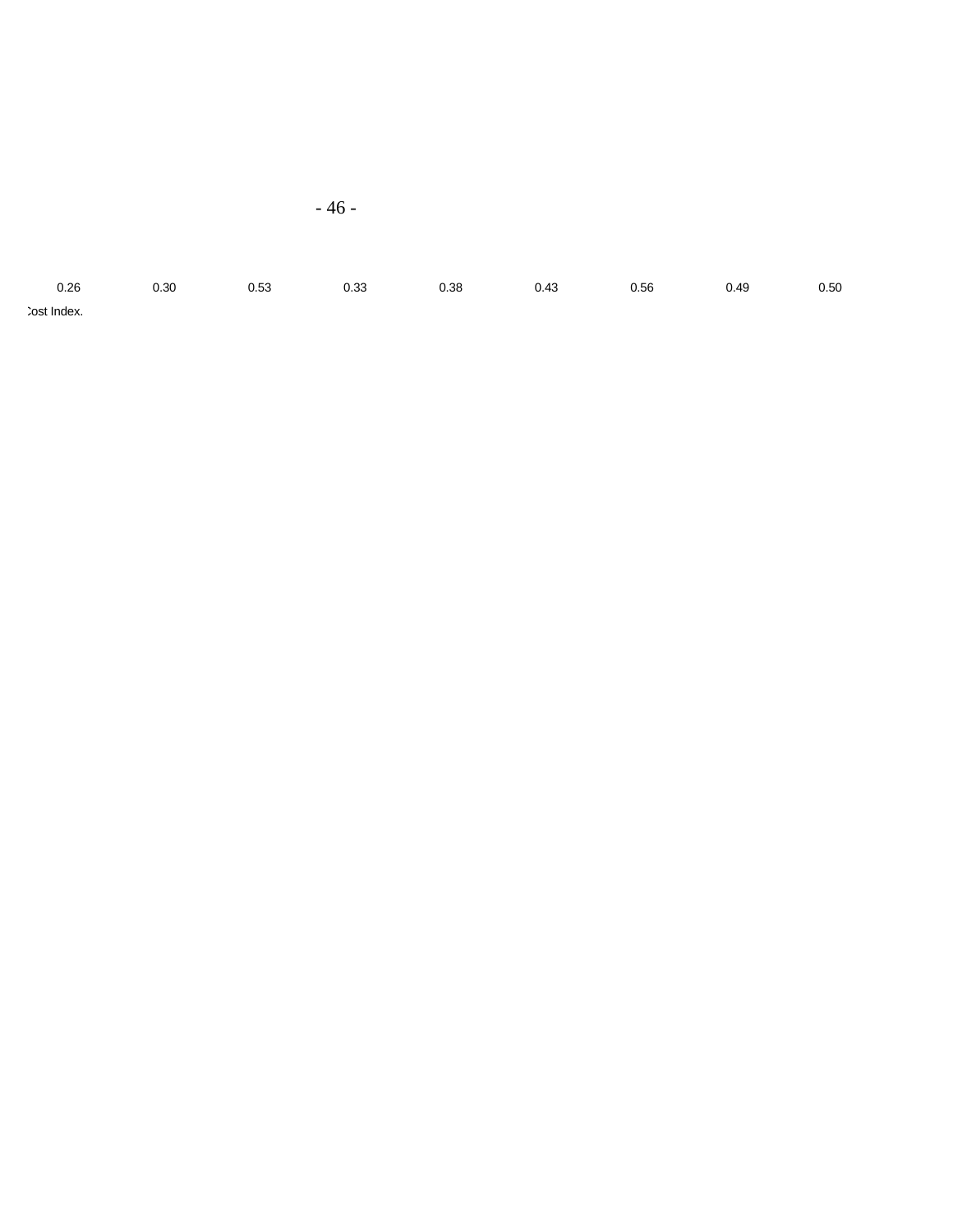# **IX. References**

- Becker, Gary. S. 1964. **Human Capital.** New York: Columbia University Press, for the National Bureau of Economic Research.
- Brown, Charles and James Medoff. 1989. "The Employer Size-Wage Effect," **Journal of Political Economy**, 97(2), 1027-1059.
- Caves, W., L. Christensen, and W. E. Diewert. 1982a. "Multilateral Comparisons of Output, Input, and Productivity Using Superlative Index Numbers," **The Economic Journal** 92, 73-86.
- Caves, W., L. Christensen, and W. Diewert. 1982b. "The Economic Theory of Index Numbers and the Measurement of Input, Output, and Productivity," **Econometrica** 50, 1393-1414.
- Diewert, W. 1976. "Exact and Superlative Index Numbers," **Journal of Econometrics** 4, 115-145.
- Diewert, W. 1986. "Micro Economic Approaches to the Theory of International Comparisons," National Bureau of Economic Research Technical Paper 53.
- Diewert, W. 1987. "Index Numbers," in **The New Palgrave Dictionary of Economics**, J. Eatwell, M, Milgate, and P. Newman, Eds. New York: The Stockton Press.
- Fixler, D., and K. Zieschang. 1992. "Incorporating Ancillary Product and Process Characteristics Information into a Superlative Productivity Index," **Journal of Productivity Analysis** 2(2), 245-267.
- Fixler, D., and K. Zieschang. 1992. "Erratum," **Journal of Productivity Analysis** 2(3), 302.
- Freeman, Richard B. and James L. Medoff. 1984. **What Do Unions Do?** New York: Basic Books.
- Geary, R. G. 1958. "A Note on Comparisons of Exchange Rates and Purchasing Power between Countries," **Journal of the Royal Statistical Society**, Series A, 121, 97- 99.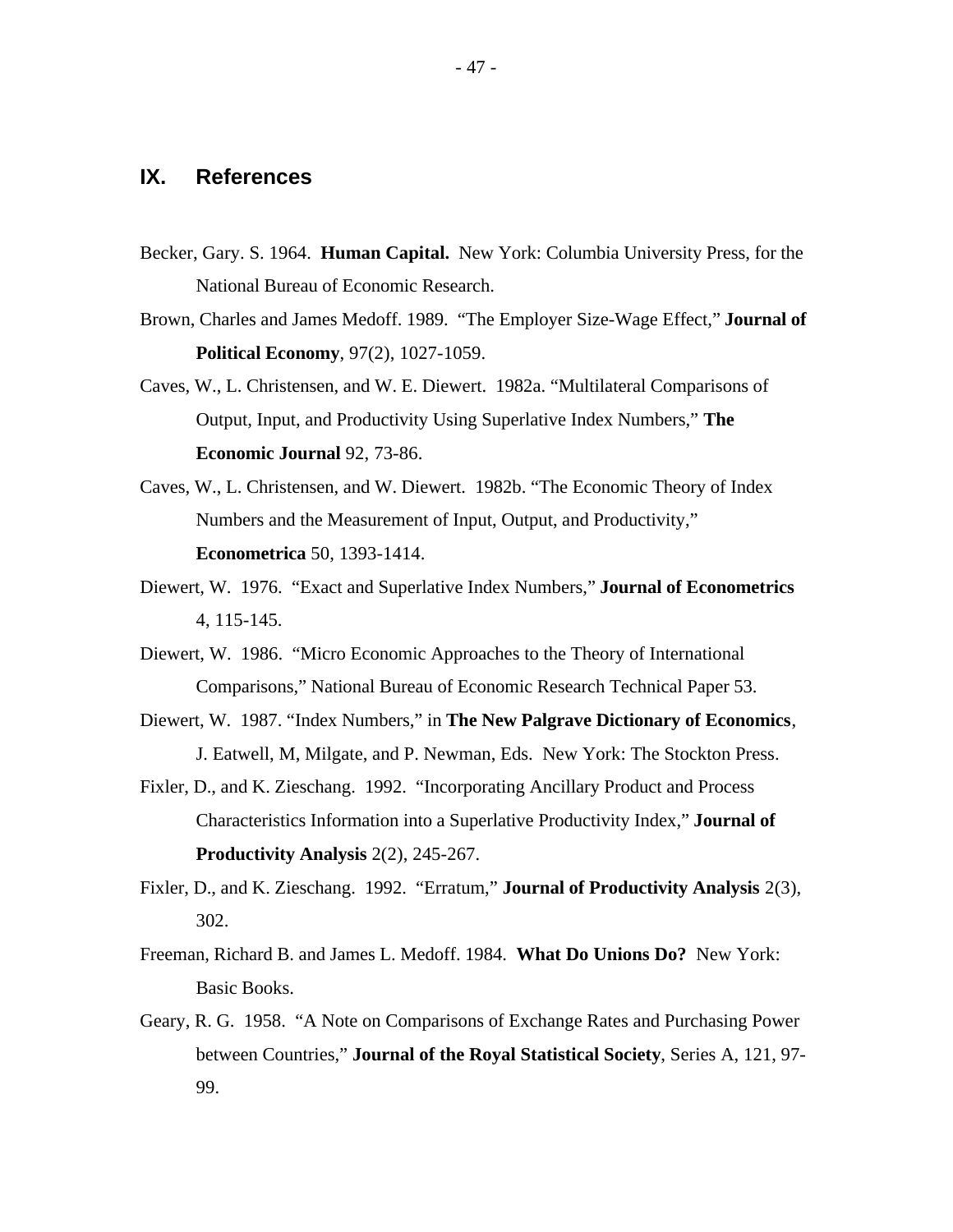- Khamis, S. H. 1970. "Properties and Conditions for the Existence of a New Type of Index Number," **Sankya**, Series B, 32, 81-98.
- Kokoski, M., P. Cardiff, and B. Moulton. 1994. "Interarea Price Indices for Consumer Goods and Services: An Hedonic Approach Using CPI Data," BLS Working Paper 256.
- Kokoski, M., B. Moulton, and K. Zieschang. 1996. "Interarea Price Comparisons for Heterogeneous Goods and Several Levels of Commodity Aggregation," this volume.
- Lettau, Michael K. 1994. "Compensation in Part-Time Jobs versus Full-Time Jobs: What if the Job is the Same?" BLS Working Paper 260.
- Lewis, H. Gregg. 1986. **Union Relative Wage Effects: A Survey.** Chicago: University of Chicago Press.
- Mincer, Jacob. 1962. "On-the-Job Training: Cost, Returns, and Some Implications," **Journal of Political Economy,** 70(5) part 2, 50-79.
- Mincer, Jacob. 1974. **Schooling, Experience, and Earnings**, New York: National Bureau of Economic Research.
- Moulton, Brent R. 1986. "Random Group Effects and the Precision of Regression Estimates," **Journal of Econometrics**, 32(3), 385-397.
- Moulton, B. R. 1995. "Interarea Indexes of the Cost of Shelter Using Hedonic Quality Adjustment Techniques." **Journal of Econometrics** 68(1), 181-204.
- Moulton, Brent R. 1990. "An Illustration of a Pitfall in Estimating the Effects of Aggregate Variables in Micro Units," **Review of Economics and Statistics,** 72(2), 334-338.
- Rees, Albert. 1989. **The Economics of Trade Unions.** Chicago: University of Chicago Press.
- Summers, R. 1973. "International Comparisons with Incomplete Data," **Review of Income and Wealth**, Series 19(1), March, 1-16.
- Triplett, J. E. 1983. "An Essay on Labor Cost," in J. E. Triplett, Ed., **The Measurement of Labor Cost**, Studies in Income and Wealth Vol. 48, National Bureau of Economic Research, Chicago: University of Chicago Press, 1-60.